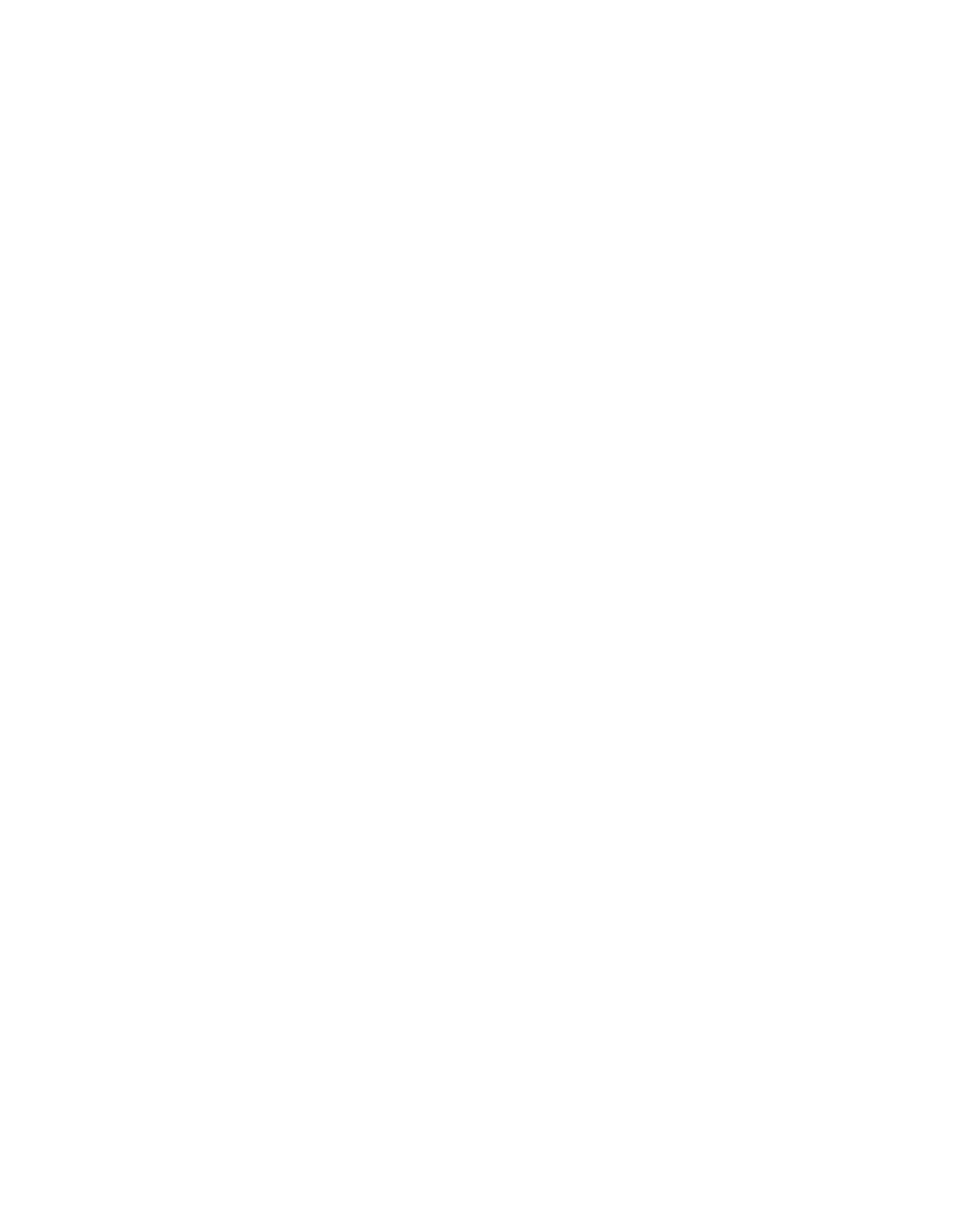### Introduction  $\mathbf{1}$

Dans ce travail, on s'intéresse à deux problèmes d'algorithmique distribuée : l'élection et l'énumération. Des résultats sont connus lorsqu'un noeud du réseau peut en un pas de calcul modifier son état et l'état de tous ses voisins. On caractérise ici quels sont les graphes dans lesquels on peut résoudre ces problèmes lorsqu'en un pas de calcul deux sommets voisins se synchronisent, s'informent de leurs états respectifs et changent d'état. Pour obtenir ce résultat, on utilise les revêtements de graphes et l'algorithme d'énumération de Mazurkiewicz.

### $1.1$ Le modèle

On modélise les réseaux par des graphes étiquetés simples, non-orientés et sans boucle où les sommets représentent les processeurs et les arêtes représentent les liens de communication. Les étiquettes des sommets codent les états des processeurs et peuvent contenir des informations sur le réseau : taille ou diamètre du réseau, topologie du graphe, étiquettes présentes dans le réseau, etc.

Les algorithmes distribués sont décrits par des systèmes de règles de réétiquetage qui sont des outils utiles pour prouver la correction de ces algorithmes et comprendre la puissance de calcul des différents modèles. Les règles de réétiquetage sont des règles de réécriture sur les graphes qui doivent vérifier les propriétés suivantes :

- 1. Elles ne modifient pas la topologie du graphe, mais modifie les étiquettes des sommets et/ou des arêtes,
- 2. Elles sont *locales* : chaque application d'une règle de réétiquetage ne modifie que l'étiquetage d'un sous-graphe connexe de taille fixée,
- 3. Elles sont *localement engendrées* : la condition d'application d'une règle dépend seulement de l'étiquetage du sous-graphe réétiqueté.

L'application d'une règle de réétiquetage correspond à un pas de calcul elementaire. L'évolution de la configuration du réseau se fait de manière asynchrone et on remarque que plusieurs pas de calcul peuvent s'effectuer simultanément si les graphes réétiquetés sont disjoints. Les calculs locaux sont les calculs correspondant à des règles de réétiquetage vérifiant les conditions cidessus.

Nous allons nous intéresser à deux types de calculs locaux : les calculs locaux sur les boules où les graphes réétiquetés, à chaque pas de calcul, sont des boules de rayon 1 et les calculs locaux sur les arêtes où, à chaque pas de calcul, une arête et ses extrémités sont réétiquetées. Le modèle utilisant des calculs locaux sur les arêtes est moins puissant que le modèle utilisant des calculs locaux sur les boules, et il est intéressant de savoir quelles propriétés calculables dans le modèle le plus puissant restent calculables dans l'autre modèle et sous quelles conditions.

Les calculs locaux sur les arêtes sont proches du modèle proposé par D. Angluin [Ang80], mais ici, un noeud ne peut pas initialement distinguer ses voisins et ne connaît pas forcément son degré. Par ailleurs, dans le modèle d'Angluin, si deux sommets voisins sont dans le même état et qu'on effectue un pas de calcul sur l'arête les reliant, les deux noeuds sont encore dans le même état après la transformation.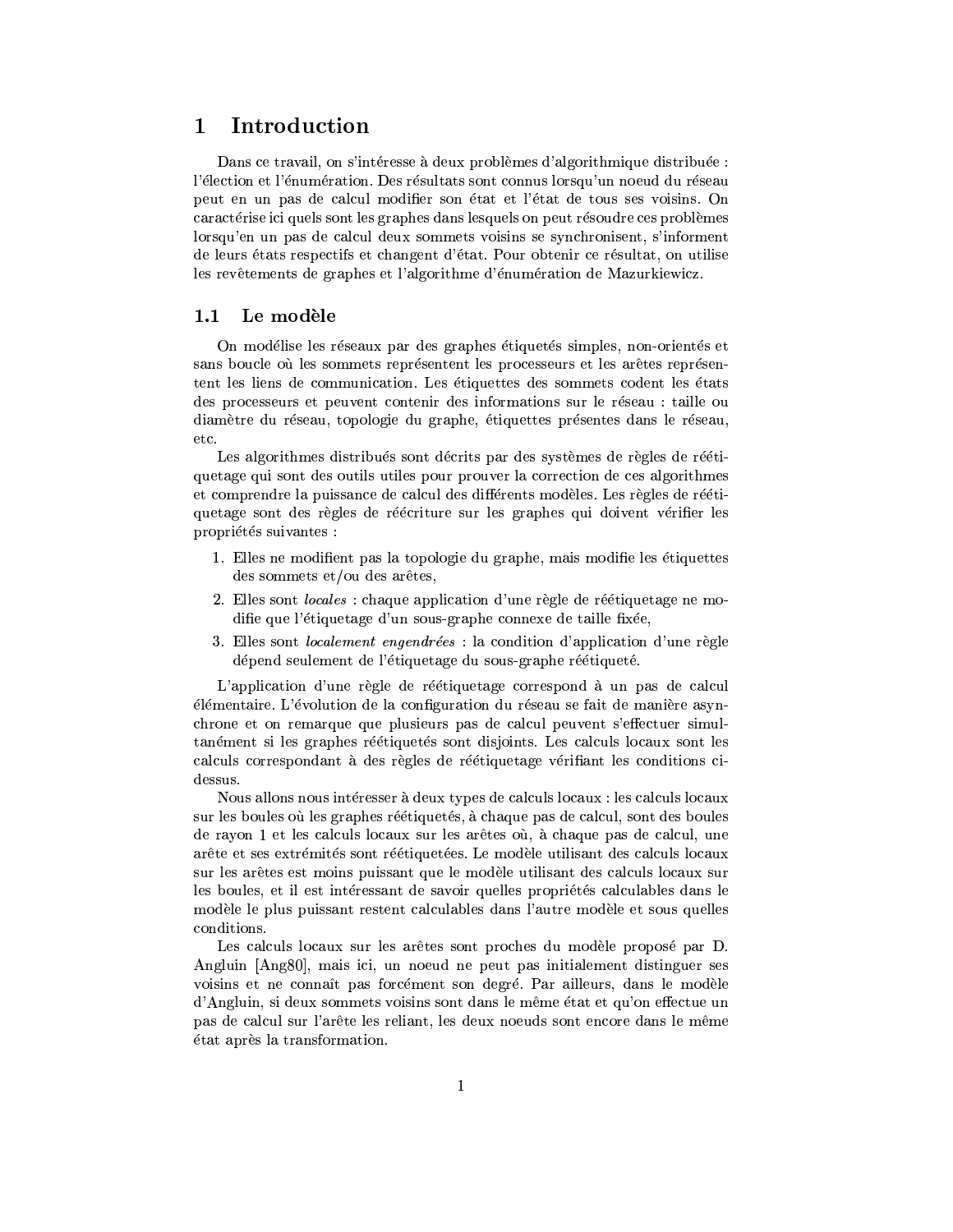### 1.2 Deux problèmes

Le problème de l'élection est un problème important en algorithmique distribuée. Etant donné un réseau de processeurs, le problème de l'élection est d'arriver dans une configuration où exactement un processeur a l'étiquette  $\dot{E}L U$ et où tous les autres processeurs ont l'étiquette NON-ELU. Le processeur élu peut ensuite être utilisé pour prendre des décisions, diffuser ou transmettre des informations.

Le problème de l'énumération consiste à attribuer à chaque noeud du réseau un numéro unique compris entre 1 et la taille du réseau. Une fois un numéro unique attribuée à chaque noeud, des méthodes existantes pour les graphes disposant d'identifiants uniques peuvent être utilisées pour résoudre certains problèmes. Ce problème est lié à celui de l'élection, puisque si on sait énumérer et détecter que le calcul est fini, on peut alors choisir d'élire le sommet portant le numéro 1.

### $1.3$ Résultat principal

On sait caractériser les graphes et les familles de graphes dans lesquels on peut résoudre ces deux problèmes lorsqu'on utilise des calculs locaux sur les boules [Maz97, GM02, God02]. On caractérise ici les graphes dans lesquels on peut résoudre ces problèmes en utilisant des calculs locaux sur les arêtes  $(théor\`eme 6.12).$ 

### 1.4 Outils

Revêtements et calculs locaux On utilise la notion de revêtement afin de pouvoir décrire quels sont les graphes sur lesquels il est impossible de résoudre les problèmes de l'élection et de l'énumération en utilisant des calculs locaux.

Un graphe  $G$  est un revêtement d'un graphe  $H$  s'il existe un morphisme surjectif de G sur H qui est localement bijectif; si G et H ne sont pas isomorphes, on dit que le revêtement est propre. Un graphe  $G$  est minimal si  $G$ n'est revêtement propre d'aucun graphe et un graphe simple  $G'$  est  $S$ -minimal si  $G'$  n'est revêtement propre d'aucun graphe simple.

L'idée des preuves d'impossibilité introduite par D. Angluin [Ang80] est la suivante : si G et H sont deux graphes tels que G soit un revêtement propre de  $H$  (i.e. G n'est pas un graphe minimal), toute exécution d'un algorithme sur H utilisant des calculs locaux sur les arêtes induit une exécution du même algorithme sur  $G$  et chaque étiquette apparaissant dans  $H$  apparaît au moins deux fois dans G. On peut alors montrer l'impossibilité de résoudre les problèmes de l'élection ou de l'énumération dans  $G$  en utilisant des calculs locaux sur les  $arêtes. Si de plus, H est un graphe simple, on obtient le même résultats pour les$ calculs locaux sur les boules.

L'algorithme de Mazurkiewicz Dans [Maz97], A. Mazurkiewicz présente un algorithme qui utilise des calculs locaux sur les boules et qui permet de résoudre les problèmes de l'énumération et de l'élection sur les familles de graphes dont tous les éléments sont des graphes  $S$ -minimaux. On s'inspire de l'algorithme de Mazurkiewicz pour montrer qu'on peut résoudre le problème de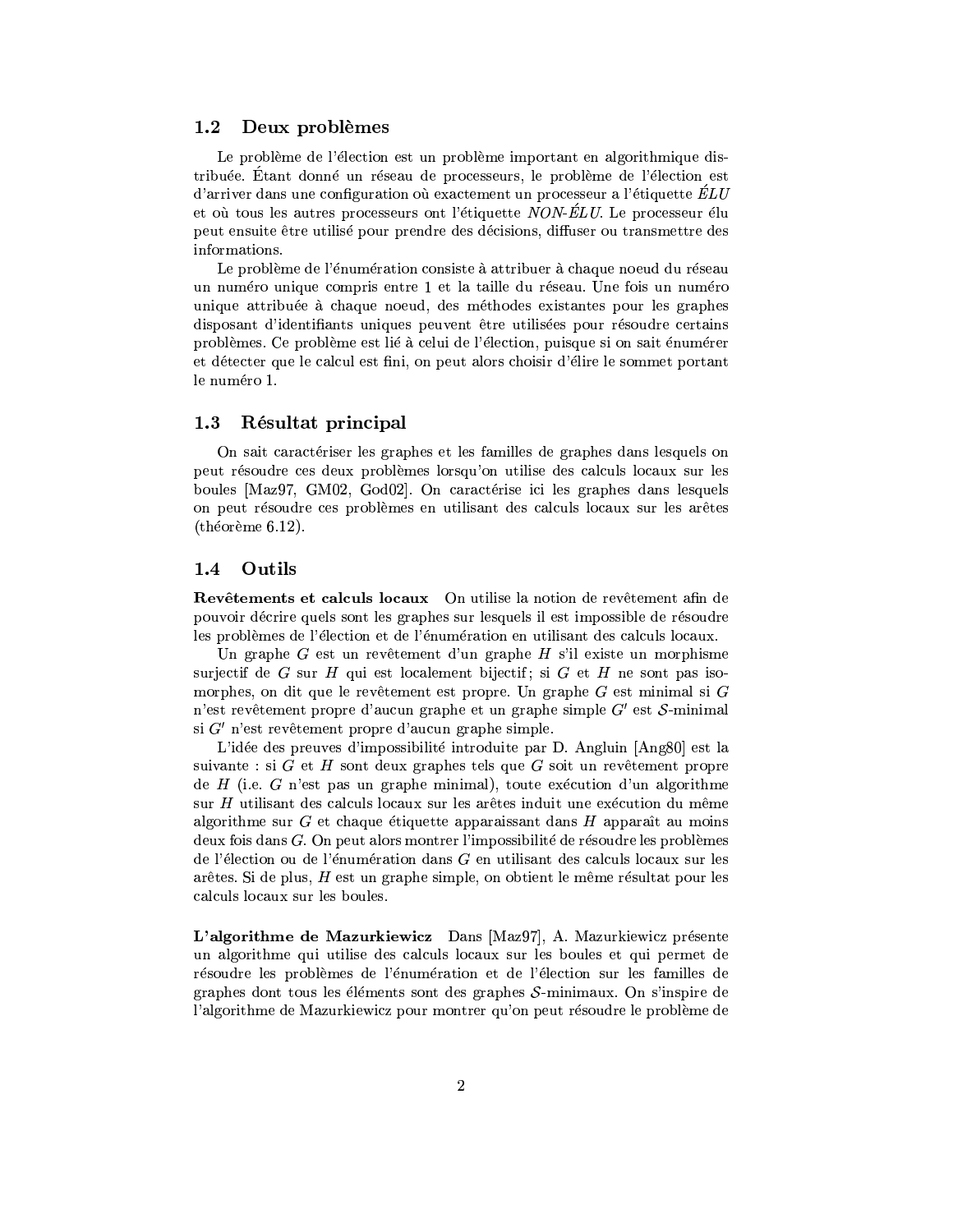l'énumération sur les graphes minimaux en utilisant des calculs locaux sur les arêtes et en s'autorisant désormais à marquer les arêtes.

### 1.5 Plan

Dans la partie 2, on rappelle les définitions des graphes et des revêtements. Dans la partie 3, on présente les définitions des calculs locaux et leurs relations avec les revêtements. Dans la partie 4, on décrit les problèmes de l'élection et de l'énumération, on montre qu'ils sont équivalents sous certaines conditions et qu'il est impossible de les résoudre pour les graphes qui ne sont pas minimaux (resp. S-minimaux) en utilisant des calculs locaux sur les arêtes (resp. sur les boules). Dans la partie 5, on présente l'algorithme de Mazurkiewicz et dans la partie 6, on présente un algorithme utilisant des calculs locaux sur les arêtes qui permet de résoudre les problèmes de l'énumération et de l'élection sur les graphes minimaux.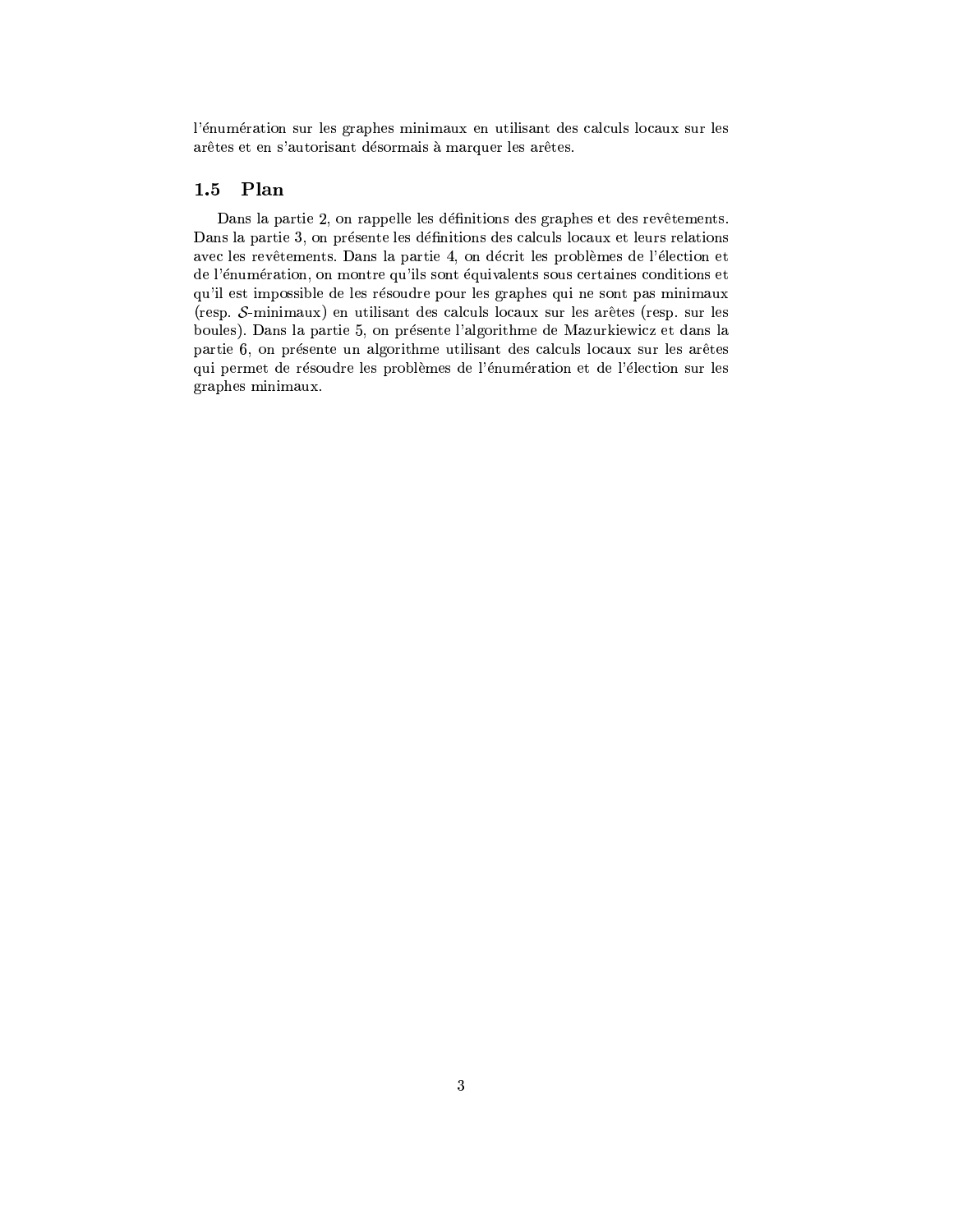# Table des matières

| $\mathbf{1}$            | Introduction<br>1                                            |                                                                                   |  |  |  |  |  |
|-------------------------|--------------------------------------------------------------|-----------------------------------------------------------------------------------|--|--|--|--|--|
|                         | 1.1                                                          | $\mathbf 1$                                                                       |  |  |  |  |  |
|                         | 1.2                                                          | $\boldsymbol{2}$<br>Deux problèmes                                                |  |  |  |  |  |
|                         | 1.3                                                          | $\overline{2}$<br>Résultat principal                                              |  |  |  |  |  |
|                         | 1.4                                                          | $\boldsymbol{2}$                                                                  |  |  |  |  |  |
|                         | 1.5                                                          | 3                                                                                 |  |  |  |  |  |
|                         |                                                              |                                                                                   |  |  |  |  |  |
| $\bf{2}$                | Graphes                                                      |                                                                                   |  |  |  |  |  |
|                         | 2.1                                                          | 5                                                                                 |  |  |  |  |  |
|                         | 2.2                                                          | Graphes étiquetés<br>$6\phantom{.0}$                                              |  |  |  |  |  |
|                         | 2.3                                                          | $\overline{7}$                                                                    |  |  |  |  |  |
|                         |                                                              |                                                                                   |  |  |  |  |  |
| 3                       | Les calculs locaux                                           |                                                                                   |  |  |  |  |  |
|                         | 3.1                                                          | 10                                                                                |  |  |  |  |  |
|                         | 3.2                                                          | 11                                                                                |  |  |  |  |  |
|                         | 3.3                                                          | Réétiquetage sur les arêtes<br>11                                                 |  |  |  |  |  |
|                         | 3.4                                                          | 12                                                                                |  |  |  |  |  |
|                         |                                                              |                                                                                   |  |  |  |  |  |
| $\overline{\mathbf{4}}$ | Élection et énumération<br>13                                |                                                                                   |  |  |  |  |  |
|                         | 4.1                                                          | 13                                                                                |  |  |  |  |  |
|                         | 4.2                                                          | 14                                                                                |  |  |  |  |  |
|                         | 4.3                                                          | Équivalence entre élection et énumération $\ldots \ldots \ldots \ldots$<br>14     |  |  |  |  |  |
|                         |                                                              | Élire lorsqu'on sait énumérer $\ldots \ldots \ldots \ldots \ldots$<br>4.3.1<br>15 |  |  |  |  |  |
|                         |                                                              | 4.3.2<br>Énumérer dans un graphe où un sommet est distingué<br>15                 |  |  |  |  |  |
|                         |                                                              | Calcul d'un arbre couvrant<br>4.3.3<br>15                                         |  |  |  |  |  |
|                         |                                                              | 4.3.4<br>16                                                                       |  |  |  |  |  |
|                         |                                                              | 4.3.5<br>Détection de la terminaison<br>21                                        |  |  |  |  |  |
|                         | 4.4                                                          | Résultats d'impossibilité<br>25                                                   |  |  |  |  |  |
|                         |                                                              |                                                                                   |  |  |  |  |  |
| 5                       | L'algorithme de Mazurkiewicz<br>25                           |                                                                                   |  |  |  |  |  |
|                         | 5.1                                                          | Présentation<br>25                                                                |  |  |  |  |  |
|                         | 5.2                                                          | 26                                                                                |  |  |  |  |  |
|                         | 5.3                                                          | Relation d'ordre sur les vues locales<br>26                                       |  |  |  |  |  |
|                         | 5.4                                                          | 26                                                                                |  |  |  |  |  |
|                         | 5.5                                                          | 27                                                                                |  |  |  |  |  |
|                         |                                                              |                                                                                   |  |  |  |  |  |
| 6                       | Un algorithme adapté aux calculs locaux sur les arêtes<br>31 |                                                                                   |  |  |  |  |  |
|                         | 6.1                                                          | 32                                                                                |  |  |  |  |  |
|                         |                                                              | $32\,$                                                                            |  |  |  |  |  |
|                         | 6.3                                                          | 32<br>Relation d'ordre sur les voisinages                                         |  |  |  |  |  |
|                         | 6.4                                                          | 33                                                                                |  |  |  |  |  |
|                         | 6.5                                                          | 35                                                                                |  |  |  |  |  |
|                         | 6.6                                                          | Comparaison avec le modèle d'Angluin<br>41                                        |  |  |  |  |  |
|                         | 6.7                                                          | Est-il important de marquer les arêtes?<br>42                                     |  |  |  |  |  |
|                         |                                                              |                                                                                   |  |  |  |  |  |
| 7                       | Conclusion                                                   |                                                                                   |  |  |  |  |  |
|                         | 7.1                                                          | 44<br>Résultats<br>44                                                             |  |  |  |  |  |
|                         | 7.2                                                          | 44                                                                                |  |  |  |  |  |
|                         |                                                              |                                                                                   |  |  |  |  |  |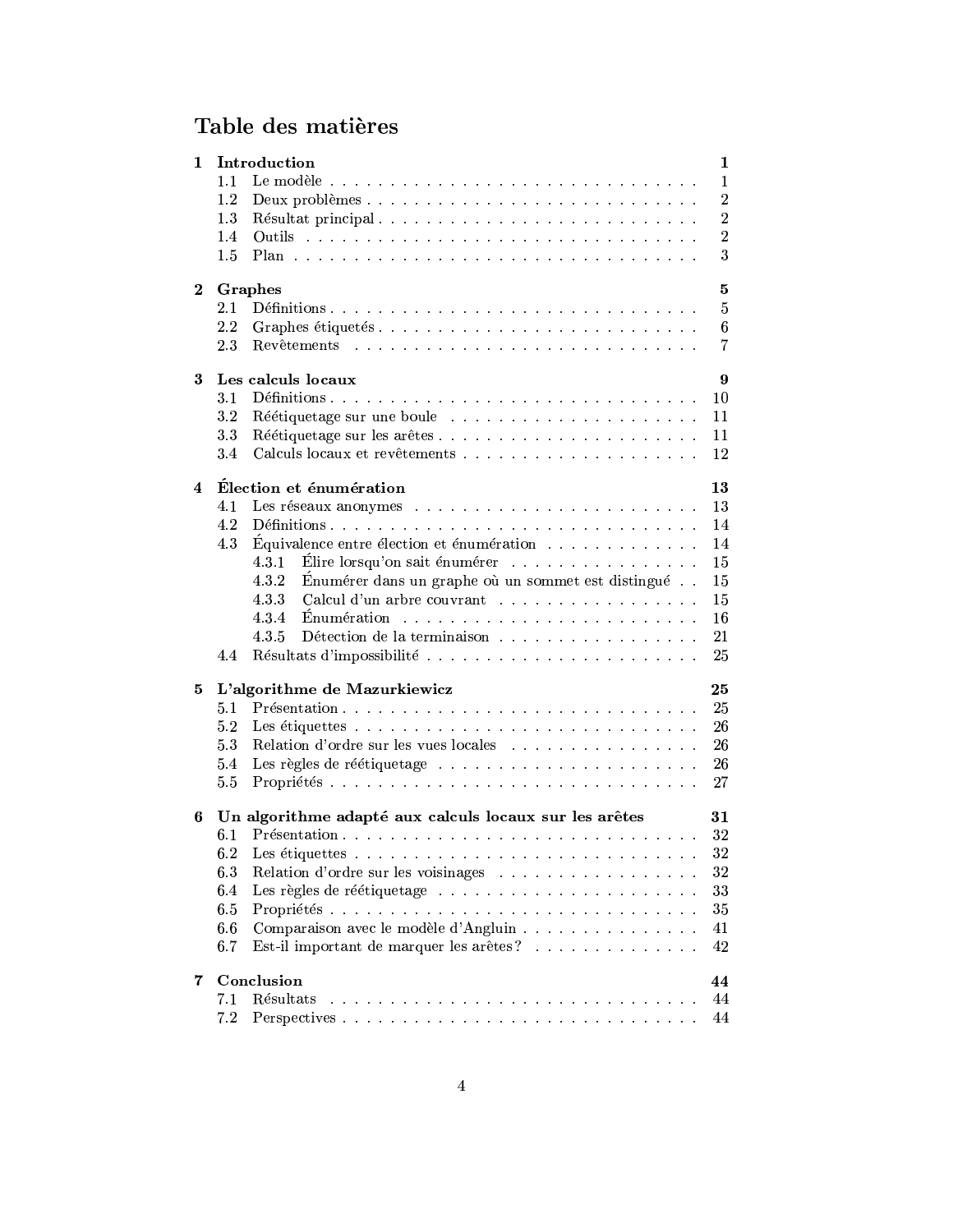### Graphes  $\bf{2}$

### Définitions 2.1

On considère des graphes non-orientés sans boucle dans lesquels les arêtes multiples sont autorisées. On ne peut donc pas simplement dire que  $E(G)$  est une partie des ensembles à deux éléments de  $V(G)$  et c'est pourquoi on se donne une fonction qui à toute arête associe ses extrémités qui doivent être distinctes. Les notations utilisées ici sont standards [Bon95, Ros00]

**Définition 2.1** Un graphe G est défini par un ensemble non vide  $V(G)$  de sommets ou noeuds, un ensemble  $E(G)$  d'arêtes et une fonction d'incidence ext qui à toute arête e associe deux sommets distincts, appelés ses extrémités. On note le graphe  $G = (V(G), E(G), ext)$ .

Etant donnée une arête  $e \in E(G)$ , on note  $ext(e) = \{u, v\}$ ; on dit que l'arête e est incidente aux sommets u et v et que les sommets u et v sont adjacents (ou voisins) et reliés par l'arête e.

Pour tout sommet  $u \in V(G)$ , on note  $I_G(u)$  l'ensemble des arêtes incidentes au sommet u et  $N_G(u)$  l'ensemble des sommets voisins de u dans G. La boule de centre u dans G, notée  $B_G(u)$ , est le graphe constitué des sommets  $\{u\} \cup N_G(u)$ et des arêtes incidentes à u.

Un graphe est dit simple lorsqu'il y a au plus une arête entre deux sommets et  $E(G)$  peut alors être défini comme un ensemble de paires d'éléments de  $V(G)$ .

**Remarque**: Si G est un graphe simple, pour tout sommet u,  $I_G(u)$  et  $N_G(u)$ sont en bijection.

**Définition 2.2** Pour tout graphe G, le degré d'un sommet  $v \in V(G)$ , noté  $\deg_G(v)$ , est le nombre d'arêtes incidentes à v :  $\deg_G(v) = |I_G(v)|$ . En particulier, si G est un graphe simple, alors pour tout sommet  $v \in V(G)$ , le degré de v est son nombre de voisins :  $deg_G(v) = |N_G(v)|$ .

**Définition 2.3** On dit qu'un graphe  $H$  est un sous-graphe partiel d'un graphe  $G$  si  $V(H) \subseteq V(G)$ ,  $E(H) \subseteq E(G)$  et toute arête  $f \in E(H)$  a ses extrémités dans  $V(G)$ .

Un graphe H est un sous-graphe induit de G si  $V(H) \subset V(G)$  et  $E(H)$  est l'ensemble des arêtes de  $G$  dont les extrémités sont dans  $V(H)$ .

**Définition 2.4** Etant donnés deux sommets  $u, v$  dans un graphe  $G$ , un chemin  $\Gamma$  dans un graphe G allant de u à v est une suite alternée  $(u_0 = u, e_1, u_1, e_2, \ldots,$  $(e_n, u_n = v)$  où  $u_0, u_1, \ldots, u_n$  sont des sommets du graphe et les  $e_i$  sont des arêtes de G dont les extrémités sont  $u_{i-1}$  et  $u_i$ . Les sommets  $u_0$  et  $u_n$  sont les extrémités du chemin  $\Gamma$  et les sommets  $u_1, \ldots, u_{n-1}$  sont les sommets internes du chemin; la longueur n du chemin est son nombre d'arêtes.

Un chemin dont toutes les arêtes sont distinctes est dit simple et un chemin qui ne contient pas deux fois le même sommet est dit élémentaire.

Lorsque les extrémités d'un chemin simple  $\Gamma$  sont confondues, on dit que  $\Gamma$ est un cycle. On parle de cycle élémentaire lorsque tous les sommets internes du cycle sont distincts.

**Définition 2.5** Un graphe G est connexe si pour tous sommets  $u, v \in V(G)$ , on peut trouver un chemin allant de u à v.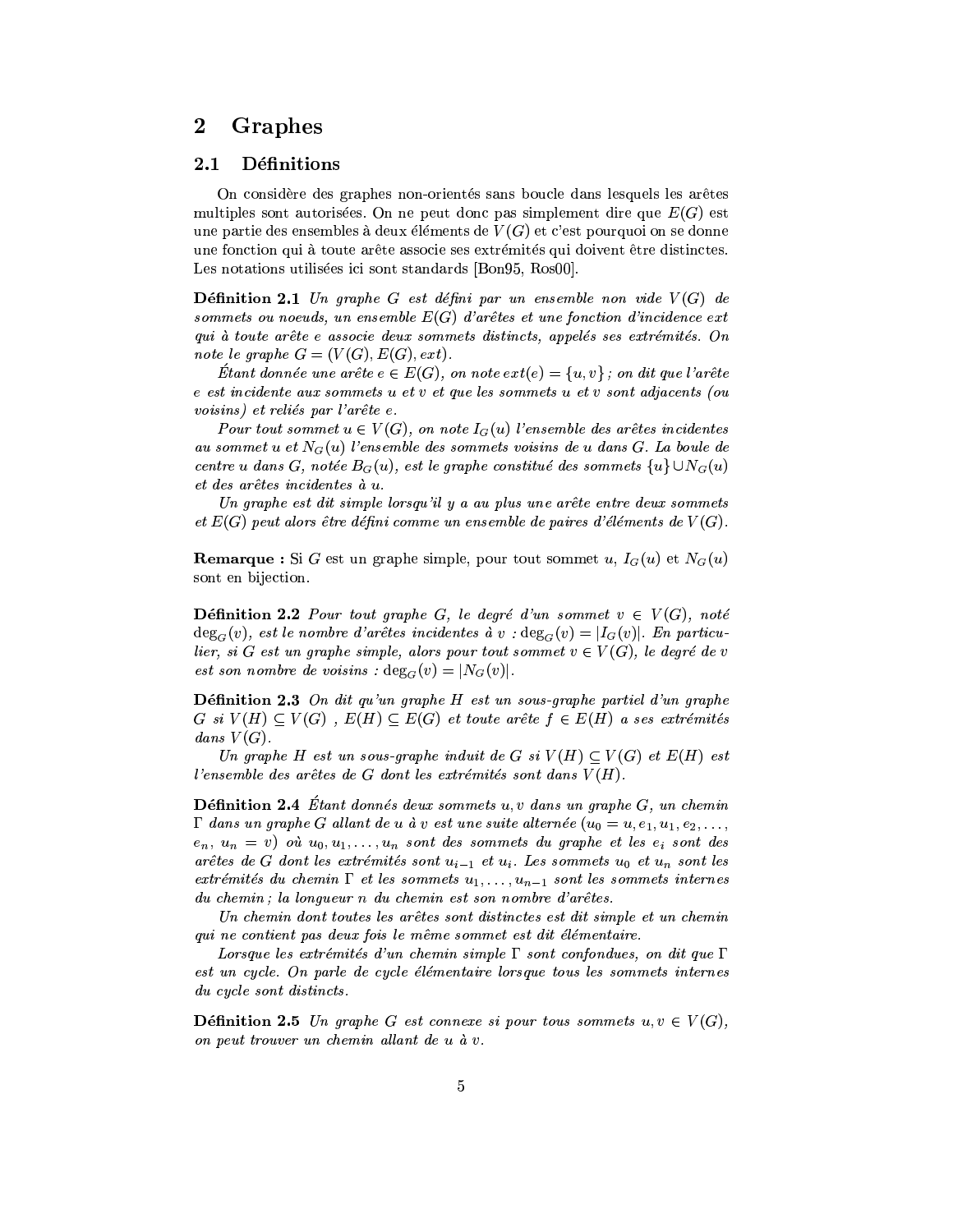Définition 2.6 Un arbre est un graphe connexe sans cycle.

Étant donné un graphe connexe  $G$ , un arbre couvrant de  $G$  est un arbre  $A$ tel que  $V(G) = V(A)$  et  $E(A) \subset E(G)$ .

**Remarque :** Pour tout arbre A et pour tous sommets  $u, v \in V(A)$ , il existe un unique chemin simple dans A allant de u à v que l'on note  $\Gamma_{u,v}^A$ .

**Définition 2.7** Un arbre enraciné est un arbre A dans lequel un sommet r est  $distinguishive : r \text{ } est \text{ } appel\acute{e} \text{ } la \text{ } racine \text{ } de \text{ } l'arbre.$ 

Soit A un arbre enraciné dont on note r la racine, étant donné un sommet  $u \in V(A)$ , soit  $\Gamma_{u,r} = (u = u_0, e_1, u_1, e_1, \ldots, e_n, u_n = r)$  l'unique chemin reliant u à r, on dit que u est un fils du sommet u<sub>1</sub> et que u<sub>1</sub> est le père de u.

Pour tous noeuds u, v, s'il existe une suite de sommets  $(u_0 = u, u_1, \ldots, u_n =$ v) telle que pour tout  $i \geq 1$ ,  $u_i$  soit le père de  $u_{i-1}$ , on dit que u est un descendant de v et que v est un ancêtre de u.

En particulier, pour tout arbre enraciné  $A$  dont la racine est notée  $r$ , tous les autres sommets de l'arbre sont des descendants de r.

**Définition 2.8** Étant donnés deux sommets  $u$  et  $v$  d'un graphe  $G$ , on appelle distance de u à v, la longueur du plus court chemin allant de u à v et on la note  $dist_G(u, v)$ .

Le diamètre de G est la plus grande distance entre deux sommets du graphe :  $\Delta(G) = \max\{dist_G(u,v); u,v \in V(G)\}.$ 

**Définition 2.9** Étant donnés deux graphes  $G$  et  $H$ , un morphisme de  $G$  sur  $H$ est une application  $\phi$  de  $V(G)$  dans  $V(H)$  et de  $E(G)$  dans  $E(H)$  telle que pour tous  $u, v \in V(G)$  et  $e \in E(G)$ ,  $si \{u, v\} = ext(e)$ , alors  $ext(\phi(e)) = {\phi(u), \phi(v)}$ .

Si, de plus,  $\phi$  est une application bijective et que  $\phi^{-1}$  est un morphisme de H sur  $G$ , alors  $\phi$  définit un isomorphisme entre les graphes  $G$  et  $H$  et on dit que  $G$  et  $H$  sont isomorphes.

On appellera classe ou famille de graphes, toute famille  $\mathcal F$ , close par isomorphisme; on notera  $S$  la classe des graphes simples. Par la suite, on considèrera des classes de graphes sans boucle, finis et connexes.

### Graphes étiquetés  $\bf 2.2$

Un graphe étiqueté  $(G, \lambda)$  est constitué d'un graphe G et d'une application  $\lambda$  de  $V(G) \cup E(G) \rightarrow L$  où L est un ensemble d'étiquettes. On notera  $\lambda(G)$ l'ensemble des étiquettes présentes sur G et on désignera par  $\mathcal{G}_L$ , la classe des graphes  $L$ -étiquetés.

Un graphe étiqueté  $(G', \lambda')$  est un sous-graphe partiel du graphe étiqueté  $(G, \lambda)$  si G' est un sous graphe de G et si  $\forall v \in V(G'), \lambda(v) = \lambda'(v)$  et  $\forall e \in$  $E(G'), \lambda(e) = \lambda'(e),$  c'est à dire que  $\lambda'$  est la restriction de  $\lambda$  à  $V(G') \cup E(G')$ : on notera  $\lambda' = \lambda_{|G|}.$ 

**Définition 2.10** Etant donnés deux graphes étiquetés  $(G, \lambda)$  et  $(G', \lambda')$ , un morphisme de  $(G, \lambda)$  sur  $(G', \lambda')$  est un morphisme  $\phi$  de G sur G' qui préserve l'étiquetage. C'est à dire que pour tout sommet  $v \in V(G)$ ,  $\lambda(\phi(v)) = \lambda(v)$  et pour toute arête  $e \in E(G)$ ,  $\lambda(\phi(e)) = \lambda(e)$ .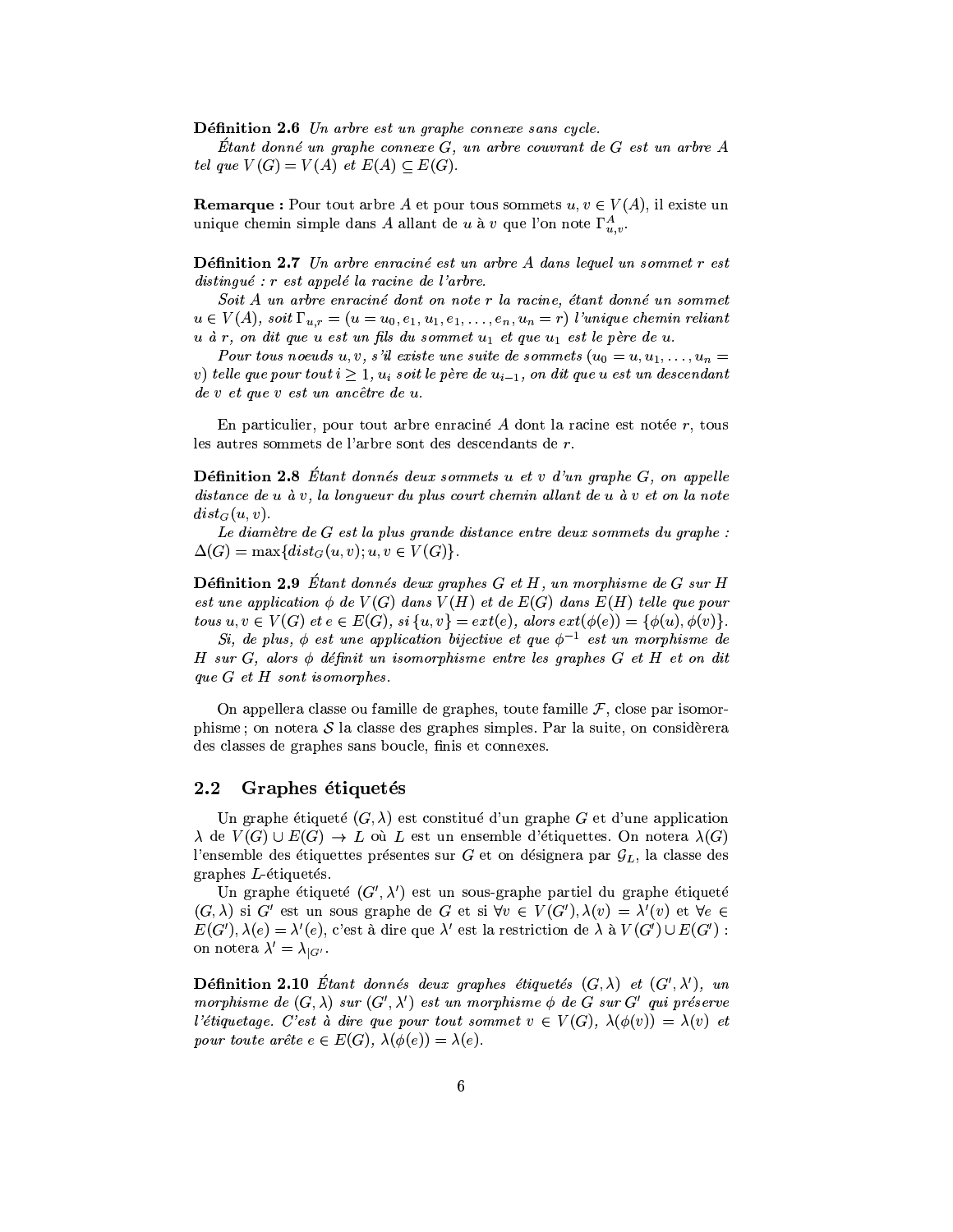$Si, de plus,  $\phi$  définit un isomorphisme entre les graphs enon-étiquetés G et$  $G'$ , alors  $\phi$  est un isomorphisme entre  $(G, \lambda)$  et  $(G', \lambda')$ , auquel cas, on notera  $(G, \lambda) \simeq (G', \lambda').$ 

Etant donné un graphe  $G$ , on utilisera souvent un étiquetage où tous les noeuds ont la même étiquette  $\alpha$  et toutes les arêtes la même étiquette  $\beta$ . On parlera alors d'étiquetage uniforme et on notera  $(G, \Lambda_{\alpha,\beta})$  cet étiquetage. Par ailleurs, en notant  $\epsilon$  le mot vide, on pourra identifier tout graphe non-étiqueté G au graphe étiqueté  $(G, \Lambda_{\epsilon,\epsilon})$ .On pourra utiliser le terme de «graphe» pour parler indifféremment de graphe étiqueté ou non.

### 2.3 Revêtements

**Définition 2.11** Etant donnés deux graphes sans boucle  $G$  et  $H$ ,  $G$  est un revêtement sur H à travers  $\phi$  si  $\phi$  est un morphisme surjectif tel que pour tout  $u \in V(G)$ ,  $\phi$  induit une bijection entre  $I_G(u)$  et  $I_H(\phi(u))$ .

 $Si$  G et H ne sont pas isomorphes, on dit que G est un revêtement propre de H à travers  $\phi$ .

On dira, plus généralement, que  $G$  est un revêtement de  $H$  s'il existe un morphisme  $\phi$  tel que G soit un revêtement de H à travers  $\phi$ .

**Définition 2.12** Un graphe G est dit minimal s'il n'existe aucun graphe dont il soit un revêtement propre.

**Définition 2.13** Un graphe simple  $G$  est dit  $S$ -minimal s'il n'est revêtement propre d'aucun graphe simple.

**Exemple 2.1** Un premier exemple de revêtement est donné par les graphes G et H de la Figure 1. Ici, les lettres ne correspondent pas aux étiquettes des sommets ou des arêtes mais permettent de définir le morphisme  $\phi$ . L'image sur H de chaque noeud et de chaque arête de G par  $\phi$  est définie par la lettre adjacente.

Les graphes  $G'$  et H de la Figure 1 sont des exemples de graphes minimaux pour la notion de revêtement. Les seuls graphes dont ils sont revêtements leur sont isomorphes. Par ailleurs, bien que G ne soit pas minimal puisqu'il est un revêtement propre de H, G est un graphe simple qui n'est revêtement propre  $d'aucun \ aurre \ graphe \ simple \ et \ donc \ G \ est \ S-minimal.$ 

**Proposition 2.1** Soient  $G$  et  $H$  deux graphes connexes tel que  $G$  soit un revêtement de H à travers  $\phi$ .

- 1. Deux sommets voisins dans  $G$  ont des images différentes par  $\phi$ .
- 2. Deux arêtes de G incidentes à un même sommet ont des images distinctes par  $\phi$  et par conséquent, l'image inverse d'une arête de H est une union d'arêtes disjointes sur les sommets.
- 3. Il existe une constante q telle que  $\forall v \in V(H)$ ,  $\forall f \in E(H)$ ,  $q = |\phi^{-1}(v)| =$  $|\phi^{-1}(f)|$ ; q est le nombre de feuillets du revêtement.
- 4. Si H est simple, alors G est simple et pour tout sommet  $u \in V(G)$ ,  $\phi$ induit un isomorphisme entre  $B_G(u)$  et  $B_H(\phi(u))$ .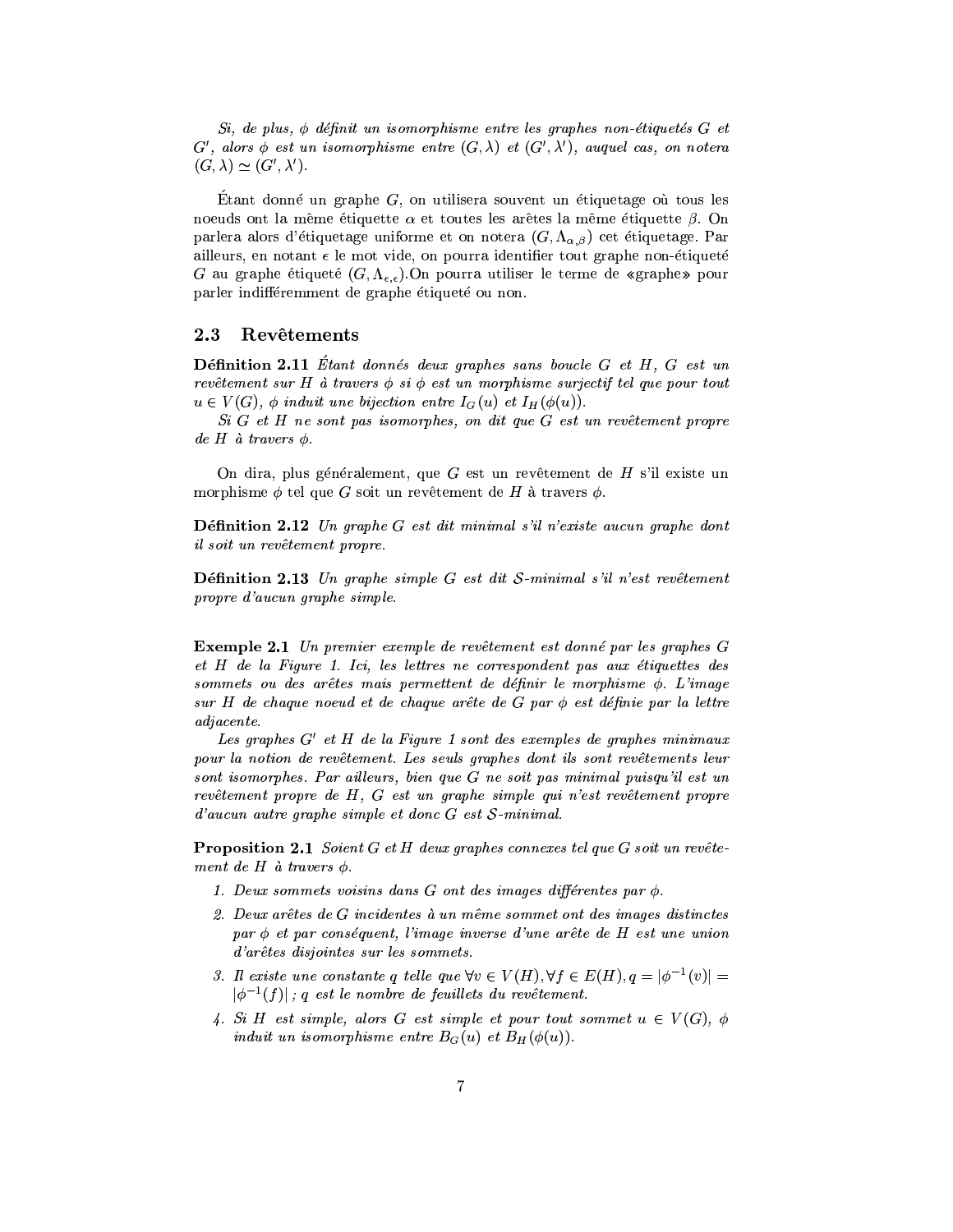

FIG.  $1$  – Premiers exemples.

5. Si H est simple, pour tout sommet  $v \in V(H)$ ,  $\phi^{-1}(B_H(v))$  est une union disjointe de boules isomorphes à  $B_H(v)$ .

# Preuve:

- 1. Soient u et u' deux sommets voisins de G et une arête e incidente à u et  $u'$ ; si  $\phi(u) = \phi(u')$ , alors  $\phi(e)$  a une seule extrémité dans  $H : \phi(u)$ , ce qui est interdit puisqu'on travaille sur des graphes sans boucle.
- 2. Soient e et e' deux arêtes distinctes de G incidentes à un même sommet u. Puisque  $\phi$  induit une bijection entre  $I_G(u)$  et  $I_H(\phi(u))$  et que  $e \neq e'$ ,  $\phi(e) \neq \phi(e')$  et donc  $\phi^{-1}(e)$  est une réunion d'arêtes disjointes sur les sommets.
- 3. On montre d'abord que pour tout sommet  $v \in V(H)$  et toute arête f incidente à v dans  $H$ ,  $|\phi^{-1}(v)| = |\phi^{-1}(f)|$ .

Soit  $u \in \phi^{-1}(v)$ , puisqu'il y a isomorphisme local, il existe une arête  $e \in E(G)$  telle que  $\phi(e) = f$ ; cette arête ne peut être incidente qu'à un seul sommet de  $\phi^{-1}(v)$ . Ainsi, à tout  $u \in \phi^{-1}(v)$ , on peut associer une arête différente dans  $\phi^{-1}(f)$  et donc  $|\phi^{-1}(v)| \leq |\phi^{-1}(f)|$ .

Réciproquement, soit  $e \in \phi^{-1}(f)$ , alors il existe u, une extrémité de e telle que  $\phi(u) = v$  et de plus, u n'a pas d'autre arête incidente dans  $\phi^{-1}(f)$ . Ainsi, à tout  $e \in \phi^{-1}(f)$ , on peut associer un sommet différent dans  $\phi^{-1}(v)$ et alors  $|\phi^{-1}(v)| \geq |\phi^{-1}(f)|$ .

Par conséquent  $|\phi^{-1}(v)| = |\phi^{-1}(f)|$ , et puisque le graphe est connexe, par induction sur la distance entre deux sommets, on montre qu'il existe une constante q telle que  $\forall v \in V(H), \forall f \in E(H), q = |\phi^{-1}(v)| = |\phi^{-1}(f)|.$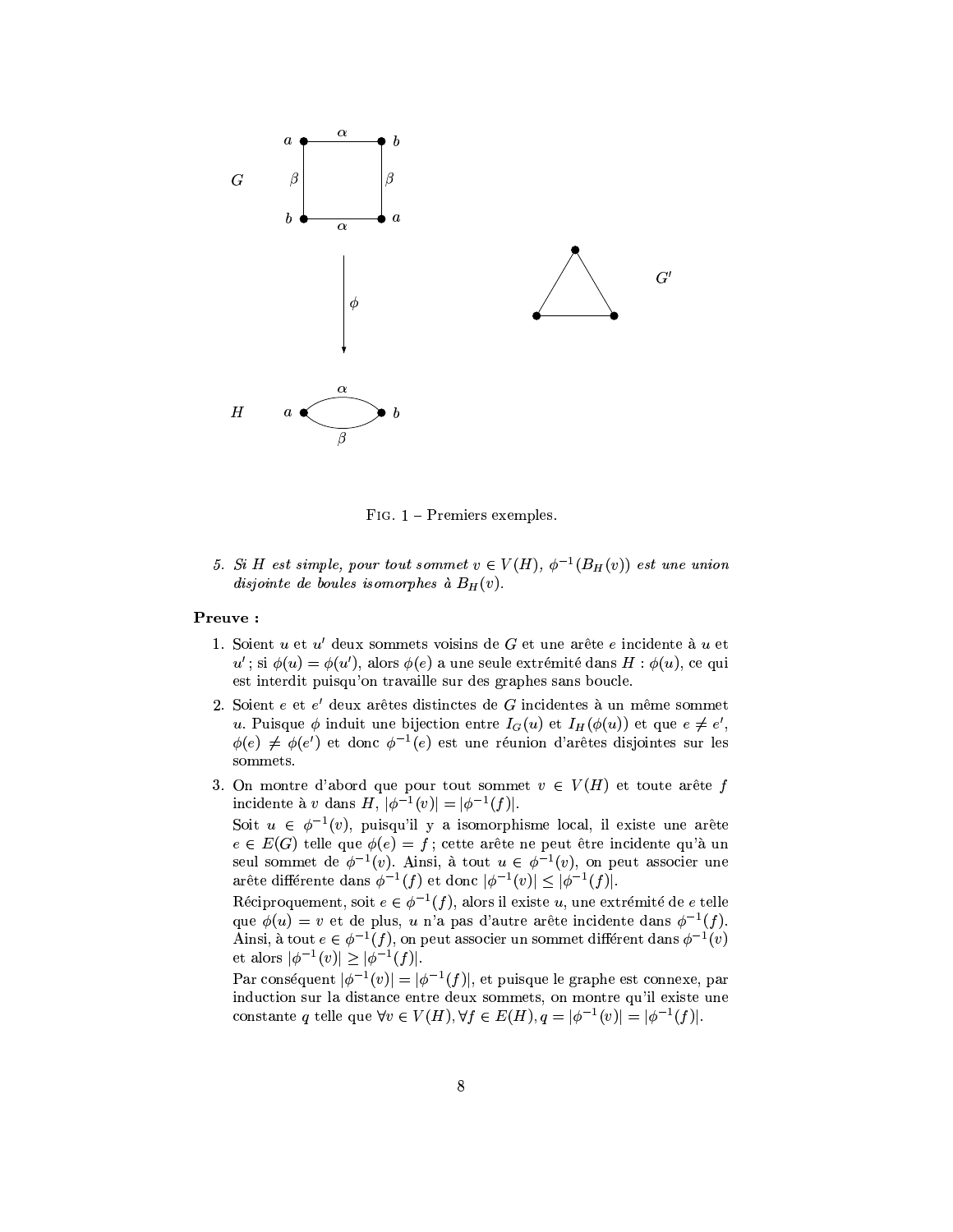4. Si H est un graphe simple, alors, pour toutes arêtes  $e \neq e'$  de G, on est assuré que  $ext(\phi(e)) \neq ext(\phi(e'))$  et par conséquent  $ext(e) \neq ext(e') : G$ est un graphe simple.

Puisque le graphe  $H$  est simple et que  $G$  est un revêtement de  $H$  à travers  $\phi$ , pour tout sommet  $v \in V(H)$  et pour tout sommet  $u \in \phi^{-1}(v)$ ,  $\phi$  induit une bijection entre  $B_G(u)$  et  $B_H(v)$  et par conséquent, l'image inverse de  $B_H(v)$  est une union de boules de G isomorphes à  $B_H(v)$ .

5. S'il existe deux sommets  $u, u' \in \phi^{-1}(v)$  tels que  $B_G(u)$  et  $B_G(u')$  s'intersectent, alors  $u$  et  $u'$  ne peuvent pas être voisins et donc ils possèdent un voisin commun u". Soient e l'arête reliant u à u" dans G et e' celle reliant  $u'$  à  $u''$ , puisque l'image inverse d'une arête est une union disjointe d'arête,  $\phi(e) \neq \phi(e')$  mais  $ext(\phi(e)) = {\phi(u), \phi(u'')} = {v, \phi(u'')} =$  $\{\phi(u'), \phi(u'')\} = ext(\phi(e'))$  et donc le graphe H n'est pas simple, d'où une contradiction.

Par conséquent, pour tout sommet  $v \in H$ , l'image inverse de  $B_H(v)$  est une union disjointe de boules isomorphes à  $B_H(v)$ .

 $\Box$ 

**Remarque**: Si G est revêtement d'un graphe H, alors  $|V(G)| = q|V(H)|$  et  $|E(G)| = q|E(H)|$  où q est le nombre de feuillets du revêtement. En particulier, si  $|V(G)|$  et  $|E(G)|$  sont premiers entre eux alors G est un graphe minimal.

**Exemple 2.2** L'anneau à six éléments, représenté par le graphe G dans la Figure 2, est le revêtement d'un graphe à 2 sommets et 2 arêtes  $(H)$  et d'un autre ayant 3 sommets et 3 arêtes  $(H')$ .

On étend la notion de revêtement aux graphes étiquetés de manière naturelle. Étant donnés deux graphes étiquetés  $(G, \lambda)$  et  $(H, \eta)$ ,  $(G, \lambda)$  est un revêtement de  $(H, \eta)$  à travers  $\phi$  si G est un revêtement de H à travers  $\phi$  et  $\phi$  préserve l'étiquetage :  $\forall x \in V(G) \cup E(G), \eta(\phi(x)) = \lambda(x)$ .

**Remarque**: Si un graphe  $(G, \lambda)$  est un revêtement à q feuillets d'un graphe  $(H, \eta)$ , alors toutes les étiquettes présentes dans  $(G, \lambda)$  apparaissent au moins q fois.

### Les calculs locaux 3

Nous donnons ici les définitions des calculs locaux et leurs relations avec les revêtements. Les systèmes de réétiquetage de graphes et plus généralement les calculs locaux vérifient les propriétés suivantes qui semblent naturelles lorsqu'on décrit des calculs distribués :

- 1. ils ne modifient pas le graphe sous-jacent mais seulement l'étiquetage des sommets et des arêtes, l'étiquetage final étant le résultat du calcul,
- 2. ils sont locaux, au sens où chaque étape de réétiquetage modifie seulement les étiquettes d'un sous graphe connexe de taille fixée.
- 3. ils sont localement engendrés : l'exécution d'une étape de réétiquetage ne dépend que de l'étiquetage du sous-graphe réétiqueté.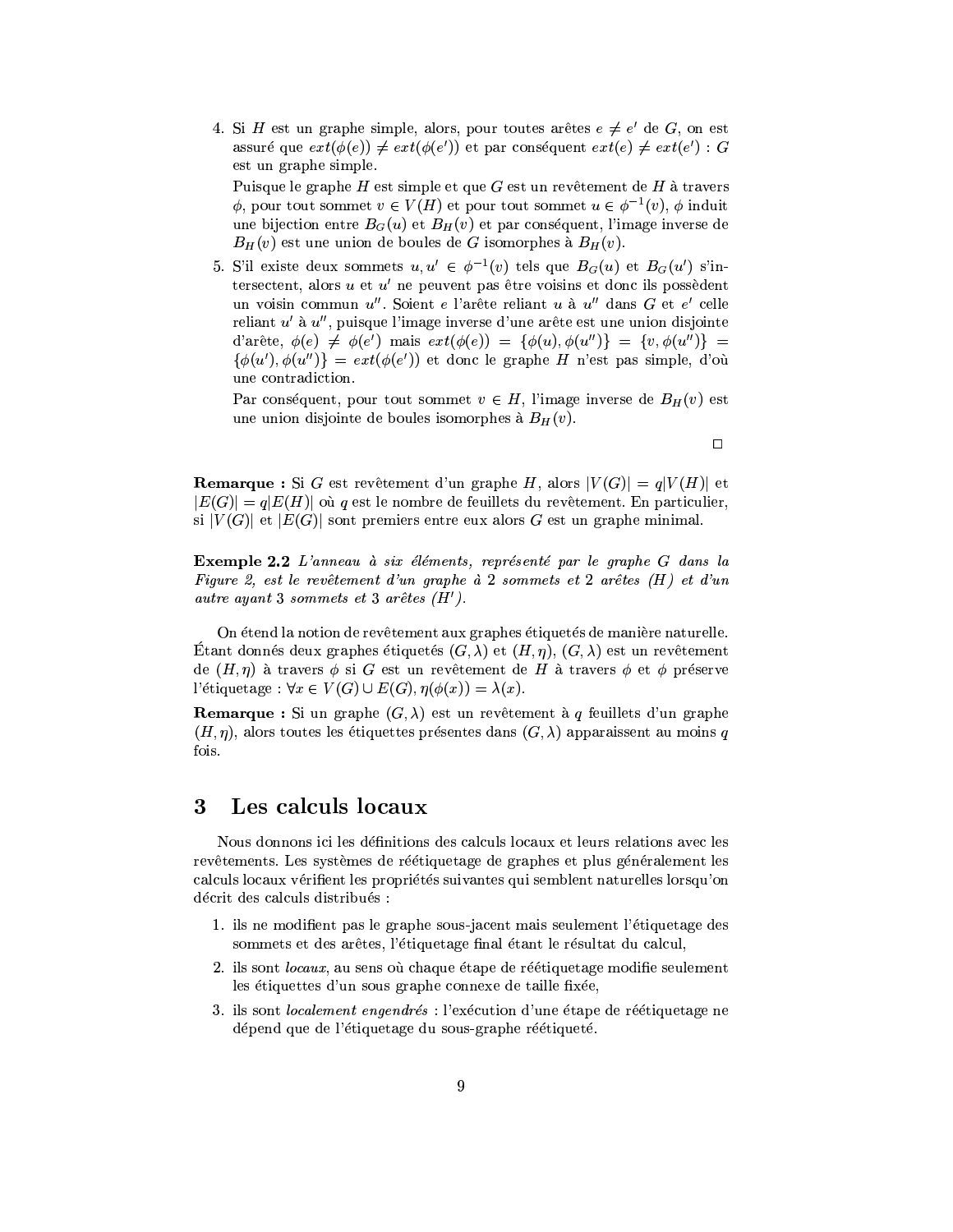

FIG. 2 – L'anneau à 6 éléments est revêtement de deux graphes minimaux.

Le réétiquetage est effectué tant qu'on peut appliquer une transformation, c'est à dire jusqu'à ce qu'on obtienne une forme normale. Un étiquetage final est un étiquetage du graphe à partir duquel on ne peut pas effectuer de transformation.

### **Définitions**  $3.1$

**Définition 3.1** Une relation de réétiquetage de graphes  $\mathcal{R}$  est une relation binaire sur  $\mathcal{G}_L$  telle que si  $(G, \lambda)\mathcal{R}(G, \lambda')$  alors  $G = G'$ .

On notera  $\mathcal{R}^*$  la fermeture transitive et réflexive de  $\mathcal{R}$ .

On dira que le graphe  $(G, \lambda)$  est  $\mathcal{R}$ -irréductible (ou irréductible, s'il n'y a pas de confusion possible) s'il n'existe aucun graphe étiqueté  $(G, \lambda')$  tel que  $(G, \lambda)\mathcal{R}(G, \lambda')$ . L'étiquetage  $\lambda$  d'un graphe irréductible  $(G, \lambda)$  est appelé étiquetage final. Pour  $(G, \lambda) \in \mathcal{G}_L$ , Irred<sub>R</sub> $(G, \lambda)$  est l'ensemble des graphes irréductibles  $(G, \lambda')$  tels que  $(G, \lambda)\mathcal{R}^*(G', \lambda')$ .

On se restreint à des relations de réétiquetage qui sont récursives et dont les ensembles des graphes irréductibles associés sont aussi récursifs; ces restrictions permettent de définir des objets avec une puissance de calcul «raisonnable».

Une exécution de  $R$  sur le graphe  $(G, \lambda)$  est une suite  $(G, \lambda_0 = \lambda) R (G, \lambda_1)$  $\mathcal{R} \cdots \mathcal{R}$   $(G, \lambda_i)$   $\mathcal{R} \cdots$  de pas de calcul tels que pour tout  $i, (G, \lambda_i) \mathcal{R} (G, \lambda_{i+1}).$ 

La relation  $R$  est une relation noethérienne s'il n'existe pas de suite infinie  $((G_i, \lambda_i))_{i \in \mathbb{N}}$  telle que pour tout  $i, (G_i, \lambda_i) \mathcal{R}(G_{i+1}, \lambda_{i+1})$ : toute exécution de  $\mathcal{R}$ est finie.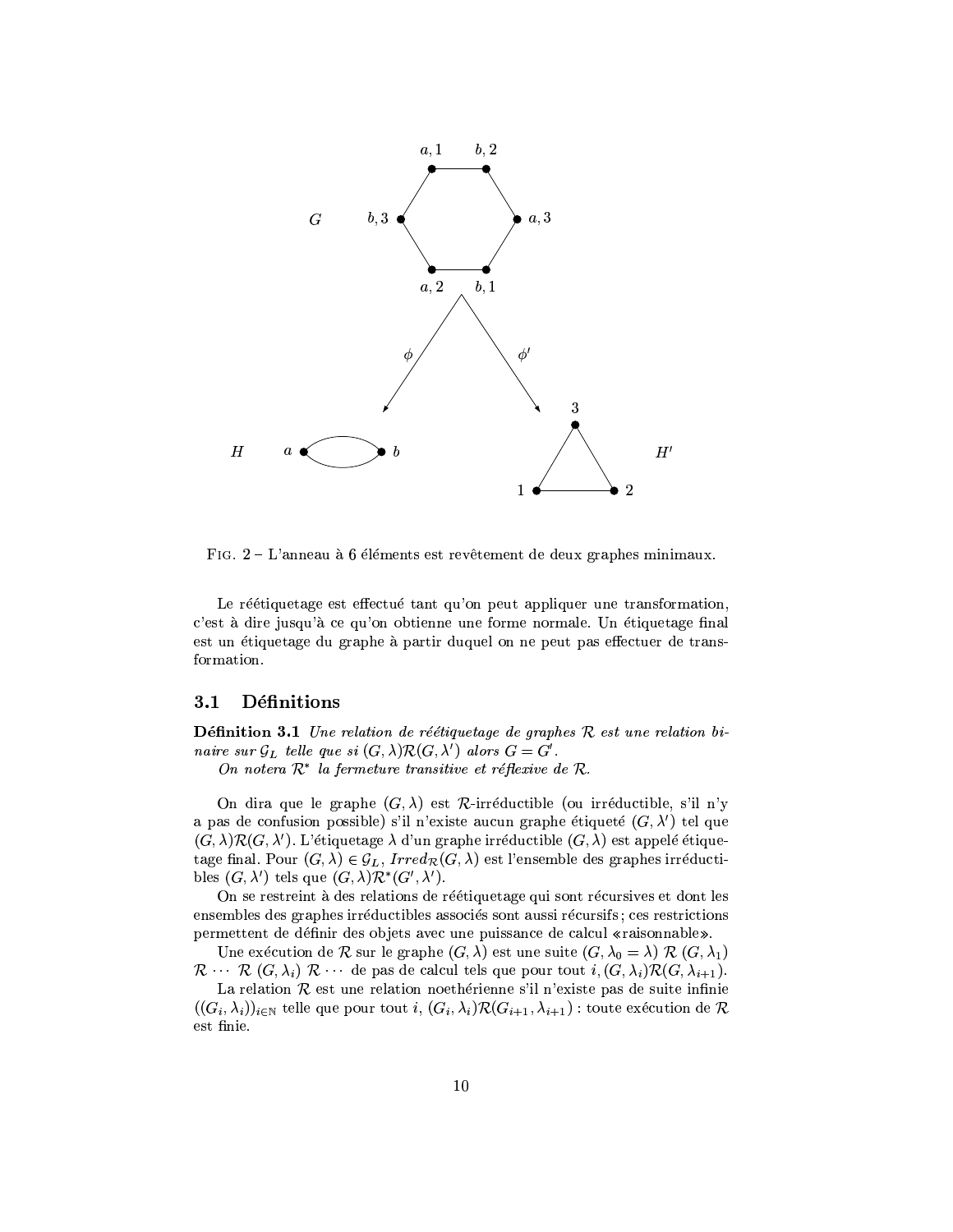### $3.2\,$ Réétiquetage sur une boule

On définit ici des relations de réétiquetage telles que l'application d'une règle ne dépende que de la configuration d'une boule du graphe et que seuls les sommets de cette boule changent d'état.

**Définition 3.2** Un relation de réétiquetage  $R$  est dit locale sur les boules si toute application de  $R$  ne modifie les étiquettes que dans une boule du graphe :  $(G, \lambda)\mathcal{R}(G, \lambda')$  implique qu'il existe  $v \in V(G)$  tel que pour tout  $x \notin V(B_G(v)) \cup$  $E(B_G(v)), \lambda(x) = \lambda'(x).$ 

Dans la définition suivante, on dit qu'une relation de réétiquetage  $\mathcal R$  est localement engendrée sur les boules si elle est déterminée uniquement par son comportement sur les boules.

**Définition 3.3** Soit  $\mathcal{R}$  une relation de réétiquetage locale sur les boules, on dit que  $R$  est localement engendrée sur les boules si pour tous graphes étiquetés  $(G, \lambda), (G', \lambda'), (H, \eta), (H', \eta')$  et tous sommets  $u \in V(G)$  et  $v \in V(H)$  tels qu'il existe un isomorphisme  $\phi$  de  $B_G(u)$  dans  $B_H(v)$  vérifiant les conditions  $suivantes$ :

- 1.  $\lambda(x) = \eta(\phi(x))$  et  $\lambda'(x) = \eta'(\phi(x))$ , pour tout  $x \in V(B_G(u)) \cup E(B_G(u))$
- 2.  $\lambda(x) = \lambda'(x)$ , pour tout  $x \notin V(B_G(u)) \cup E(B_G(u))$
- 3.  $\eta(x) = \eta'(x)$ , pour tout  $x \notin V(B_H(v)) \cup E(B_H(v))$

alors  $(G, \lambda)\mathcal{R}(G, \lambda')$  si et seulement si  $(H, \nu)\mathcal{R}(H, \nu')$ .

Soient  $R$  une relation de réétiquetage localement engendrée sur une boule, et un système de règles de réétiquetage  $(\mathcal{R}_i = (C_i, R_i))_i$ . On dit que ces règles décrivent R, si pour tous graphes étiquetés  $(G, \lambda)$  et  $(G, \lambda')$ ,  $(G, \lambda) \mathcal{R}(G, \lambda')$  si et seulement s'il existe une règle  $\mathcal{R}_i = (C_i, R_i)$  et un sommet  $v \in V(G)$  tels que seul l'étiquetage de  $B_G(v)$  est modifié, que  $(B_G(v), \lambda_{|B_G(v)}) \simeq C_i$  et que  $(B_G(v), \lambda'_{|B_G(v)}) \simeq R_i.$ 

Un pas de calcul sur le graphe  $(G, \lambda)$  est l'application d'une règle  $\mathcal{R}_i$  =  $(C_i, R_i)$  sur une boule de  $(G, \lambda)$ ; on substitue cette boule, qui doit être isomorphe à la condition  $C_i$ , par le réétiquetage  $R_i$ .

Les calculs locaux sur les boules sont les calculs sur les graphes correspondant à des relations de réétiquetage localement engendrées sur les boules.

### 3.3 Réétiquetage sur les arêtes

On définit ici des relations de réétiquetage localement engendrées par des réétiquetages d'arêtes. On souhaite que l'application d'une règle ne dépende que de l'étiquette d'une arête du graphe et des étiquettes de ses extrémités et qu'elle ne modifie que ces étiquettes.

**Définition 3.4** Soit  $R$  une relation de réétiquetage de graphes,  $R$  est dit locale sur les arêtes si R ne modifie que les étiquettes d'une arête du graphe et de ses extrémités :  $(G, \lambda)\mathcal{R}(G, \lambda')$  implique qu'il existe  $e \in E(G)$  telle que  $\forall e' \in$  $E(G) \setminus \{e\}, \lambda(e') = \lambda'(e') \text{ et } \forall v \in V(G) \setminus ext(e), \lambda(v) = \lambda'(v).$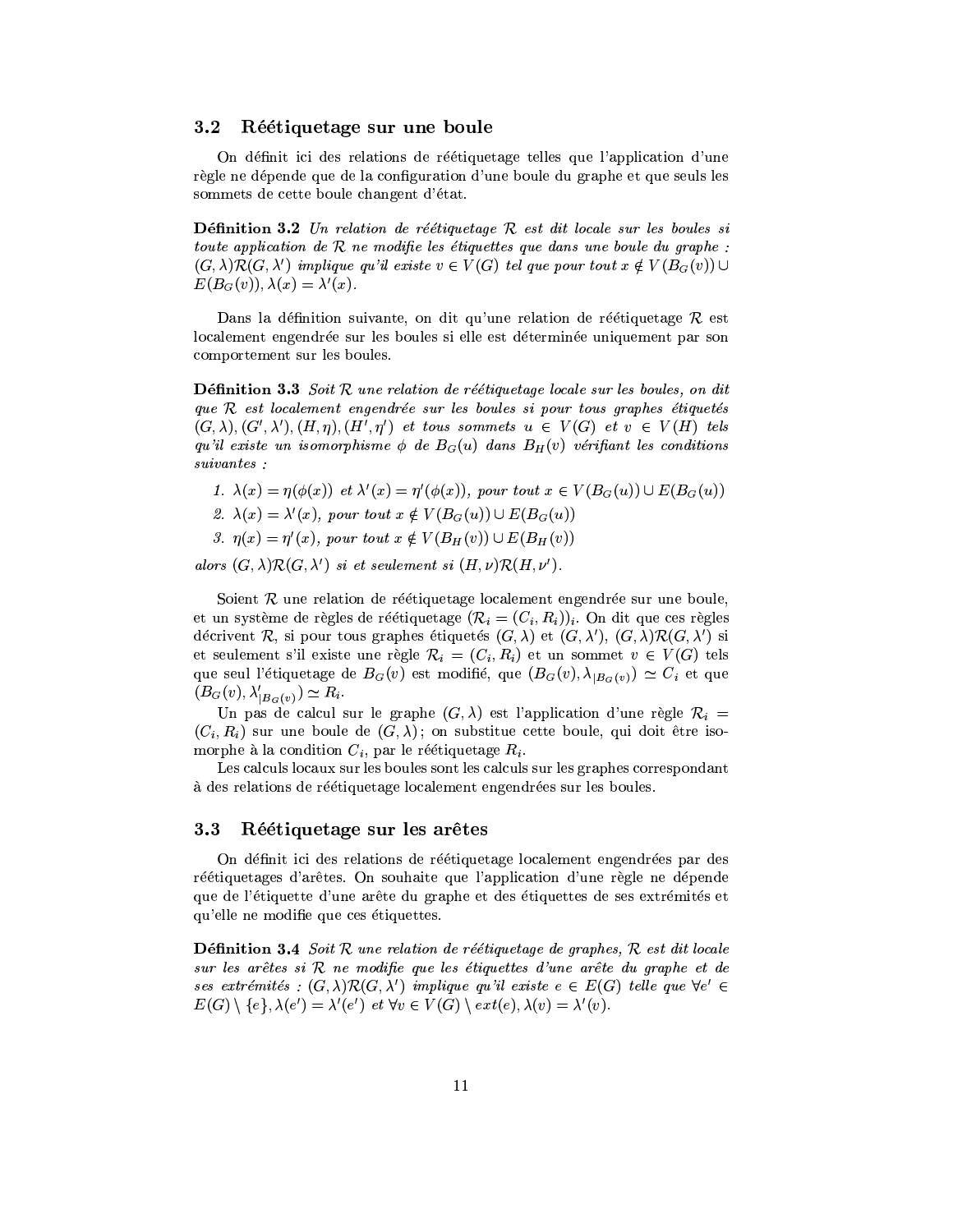Dans la définition suivante, on dit qu'une relation de réétiquetage est localement engendrée sur les arêtes si elle est déterminée par son comportement sur les arêtes.

**Définition 3.5** Une relation  $R$  de réétiquetage de graphes locale sur les arêtes est dite localement engendrée sur les arêtes si pour tous graphes étiquetés  $(G, \lambda)$ ,  $(G, \lambda'), (H, \eta), (H, \eta'),$  toutes arêtes  $e \in E(G)$  et  $f \in E(H)$  dont les extrémités respectives sont  $\{u_1, u_2\}$  et  $\{v_1, v_2\}$  telles que les conditions suivantes sont sa $t$ isfaites:

- 1.  $\lambda(u_1) = \eta(v_1), \lambda(u_2) = \eta(v_2), \lambda(e) = \eta(f)$  et  $\lambda'(u_1) = \eta'(v_1), \lambda'(u_2) =$  $\eta'(v_2), \lambda'(e) = \eta'(f)$
- 2.  $\lambda(e') = \lambda'(e'),$  pour tout  $e' \in E(G) \setminus \{e\}$  et  $\lambda(u) = \lambda'(u),$  pour tout  $u \in V(G) \setminus \{u_1, u_2\}$
- 3.  $\eta(f') = \eta'(f')$ , pour tout  $f' \in E(H) \setminus \{f\}$  et  $\eta(u) = \eta'(u)$ , pour tout  $v \in V(H) \setminus \{v_1, v_2\}$

alors cela implique que  $(G, \lambda) \mathcal{R}(G, \lambda')$  si et seulement si  $(H, \nu) \mathcal{R}(H, \nu')$ .

Soient une relation de réétiquetage localement engendrée sur une arête  $\mathcal R$ et un système de règles de réétiquetage  $(\mathcal{R}_i = (C_i, R_i))_i$ . On dit que ces règles décrivent R, si pour tous graphes étiquetés  $(G, \lambda)$  et  $(G, \lambda')$ ,  $(G, \lambda)\mathcal{R}(G, \lambda')$ si et seulement s'il existe une règle  $\mathcal{R}_i = (R_i, C_i)$  et une arête  $e \in E(G)$ telles que seules les étiquettes de  $e$  et de ses extrémités sont modifiées, que  $((ext(e), \{e\}), \lambda) \simeq C_i$  et que  $((ext(e), \{e\}), \lambda') \simeq R_i$ .

Un pas de calcul sur le graphe  $(G, \lambda)$  est l'application d'une règle  $\mathcal{R}_i =$  $(C_i, R_i)$  de R; ce qui consiste à substituer une arête et ses extrémités isomorphes à  $C_i$  par le réétiquetage  $R_i$ .

Les calculs locaux sur les arêtes sont les calculs sur les graphes correspondant à des relations de réétiquetage localement engendrées sur les arêtes.

Remarque : Une relation de réétiquetage localement engendrée sur les arêtes est aussi une relation de réétiquetage localement engendrée sur les boules, et par conséquent, on pourra étendre les résultats d'impossibilité pour les réétiquetages sur les boules aux réétiquetages sur les arêtes. Par ailleurs, si on sait résoudre un problème en utilisant des calculs locaux sur les arêtes, on sait, a fortiori, le résoudre en utilisant des calculs locaux sur les boules.

### $3.4$ Calculs locaux et revêtements

Les revêtements sont très utiles pour étudier les systèmes de réétiquetage; on présente ici un lemme qui va être très important par la suite.

**Lemme 3.1** [Ang80] On considère deux graphes étiquetés  $(G, \lambda)$  et  $(H, \eta)$  tels que  $(G, \lambda)$  soit un revêtement de  $(H, \eta)$  à travers  $\phi : (G, \lambda) \to (H, \eta)$ .

- Pour toute relation de réétiquetage localement engendrée sur les arêtes  $\mathcal{R},$ s'il existe  $(H, \eta')$  tel que  $(H, \eta) \mathcal{R}^*(H, \eta')$ , alors il existe un graphe  $(G, \lambda')$ tel que  $(G, \lambda)\mathcal{R}^*(G, \lambda')$  qui est un revêtement de  $(H, \eta')$ .
- $Si$  H est un graphe simple, pour toute relation de réétiquetage localement engendrée sur les boules  $R$ , pour tout graphe étiqueté  $(H, \eta')$  tel que  $(H, \eta)\mathcal{R}^*(H, \eta')$ , il existe un revêtement  $(G, \lambda')$  de  $(H, \eta')$  tel que  $(G, \lambda)\mathcal{R}^*(G, \lambda')$ .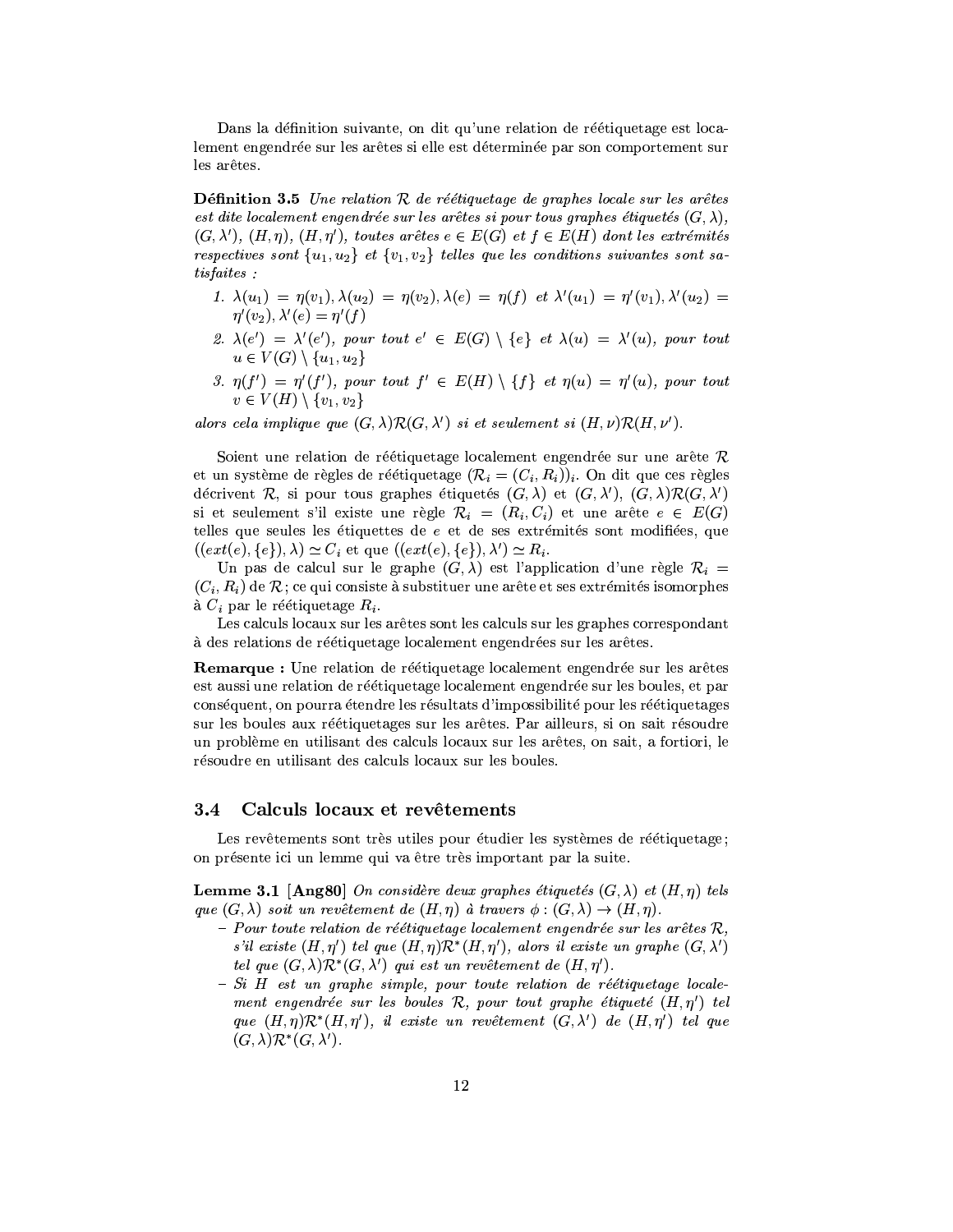# Preuve:

Il suffit de prouver le résultat lorsqu'il existe  $(H, \eta')$  tel que  $(H, \eta) \mathcal{R}(H, \eta')$ .

Si  $R$  est un relation de réétiquetage localement engendrée sur les arêtes, soient  $\mathcal{R}_i = (R_i, C_i)$  la règle appliquée lors de ce pas de calcul et  $f \in E(H)$ l'arête réétiquetée, on peut appliquer cette règle de réétiquetage à toutes les arêtes de G qui sont dans  $\phi^{-1}(\{f\})$ , puisque d'après la proposition 2.1, ces arêtes sont disjointes sur les sommets et isomorphes à f. Le graphe  $(G, \lambda')$  ainsi obtenu est bien un revêtement de  $(H, \eta')$ .

Si H est un graphe simple et si  $R$  est une relation de réétiquetage localement engendrée sur les boules, soit  $v$  le centre de la boule réétiquetée lors de ce pas de calcul. D'après la proposition 2.1, l'image inverse de  $B_H(v)$  est une union disjointe de boules de G toutes isomorphes à  $B_H(v)$  et par conséquent, on peut appliquer la règle de réétiquetage utilisée pour passer de  $(H, \eta)$  à  $(H, \eta')$  à chacune de ces boules et on obtient alors un graphe étiqueté  $(G, \lambda')$  qui satisfait les propriétés voulues.

 $\Box$ 

Cela signifie que pour toute relation  $R$  de réétiquetage localement engendrée sur une arête (ou sur une boule si  $H$  est un graphe simple), on peut simuler sur le graphe G toute exécution de R sur H. En particulier si  $(G, \lambda)$  est un revêtement de  $(H, \eta)$  à q feuillets, cela signifie qu'il existe une exécution de R telle que pour tout sommet  $v \in V(H)$ , les q sommets de  $\phi^{-1}(v)$  portent tous la même étiquette.

### Élection et énumération  $\overline{4}$

### $4.1$ Les réseaux anonymes

Un réseau anonyme est un réseau où les sommets sont initialement tous dans le même état et ne possèdent donc pas, a priori, d'étiquettes spécifiques qui permettraient de les distinguer les uns des autres; par ailleurs, dans un réseau anonyme, tous les sommets utilisent le même algorithme. Le seul élément les différenciant est leur position dans le réseau. Initialement, ces noeuds ne connaissent pas leur degré, mais s'ils sont autorisés à observer tous leurs voisins lors d'une étape de calcul, ils peuvent le calculer.

Un réseau anonyme est par conséquent le système distribué le plus simple, au sens que si on parvient à résoudre un problème dans ce cadre, on peut aussi le résoudre dans un réseau où les noeud disposent de connaissances initiales : étiquettes distinctes, taille du réseau, diamètre du réseau, etc. Il a été prouvé que dans ce cadre, certains problèmes n'admettaient pas de solutions alors qu'ils en avaient dans un système où tous les noeuds disposaient d'un numéro unique. L'étude de ces réseaux est donc très intéressante pour pouvoir distinguer quelles sont les conditions nécessaires pour résoudre certains types de problèmes distribués.

D'une manière générale, dans le cadre anonyme, on essaie souvent d'assigner des numéros distincts à tous les sommets à partir de la position qu'ils ont dans le réseau, c'est résoudre le problème de l'énumération. Parfois, il suffit de pouvoir distinguer un sommet parmi les autres qui obtient donc un statut particulier et qui servira de référence dans la suite de l'évolution du réseau, ce qui revient à résoudre le problème de l'élection.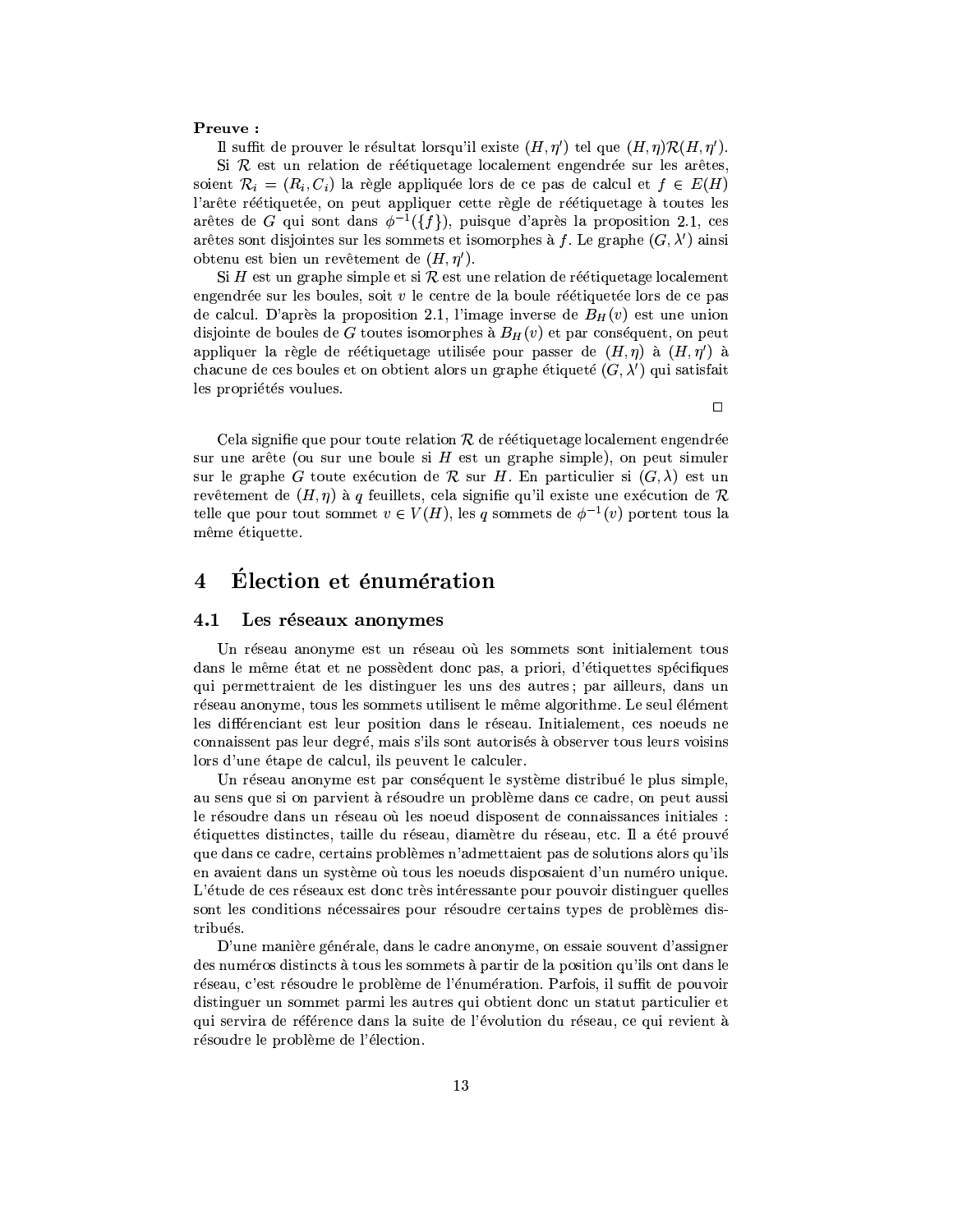Certains problèmes peuvent être résolus par un algorithme terminant de manière implicite mais pas par un algorithme terminant explicitement. Un algorithme a une terminaison implicite, si toute exécution est finie et si tout étiquetage final est correct; cependant, les sommets ne peuvent pas forcément détecter que plus aucune évolution n'est possible dans le réseau. Lorsque la terminaison est explicite, il y a au moins un sommet du graphe qui sait que l'étiquetage du graphe est final et il peut par la suite transmettre cette information aux autres noeuds du réseau.

### $4.2$ Définitions

Le problème de l'énumération consiste à attribuer à chaque sommet du graphe G un numéro unique compris entre 1 et  $V(G)$ . Si cela est possible, il devient ensuite facile de résoudre dans le cadre anonyme les problèmes pour lesquels une solution est connue lorsque les noeuds ont des identités.

De manière formelle, le problème de l'énumération peut s'énoncer de la manière suivante pour une famille de graphes  $\mathcal F$ :

**Définition 4.1** Un système de réétiquetage de graphes  $\mathcal R$  résout le problème de l'énumération sur une famille de graphes  $\mathcal F$  s'il existe des étiquettes initiales s et t (qui dépendent de  $\mathcal{F}$ ) telles que pour tout graphe  $G \in \mathcal{F}$ , toute exécution de  $\mathcal{R}$  sur  $(G, \Lambda_{s,t})$  termine, tout étiquetage final induit une bijection de  $V(G)$  sur  $\{1,\ldots,|V(G)|\}.$ 

Pour étudier les systèmes de réétiquetage résolvant le problème de l'énumération, on aura parfois besoin de montrer qu'au cours de l'exécution, l'ensemble des numéros portés par les sommets forme un ensemble connexe d'entiers de la forme  $\{1,\ldots,k\}$  que l'on notera  $\mathbb{N}_k$ .

Le problème de l'élection consiste à distinguer un sommet du graphe parmi les autres : ce sommet prend l'étiquette  $\dot{E}LU$  alors que tous les autres prennent l'étiquette *NON-ÉLU*. Les étiquettes *ÉLU* et *NON-ÉLU* sont des étiquettes finales, c'est à dire que une fois qu'un sommet a pris une de ces étiquettes, il ne peut plus en changer par la suite.

**Définition 4.2** Un système de réétiquetage de graphes  $R$  résout le problème de l'élection sur une famille de graphes  $\mathcal F$  s'il existe des étiquettes initiales s et t (qui dépendent de  $\mathcal{F}$ ) telles que, pour tout graphe  $G \in \mathcal{F}$ , toute exécution de  $\mathcal{R}$ sur  $(G, \Lambda_{s,t})$  termine et tout étiquetage final est tel qu'un unique sommet porte *l'étiquette finale* ÉLU et que tous les autres portent l'étiquette finale NON-ÉLU.

### Équivalence entre élection et énumération 4.3

Dans cette partie, on va d'abord montrer que si on sait résoudre le problème de l'énumération avec détection de la terminaison sur un graphe  $G$ , alors on peut résoudre le problème de l'élection. On décrit ensuite un algorithme qui permet d'énumérer dans un graphe où un sommet est élu et on s'intéresse enfine à la détection de la terminaison. On va présenter ces algorithmes en utilisant des calculs locaux sur les arêtes qui sont a fortiori des calculs locaux sur les boules.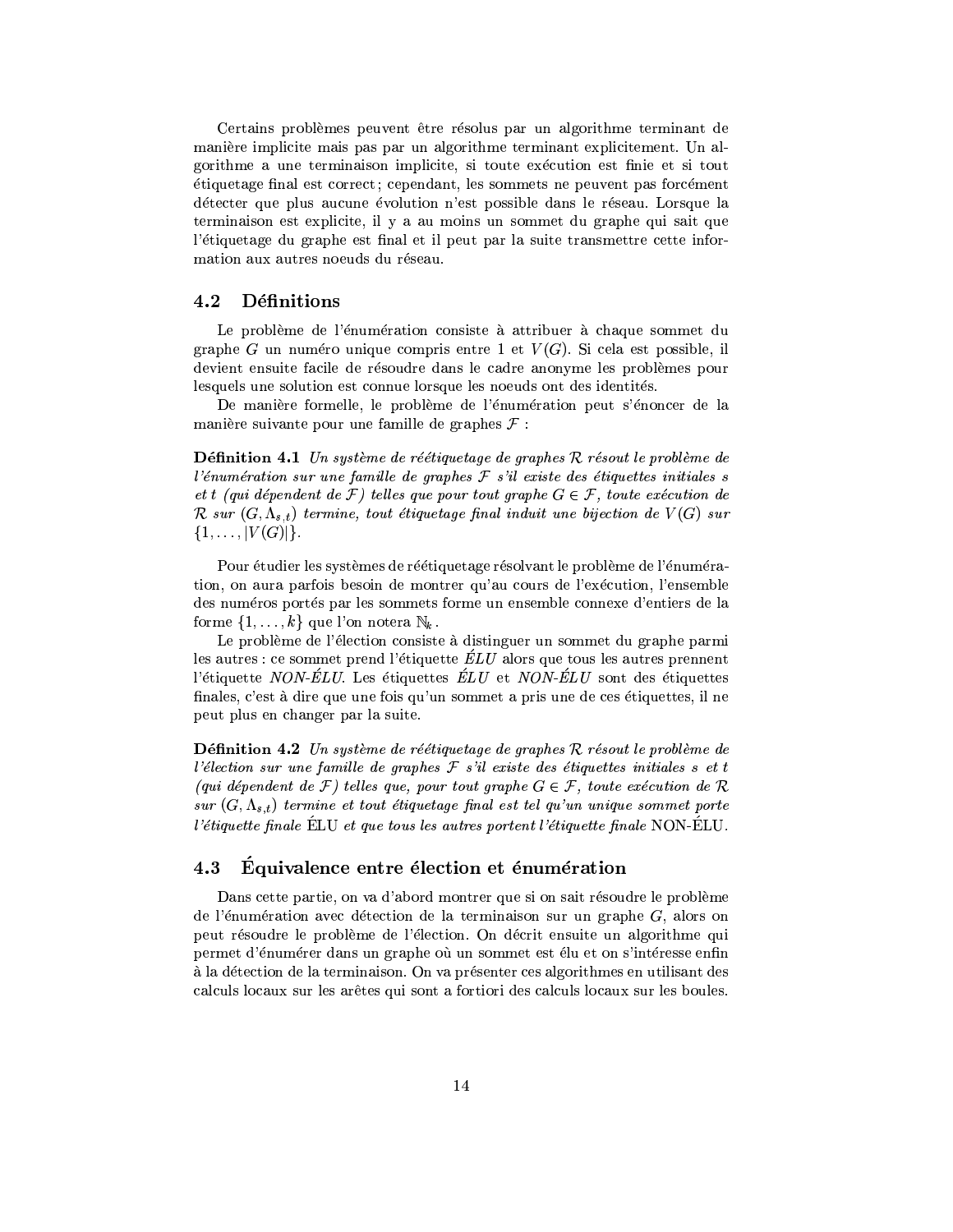# 4.3.1 Elire lorsqu'on sait énumérer

Il est assez facile d'adapter un système résolvant le problème de l'énumération avec détection de la terminaison pour résoudre le problème de l'élection dans le réseau. En effet, il suffit de rajouter une règle élisant le noeud portant le numéro 1 lorsque ce noeud sait que l'algorithme est terminé, il prend alors l'étiquette  $\dot{E}LU$  et on rajoute une règle qui propage l'information : tout noeud ayant un voisin dont l'étiquette est  $\dot{E}LU$  ou  $NON-\dot{E}LU$  prend alors l'étiquette NON- $\dot{E}L U$ . Le système de réétiquetage obtenu résout bien le problème de l'élection, puisqu'il ne peut y avoir deux sommets qui portent l'étiquette 1 lorsque l'algorithme d'énumération a atteint une configuration finale et par ailleurs, une fois qu'un sommet a pris une étiquette  $\hat{E}LU$  ou  $NON\hat{E}LU$ , il n'en change plus.

### $4.3.2$ Enumérer dans un graphe où un sommet est distingué

On considère désormais un graphe étiqueté  $(G, \lambda)$  dans lequel il existe un unique noeud  $v \in V(G)$  portant l'étiquette E qui correspond au sommet élu et où tous les autres noeuds portent l'étiquette N qui sont les sommets non-élus : on suppose par ailleurs, que toutes les arêtes portent l'étiquette 0. On va présenter un système de règles de réétiquetage sur les arêtes qui résout le problème de l'énumération sur ce graphe. On va d'abord donner un algorithme qui permet de calculer un arbre couvrant du graphe dont la racine est le sommet portant initialement l'étiquette  $E$ , puis on va décrire un algorithme utilisant cet arbre couvrant pour distribuer des numéros différents à tous les sommets, et enfin, on s'intéressera aux conditions nécessaires pour détecter la terminaison.

### $4.3.3$ Calcul d'un arbre couvrant

Pour calculer un arbre couvrant, on utilise les règles de réétiquetage décrites ci-dessous. On transforme le sommet dans l'état E en racine de l'arbre, et par la suite, tout sommet de l'arbre (c'est à dire dans l'état  $A$  ou  $R$ ) ayant un voisin dans l'état N transforme ce sommet en un sommet l'arbre et marque l'arête incidente à ces deux sommets comme étant dans l'arbre.

$$
A_1: E \longrightarrow R
$$
  
\n
$$
A_2: R \xrightarrow{0} N \longrightarrow R \xrightarrow{1} A
$$
  
\n
$$
A_3: A \xrightarrow{0} N \longrightarrow A \xrightarrow{1} A
$$

**Remarque**: On calcule ici un arbre couvrant dont un sommet est distingué  $(dans l'état R)$ ; en effet, par la suite, cette racine va jouer un rôle particulier lors de l'énumération.

**Lemme 4.1** Lors de l'exécution de l'algorithme, les propriétés suivantes sont toujours vraies :

- Toutes les arêtes incidentes à un noeud étiqueté par N portent l'étiquette  $0.$
- $-$  Tous les sommets portant une étiquette différente de N ont au moins une arête incidente portant l'étiquette 1, excepté lorsqu'il y a un seul sommet dans ce cas.
- L'ensemble des noeuds v tels que  $\lambda(v) \neq N$  et l'ensemble des arêtes e telles que  $\lambda(e) = 1$  forment un arbre.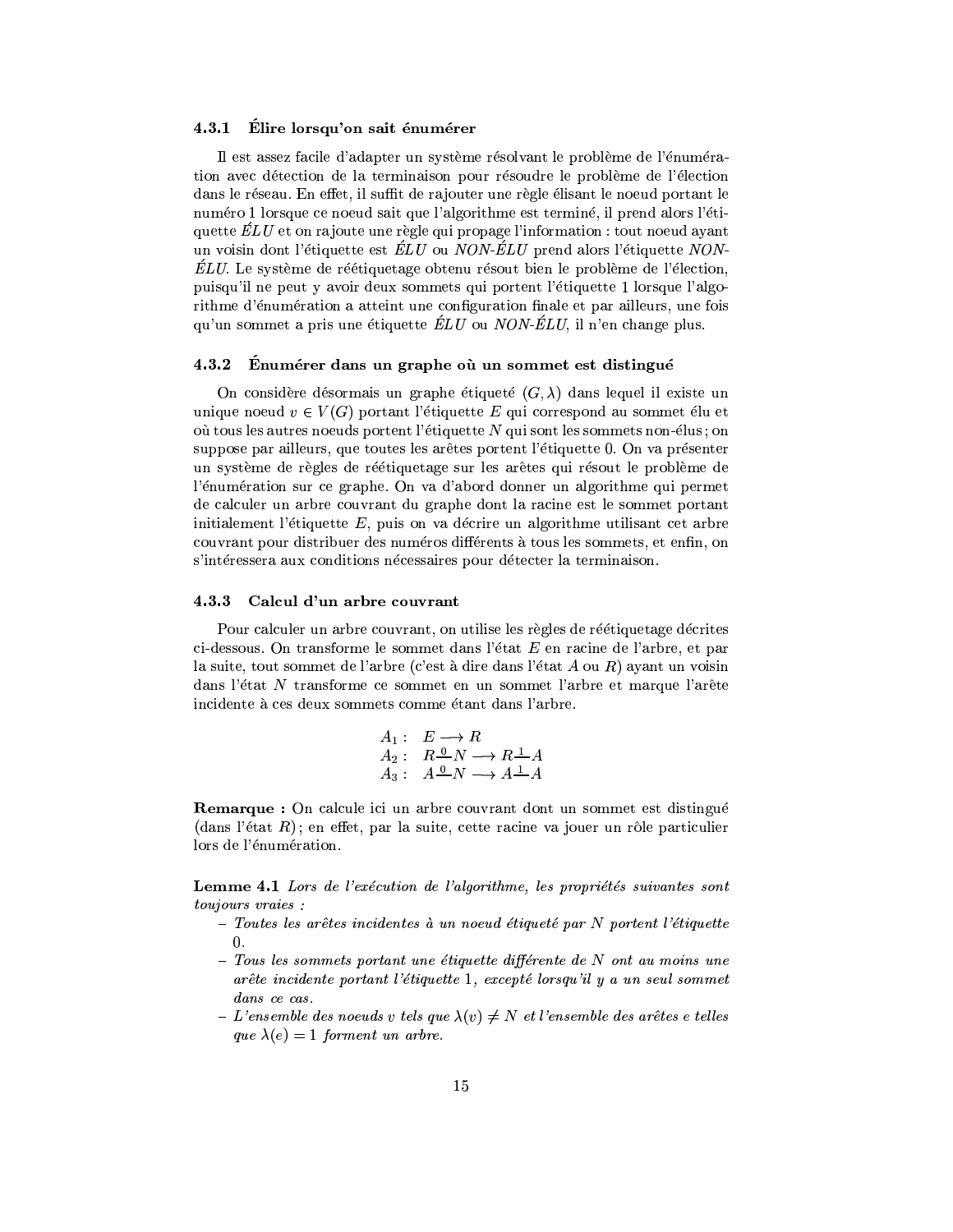# Preuve:

Initialement, ces propriétés sont trivialement vraies et les seules règles qui réécrivent les sommets étiquetés par  $N$  et les arêtes étiquetées par  $0$  sont les règles  $R_2$  et  $R_3$  qui conservent bien ces propriétés.

 $\Box$ 

**Proposition 4.2** La relation  $A$  de réétiquetage décrite par les règles ci-dessus est noethérienne et dans toute configuration finale, l'ensemble des sommets de G et des arêtes portant l'étiquette 1 forment un arbre couvrant de G.

# Preuve:

Soit  $V'$  l'ensemble des sommets de l'arbre portant une des étiquettes R ou A, il est clair que toute application de l'une des règles de réétiquetage augmente strictement la taille de |V'|. Puisque cette taille est bornée par  $|V(G)|$ , on ne peut avoir de suite infinie de réétiquetages :  $A$  est une relation noethérienne.

Dans la configuration finale, il ne peut exister de noeud étiqueté par  $N$ , puisqu'alors un de ces noeuds serait voisin d'un noeud  $A$  ou  $R$  et on pourrait appliquer  $A_2$  ou  $A_3$ . D'après le lemme 4.1, dans la configuration finale, l'ensemble des sommets du graphe et l'ensemble des arêtes étiquetées par 1 forment donc un arbre couvrant du graphe.

 $\Box$ 

### Énumération 4.3.4

On va utiliser l'arbre construit pour propager de l'information uniquement grâce aux arêtes présentes dans l'arbre (c'est-à-dire étiquetées par 1). Pour obtenir un numéro, chaque sommet doit le demander à son père dans l'arbre et cette demande remonte de proche en proche jusqu'à la racine de l'arbre qui distribue tour à tour les numéros aux noeuds en faisant la demande. Lorsqu'un sommet reçoit un numéro de son père, ou bien il se l'attribue s'il n'en n'avait pas encore, ou bien il le transmet à un de ses fils en ayant fait la demande.

**Étiquettes** L'étiquette de la racine est désormais  $(R, 1, c)$ : R signifie que ce noeud est la racine de l'arbre, 1 est le numéro attribué à ce sommet, c est un compteur qui correspond au premier numéro libre.

Les autres sommets prennent des étiquettes  $(A, n, p, S)$  quand ils sont ajoutés dans l'arbre où A signifie qu'ils sont des sommets de l'arbre,  $n$  et  $p$  sont des entiers et S code l'état dans lequel est le noeud.

L'entier n peut être 0 ou un entier compris entre 1 et  $|V(G)|$ . Lorsqu'un sommet est ajouté dans l'arbre, si son père est différent de la racine, un numéro ne peut pas lui être tout de suite attribué, et alors  $n = 0$ . Par la suite, un numéro unique compris entre 1 et  $|V(G)|$  lui sera attribué et ne sera plus modifié par la suite. L'entier p est le numéro du «père» du sommet dans l'arbre, c'est à dire le sommet grâce auquel il a été ajouté dans l'arbre.

L'état $S$  est  $P$  si l'état est «passif»; il vaut ? si le sommet a demandé un numéro à son père dans l'arbre pour lui ou pour un de ses descendants, on dit que le sommet est dans un état de «demande»; c'est un entier compris entre 1 et  $|V(G)|$  s'il transmet un numéro attribué par la racine à l'un des descendants de ce sommet, on dit alors que le sommet est dans un état de «transmission».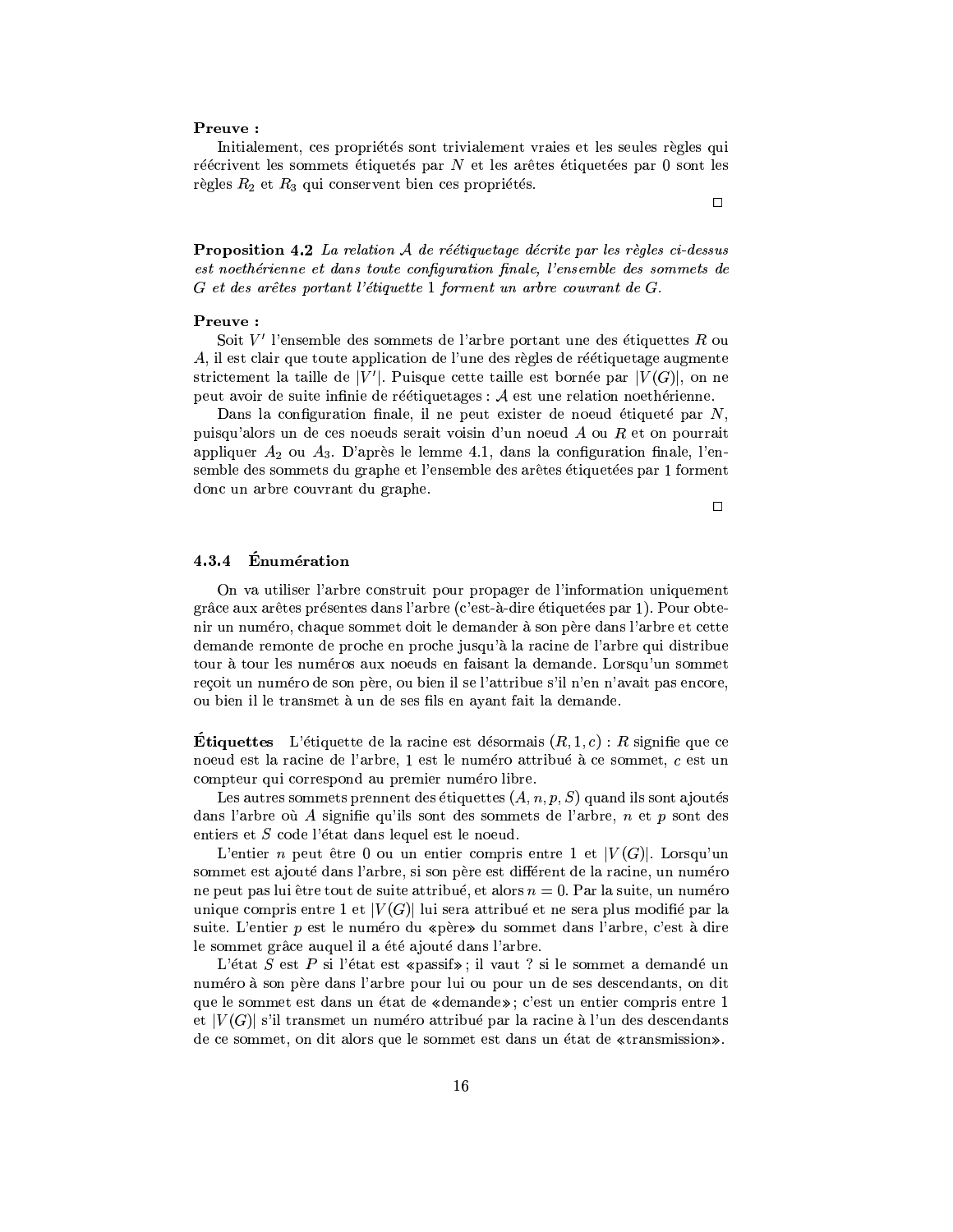Règles de calcul Dans les règles décrites ci dessous, les trois premières s'inspirent des règles précédentes : ce sont les règles grâce auxquelles des sommets sont rajoutés dans l'arbre. Les quatre règles suivantes sont les règles qui permettent d'utiliser les arêtes de l'arbre pour faire circuler les demandes de numéros et les numéros attribués entre les sommets et la racine de l'arbre.

Lorsque l'état élu est ajouté dans l'arbre, il prend le numéro 1 et le premier numéro libre est 2.

$$
E_1: E \longrightarrow (R, 1, 2)
$$

Lorsqu'un sommet voisin de la racine est rajouté dans l'arbre par la règle  $E_2$ , la racine donne tout de suite un numéro à ce sommet qui le prend et qui note que son père est la racine.

$$
E_2: (R, 1, c) \xrightarrow{0} N \longrightarrow (R, 1, c+1) \xrightarrow{1} (A, c, 1, P)
$$

Lorsqu'un voisin d'un sommet de l'arbre distinct de la racine est ajouté dans l'arbre, un numéro ne peut pas lui être attribué directement et il prend donc le numéro 0, note le numéro de son père, se place dans l'état ? pour indiquer qu'il souhaite obtenir un numéro.

$$
E_3: (A, n, p, P) \xrightarrow{0} N \longrightarrow (A, n, p, P) \xrightarrow{1} (A, 0, n, ?)
$$

Lorsqu'un noeud dans l'état P a un de ses fils dans l'état ?, il se place lui aussi dans cet état pour signifier qu'il souhaite obtenir un numéro pour un de ses descendants.

$$
E_4: (A, n, p, ?) \xrightarrow{1} (A, p, q, P) \longrightarrow (A, n, p, ?) \xrightarrow{1} (A, p, q, ?)
$$

Lorsque la racine a un fils dans l'état ?, il lui transmet un numéro qui de proche en proche parvient à un sommet en ayant fait la demande.

$$
E_5: (A, n, 1, ?) \stackrel{1}{\rightarrow} (R, 1, c) \rightarrow (A, n, 1, c) \stackrel{1}{\rightarrow} (R, 1, c + 1)
$$
  
\n
$$
E_6: (A, n, p, ?) \stackrel{1}{\rightarrow} (A, p, q, k) \rightarrow (A, n, p, k) \stackrel{1}{\rightarrow} (A, p, q, P) \text{ si } n \ge 1
$$
  
\n
$$
E_7: (A, n, p, k) \stackrel{1}{\rightarrow} (A, 0, n, ?) \rightarrow (A, n, p, P) \stackrel{1}{\rightarrow} (A, k, n, P)
$$

Propriétés Avec le même raisonnement que précédemment, on montre que l'ensemble des sommets portant une étiquette distincte de N et l'ensemble des arêtes portant l'étiquette 1 forment un arbre.

Pour tout sommet v, on note  $\varepsilon^{i}(e)$  l'étiquette de v après la *i*ème étape de calcul. On note  $V^i = (\varepsilon^i(v))_{v \in V(G)}$  l'état du graphe après l'étape *i*. On note  $(R, 1, c_i)$  l'étiquette de la racine de l'arbre après l'étape i.

On va montrer dans le lemme suivant que les numéros présents dans l'arbre forment un ensemble  $\mathbb{N}_k$ .

**Lemme 4.3** Soit  $(R, 1, c)$  l'état de la racine de l'arbre à un instant donné, alors pour tout  $0 < m < c$ , il existe un unique sommet dans l'arbre qui porte le numéro i ou qui est dans un état de transmission du numéro i. Par ailleurs, pour tout  $k \geq c$ , il n'existe aucun sommet du graphe qui porte le numéro k ou qui est dans un état transmettant k.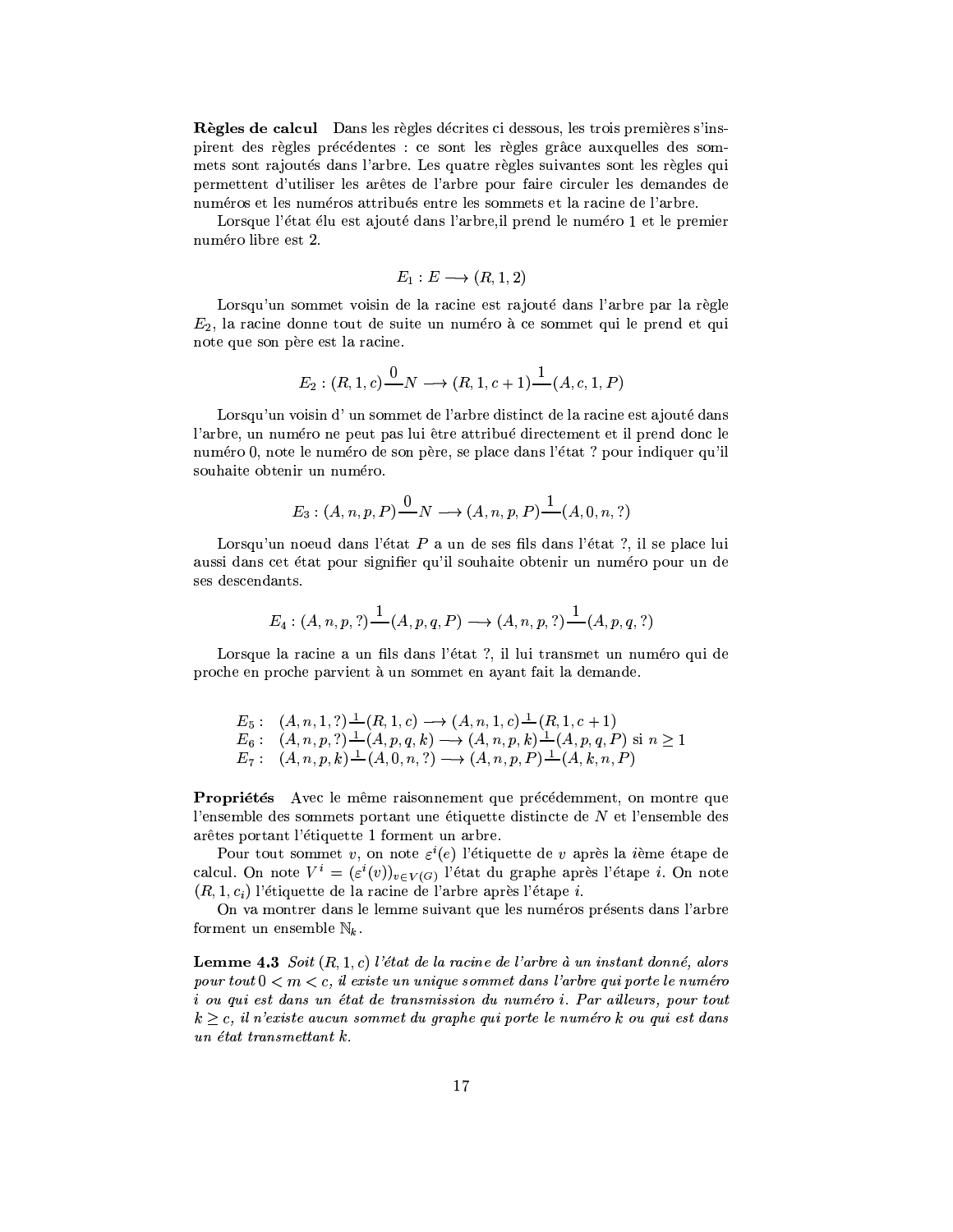# Preuve:

Initialement, la seule règle applicable est la règle  $E_1$  et après cette application, le résultat est vrai puisqu'il y a un seul sommet qui porte l'étiquette  $(R, 1, 2).$ 

Lorsqu'on applique une règle de calcul à l'étape  $i$ , on modifie les étiquettes de deux sommets; il suffit donc de vérifier que si un numéro apparaît dans l'étiquette d'un sommet, il est unique et inférieur à  $c_i$  et que si un numéro disparaît de l'étiquette d'un sommet, il est «transféré» dans l'étiquette de l'autre sommet.

Si à l'étape  $i + 1$ , on applique la règle  $E_2$  ou la règle  $E_5$  sur une arête reliant la racine à un de ses voisins  $v$ , aucun sommet du graphe ne portait le numéro  $c_i$  ou ne transmettait  $c_i$ . Dans le premier cas, le numéro de v après l'étape  $i+1$ est bien unique. Dans le second cas,  $v$  est dans un état de transmission de  $c_i$ après l'étape  $i + 1$  et ce numéro est bien unique. Dans les deux cas, puisque  $c_{i+1} = c_i + 1$ , le nouveau numéro est bien inférieur à  $c_{i+1}$ .

Lorsqu'on applique la règle  $E_3$  ou la règle  $E_4$ , aucun numéro n'est attribué et aucun noeud n'est dans un état de transmission avant ou après l'application de la règle : la propriété est donc conservée.

Si à l'étape  $i + 1$ , on applique la règle  $E_6$  sur une arête reliant un sommet  $v$  à un de ses fils  $v'$ , alors les numéros des sommets ne sont pas modifiés. Par ailleurs, le numéro que transmettait v après l'étape i est transmis par  $v'$  après l'étape  $i + 1$  et a disparu de l'étiquette de v. Par induction, ce numéro est bien unique dans le graphe et inférieur à  $c_{i+1} = c_i$ .

Enfin, si on applique la règle  $E_7$  à l'étape  $i + 1$  à un sommet v et à un de ses fils  $v'$ , alors un nouveau numéro est attribué à  $v'$ , mais il était transmis par v après l'étape i et ne l'est plus après l'étape  $i + 1$ . Par induction, ce numéro est bien unique dans le graphe et inférieur à  $c_{i+1} = c_i$ .

 $\Box$ 

Dans les deux lemmes suivants, on donne des propriétés vérifiées par les étiquettes d'un noeud vis à vis des étiquettes de ses descendants. En particulier, le numéro porté par un sommet est plus petit que les numéros portés par chacun de ses descendants.

**Lemme 4.4** Étant donnés deux noeuds v et  $v' \in V(G)$  tels que v' soit un descendant de v, si après l'étape i, le sommet v' est dans un état de transmission d'un numéro n, alors il existe une étape  $i_0 < i$  après laquelle v était dans un état de transmission de n.

De plus, pour tout sommet  $v \in V(G)$ , s'il existe deux étapes  $i < i'$  telles que  $\varepsilon^{i}(v) = (A, n, p, m)$  et  $\varepsilon^{i'}(v) = (A, n, p, m')$  alors  $m < m'$ .

Par ailleurs, si l'étiquette d'un noeud v après une étape i est  $(A, n, p, k)$ , alors  $n < k$ .

# Preuve:

Étant donné un sommet v' réétiqueté à l'étape  $i + 1$  tel que  $\varepsilon^{i+1}(v') =$  $(A, n, p, k)$ , on note v son père dans l'arbre. La seule règle qui permet à v d'avoir cette étiquette est la règle  $E_6$  et alors  $\varepsilon^i(v) = (A, p, q, k)$ . Par conséquent, la propriété est vraie si  $v'$  est le fils de  $v$ . Par une induction triviale, on démontre le premier résultat du lemme.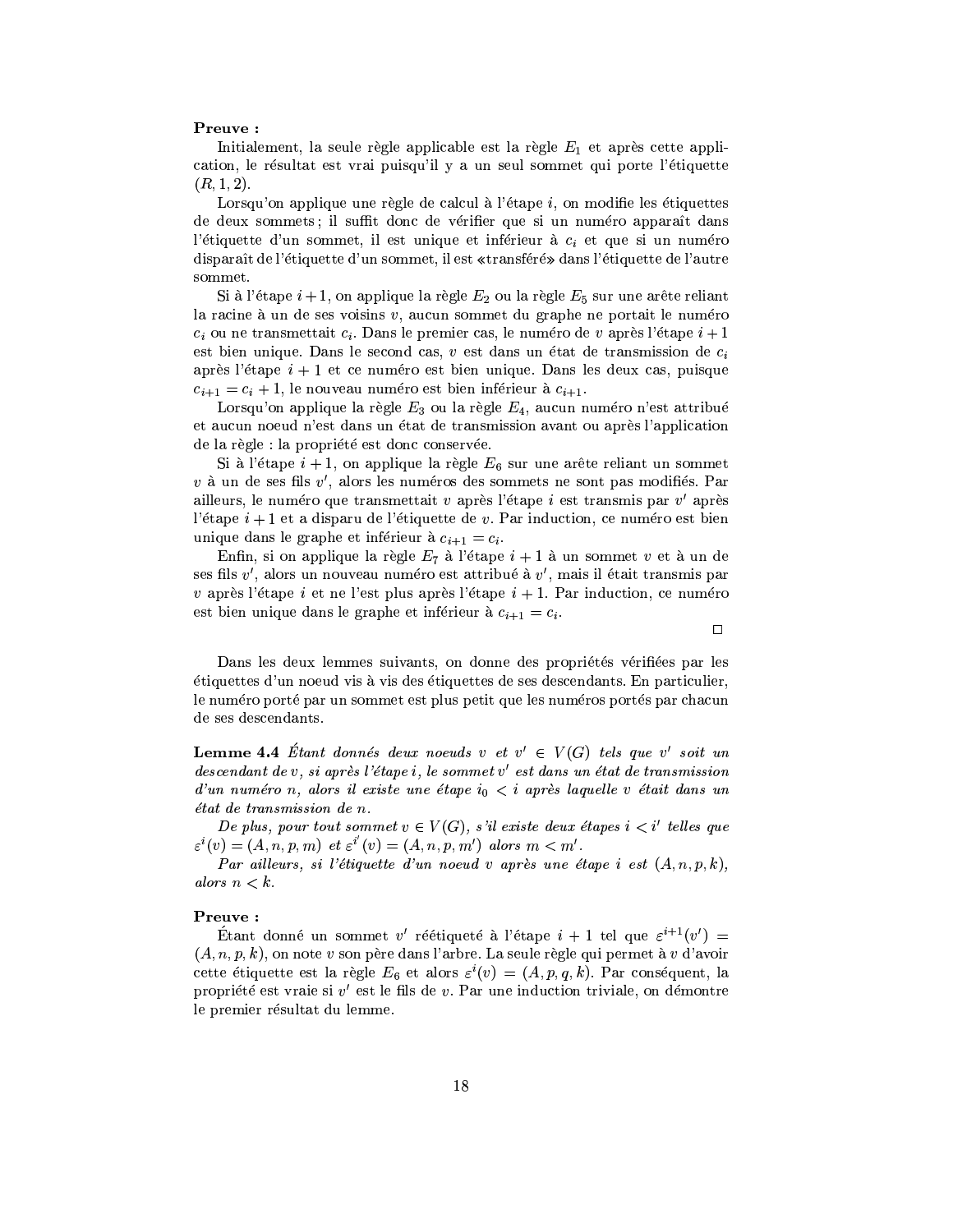Pour la deuxième assertion du lemme, on va faire une induction sur la structure de l'arbre : on le montre d'abord pour les fils de la racine, puis on montre que si c'est vrai pour un sommet, alors c'est aussi vrai pour ses fils.

Si v est un fils de la racine, soit  $i < i_0 \leq i'$ , l'étape où la règle  $E_5$  a été appliquée à v et à la racine où  $c_{i_0-1} = m'$ , on a alors d'après le lemme 4.3,  $m' = c_{i_0-1} > m$  et le résultat est donc vrai dans ce cas.

Si la propriété est vraie pour un noeud  $v$ , considérons un fils  $v'$  de  $v$  et deux étapes  $j < j'$  tels que  $\varepsilon^{j}(v') = (A, n, p, m)$  et  $\varepsilon^{j'}(v') = (A, n, p, m')$ . Soit  $j < j_0 \leq j'$ , l'étape où v' a pris l'étiquette  $(A, n, p, m')$ , c'est à dire qu'on a appliqué la règle  $E_6$  à l'étape  $j_0$  aux sommets v et v'. Il existe  $j_1 < j \leq j_0 - 1$ tel que  $\varepsilon^{j_1}(v) = (A, p, q, m)$  et  $\varepsilon^{j_0-1}(v) = (A, p, q, m')$  et puisque la propriété est vraie pour  $v$ , on a bien  $m < m'$ .

Pour la troisième partie du lemme, on considère d'abord le cas ou  $v$  est un fils de la racine et on considère l'étape  $i_0 + 1$  où le noeud v a pris l'étiquette  $(A, n, 1, c_{i_0})$ . On sait que  $\varepsilon^{i_0}(v) = (A, n, 1, ?)$  et par conséquent, d'après le lemme 4.3,  $n < c_{i_0}$ .

Dans le cas contraire, on note u le père de v dans l'arbre,  $i_0 + 1$  l'étape où v a pris le numéro n, et  $i_1 + 1$ , l'étape où v a pris l'étiquette  $(A, n, p, k)$ . On sait que  $\varepsilon^{i_0}(u) = (A, p, q, n)$  et que  $\varepsilon^{i_1}(u) = (A, p, q, k)$  et puisque  $i_0 < i_1, n < k$ .  $\Box$ 

**Lemme 4.5** Étant donnés deux noeuds v et  $v' \in V(G)$  tels que v' soit un descendant de v, si après l'étape  $i_0$ , v porte le numéro n et v' le numéro n', alors  $n < n'$ .

# Preuve:

Si v est la racine de l'arbre, alors pour tout  $i \geq 1$ , v porte le numéro 1 qui est donc inférieur à tous les numéros de ses descendants.

Soient v un sommet différent de la racine et v' un de ses fils dans l'arbre, soit  $i_0 + 1$  l'étape où v a reçu v' son numéro. Après l'étape  $i, v$  portait donc l'étiquette  $(A, n, 1, n')$  et alors d'après le lemme 4.4,  $n < n'$ .

 $\Box$ 

On montre dans le lemme suivant que toute exécution de l'algorithme sur un graphe termine.

**Lemme 4.6** La relation  $\mathcal E$  de réétiquetage décrites par les règles précédentes est noethérienne et par conséquent, toute exécution de l'algorithme sur G est finie.

# Preuve:

On note que si un noeud porte l'étiquette  $(A, n, p, S)$  où  $n \neq 0$ , c'est à dire que le noeud a un numéro qui lui est propre, alors  $n > p :$  le numéro du sommet est plus grand que celui de son père.

Soit L, l'ensemble des étiquettes utilisées par les sommets du graphes, et soit f une fonction de L dans  $\mathbb N$  de la manière suivante :

 $- f(E) = f(N) = 0,$  $-f(R,1,c) = 1,$ 

 $- f(A, n, p, P) = 2n + 1,$ 

 $-f(A, n, p, ?) = 2n + 2,$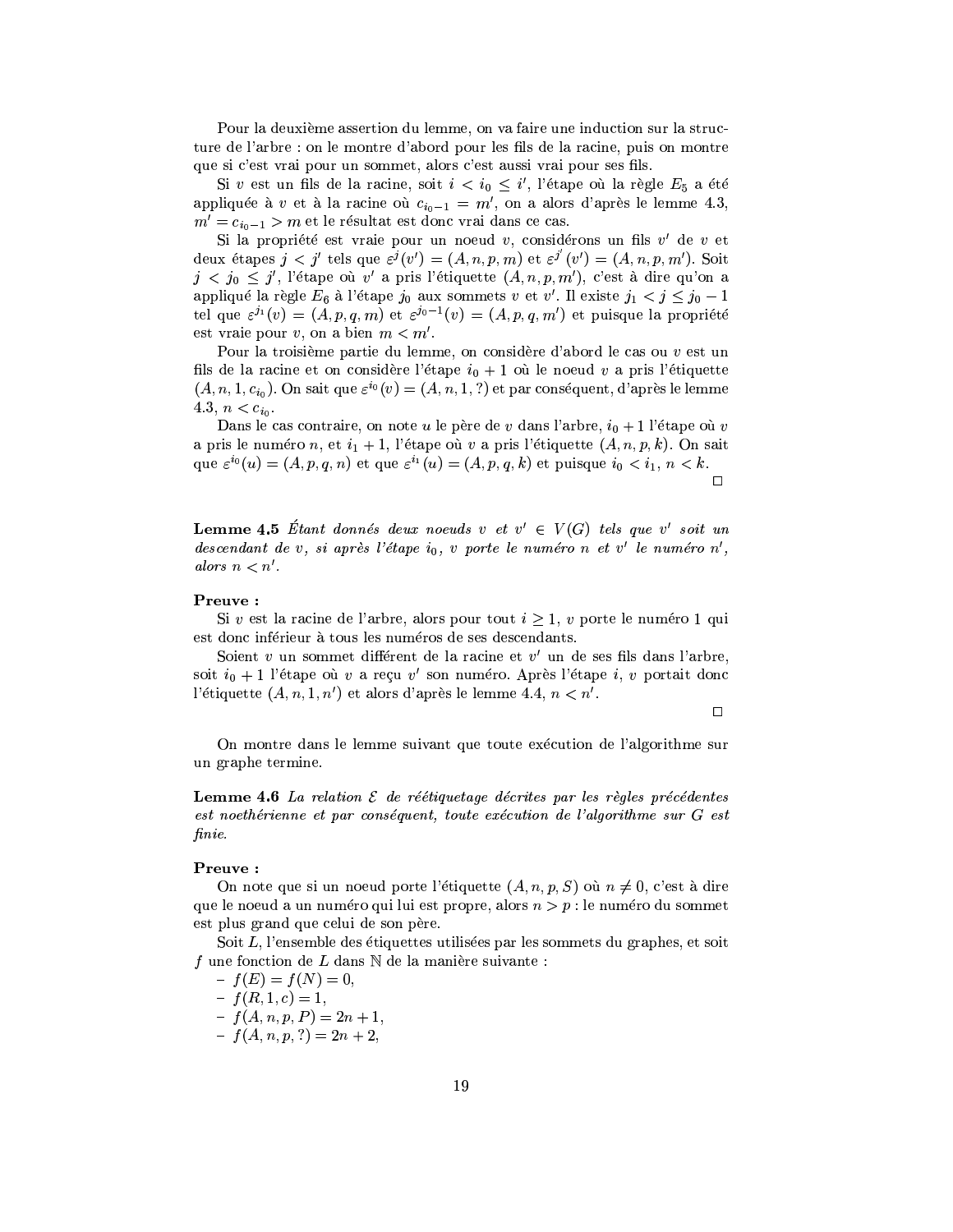-  $f(A, n, p, k) = 4n$ .<br>On note  $\sigma^i = \sum_{v \in V(G)} f(\varepsilon^i(v))$ , et on va montrer que pour toute étape *i*,

$$
\sigma^i < \sigma^{i+1}
$$

Si on applique les règles  $E_1, E_2$  ou  $E_3$  à l'étape  $i+1$ , le résultat est trivialement vrai puisque seule l'étiquette d'un noeud v est modifiée et  $f(\varepsilon(v))$  passe de 0 à un entier strictement positif. Si on applique la règle  $E_4$ , une seule étiquette est modifiée et  $\sigma^{i+1} = \sigma^i + 1$ .

Si à l'étape  $i + 1$ , on applique la règle  $E_5$ , un sommet v étiqueté  $(A, n, 1, ?)$ prend l'étiquette  $(A, n, 1, k)$  et la racine  $v_0$  incrémente son compteur. Puisque la racine porte le numéro 1, d'après le lemme 4.3,  $n > 1$ , et alors la valeur de  $f(\varepsilon(v))$  passe de  $2n+2$  à 4n et a donc strictement augmentée. Par ailleurs, la valeur de  $f(\varepsilon(v_0))$  reste inchangée et donc  $\sigma^{i+1} > \sigma^i$ .

Si on applique la règle  $E_6$  à l'étape  $i + 1$ , deux noeuds v et v' dont les étiquettes sont  $(A, n, p, ?)$  et  $(A, p, q, k)$  prennent respectivement les étiquettes  $(A, n, p, k)$  et  $(A, p, q, P)$ . Par conséquent,  $\sigma^{i+1} - \sigma^i = (4n + 2p + 1) - (2n + 2 + 1)$  $4p = 2(n-p) - 1$ . Or  $n > p$ , puisque p est le numéro du père du noeud portant le numéro  $n$  et donc cette différence est strictement positive.

Lorsqu'on applique la règle  $E_7$  à l'étape  $i + 1$ , deux noeuds précédemment étiquetés  $(A, n, p, k)$  et  $(A, 0, n, ?)$  prennent respectivement les étiquettes  $(A, n, n, k)$  $p, P)$  et  $(A, k, n, P)$  :  $\sigma^{i+1} - \sigma^i = (2n + 1 + 2k + 1) - (4n + 2) = 2(k - n)$  qui est strictement positif, puisque  $n$  est le numéro du père du noeud étiqueté par  $k$ .

D'après le lemme 4.3, les numéros portés par les noeuds du graphe sont bornés par  $|V(G)|$  et donc la suite  $(\sigma^i)_i$  est bornée aussi : il n'existe pas de suite infinie de réétiquetages et la relation  $\mathcal E$  est donc noethérienne.

 $\Box$ 

Avec ces règles de réétiquetage, on utilise l'arbre couvrant pour faire transiter de l'information : les «demandes» de numéros arrivent jusqu'à la racine grâce aux arêtes de l'arbre et les numéros attribués sont transmis aux destinataires de la même manière. Dans le lemme suivant, on montre qu'un état porte une étiquette  $(A, n, p, ?)$  s'il n'a pas encore de numéro (i.e.  $n = 0$ ) ou si un de ses fils est aussi dans un état de «demande» et qu'un sommet dans un état de «transmission» a au moins un fils dans un état de «demande».

Lemme 4.7 Durant toute l'exécution de l'algorithme, si un sommet porte l'étiquette  $(A, n, p, ?)$ , ou bien  $n = 0$ , ou bien ce sommet a un fils dans l'arbre portant *l'étiquette*  $(A, m, n, ?)$ .

Par ailleurs, tout sommet étiqueté par  $(A, n, p, k)$ , où k est un entier, a un fils dans l'arbre dont l'étiquette est  $(A, m, n, ?)$ .

**Preuve :** Initialement, le résultat est trivialement vrai et si on applique les règles  $E_1$  ou  $E_2$ , ces propriétés restent vraie puisque les étiquettes des sommets sont différentes de  $(A, n, p, ?)$  ou  $(A, n, p, k)$ .

Lorsque la règle  $E_3$  est appliquée, un sommet prend l'étiquette  $(A, 0, p, ?)$  et par induction, les propriétés sont toujours vraies.

Quand la règle  $E_4$  est appliquée, un sommet prend l'étiquette  $(A, p, q, ?)$ et ce sommet a bien un fils dont l'étiquette est  $(A, n, p, ?)$ ; par induction, les propriétés sont vérifiées.

Lorsqu'une des règles  $E_5$  ou  $E_6$  est appliquée, un sommet qui portait l'étiquette  $(A, n, p, ?)$  avec  $n \ge 1$  et a donc un fils portant une étiquette  $(A, m, n, ?)$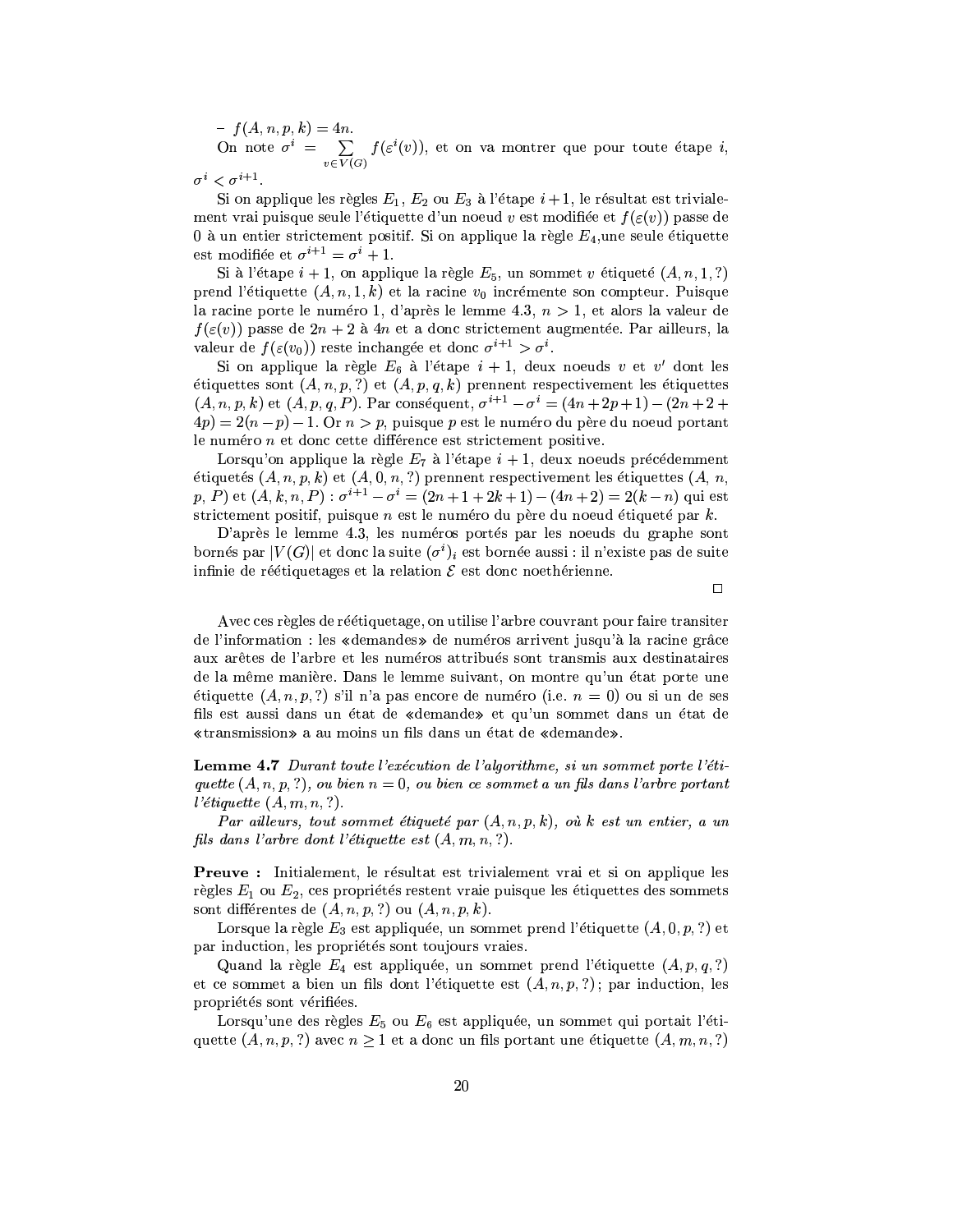prend l'étiquette  $(A, n, p, k)$ . Si on applique la règle  $E_6$ , le père de ce sommet qui portait l'étiquette  $(A, p, q, k)$  prend l'étiquette  $(A, p, q, P)$  et les propriétés restent donc vérifiées.

Finalement, si on applique la règle  $E_7$ , aucun des sommets réétiquetés ne porte plus d'étiquette  $(A, n, p, ?)$  ou  $(A, n, p, k)$  et par induction, le résultat reste vrai.

On montre finalement que dans la configuration finale, tous les noeuds sont dans un état passif et ont tous des numéros distincts.

**Lemme 4.8** Dans la configuration finale, tous les noeuds ont des étiquettes de la forme  $(A, n, p, P)$  où  $n \in \{2, ..., |V(G)|\}$ , exceptée la racine qui porte l'étiquette  $(R, 1, |V(G)| + 1)$ .

## Preuve:

Il ne peut pas rester de sommets portant l'étiquette  $N$ , parce qu'alors au moins l'un d'eux aurait un voisin portant une étiquette différente de N et on pourrait appliquer une des règles  $E_2$  ou  $E_3$ . Mise à part la racine, tous les noeuds ont donc une étiquette de la forme  $(A, n, p, S)$  dans la configuration finale.

Si un sommet porte l'étiquette  $(A, n, p, ?)$ , ou bien il existe un sommet de ce type tel que  $p = 1$  et on peut appliquer la règle  $E_6$ , ou bien il existe une arête de l'arbre incidente à un sommet étiqueté  $(A, n, p, ?)$  et à un autre étiqueté  $(A, p, q, S)$ , où  $S \neq ?$ , auquel cas, on peut appliquer une des règles  $E_4$  ou  $E_7$ . Par conséquent, il n'existe pas de sommet v portant l'étiquette  $(A, n, p, ?)$  et d'après le lemme 4.7, tous les sommets distincts de la racine portent donc une étiquette de la forme  $(A, p, q, P)$ . Par ailleurs, un sommet qui est dans l'état  $(A, 0, q, ?)$ ne peut changer d'étiquette que par la règle  $E_7$ : il faut qu'un numéro lui soit parvenu. Par conséquent, tous les noeuds dans l'état  $(A, p, q, P)$  sont tels que  $p\neq 0.$ 

D'après le lemme 4.3, tous les sommets présents dans le graphe sont différents puisque tous les sommets ont un numéro dans la configuration finale, le «premier numéro libre» est  $|V(G)| + 1$  et l'étiquette de la racine est  $(R, 1, |V(G)| + 1)$ .

 $\Box$ 

Grâce aux lemmes 4.3, 4.6 et 4.8, on sait que toute exécution de l'algorithme est finie et que dans toute configuration finale, les noeuds ont tous un numéro distinct compris entre 1 et  $|V(G)|$  et on peut donc énoncer la proposition suivante :

**Proposition 4.9** Pour toute famille  $\mathcal F$  de graphe pour laquelle il existe un algorithme utilisant des calculs locaux sur les arêtes (resp. sur les boules) qui résout le problème de l'élection sur  $F$ , alors il existe un algorithme utilisant des calculs locaux sur les arêtes (resp. sur les boules) qui résout le problème de  $l'$ énumération sur  $\mathcal{F}.$ 

#### $4.3.5$ Détection de la terminaison

On souhaite obtenir un algorithme dont la terminaison est explicite et on va donner deux conditions suffisantes pour obtenir ce résultat :

- si la racine de l'arbre connaît la taille du graphe, alors il peut détecter la terminaison:

 $\Box$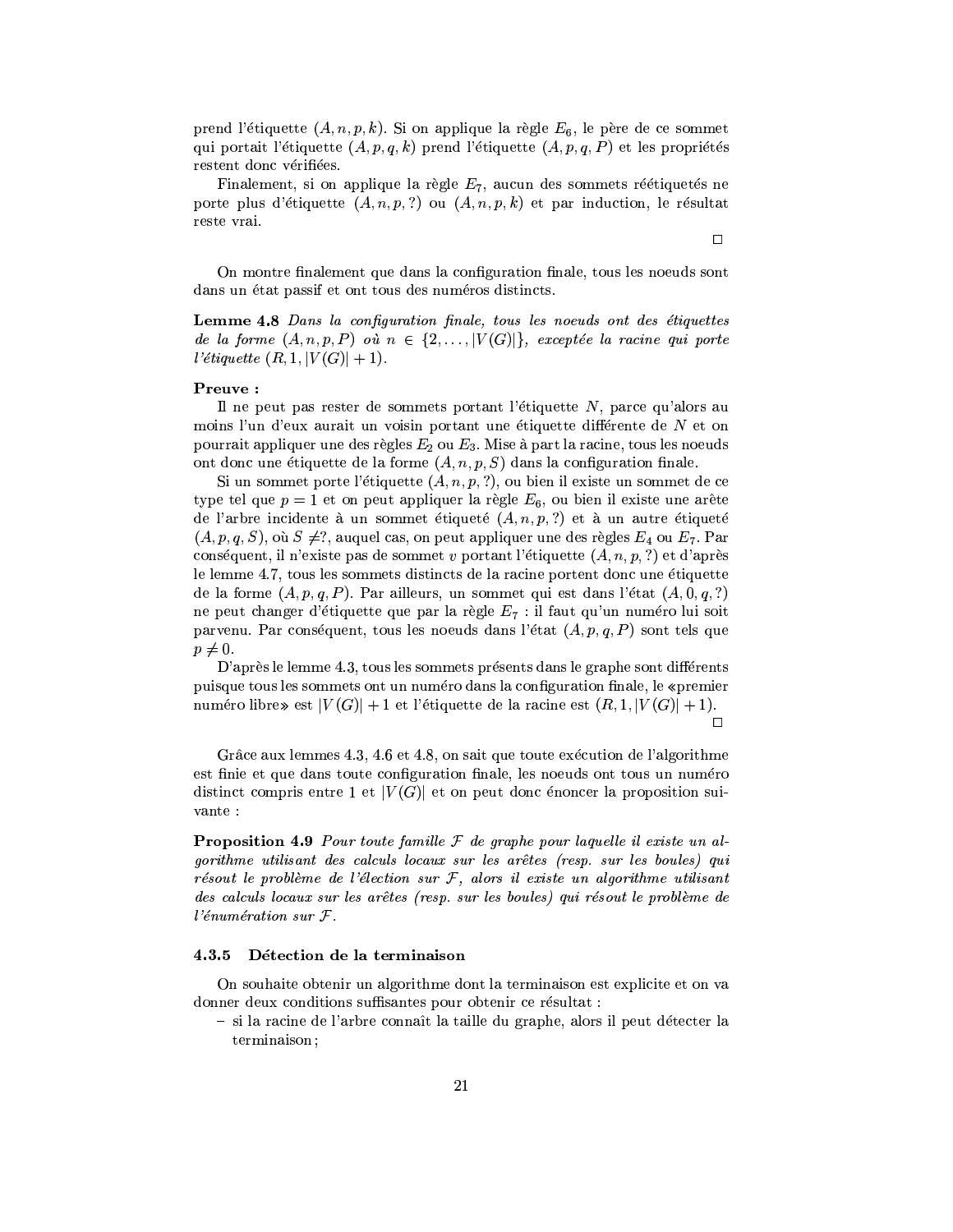- si chaque sommet connaît son degré, alors la racine de l'arbre peut détecter la terminaison.

Connaissance de la taille On modifie quelque peu l'algorithme précédent de telle sorte que lorsqu'un sommet se voit attribué un numéro  $k$ , il envoie un «accusé de réception» à son père et un noeud qui reçoit un tel accusé de réception l'envoie à son père et de proche en proche, on fait donc remonter cette information jusqu'à la racine. Étant donné un sommet de l'arbre v dont le numéro est  $n$  et le numéro du père est  $p$ , s'il doit transmettre un «accusé de réception» pour dire qu'un de ses descendants a bien reçu le numéro  $k$ , alors son étiquette est  $(A, n, p, \mathord{!} k)$ .

L'étiquette de la racine contient un ensemble d'entiers  $AR$  qui correspond aux numéros pour lesquels elle a reçu un accusé de réception. Lorsque la racine sait qu'elle a distribué  $|V(G)|$  numéros (c'est à dire que son compteur est à  $|V(G)|+1$  et qu'elle a reçu un accusé de réception pour chacun de ces numéros (c'est à dire que  $AR = \{1, ..., |V(G)|\}$ ), alors elle sait que chacun des noeuds du graphe a un numéro et que tous ces numéros sont distincts.

Les règles de réétiquetage sont les suivantes :

 $T_1: E \longrightarrow (R, 1, 2, \{1\})$  $T_2: (R,1,c,AR) \xrightarrow{0} N \longrightarrow (R,1,c+1,AR \cup \{c\}) \xrightarrow{1} (A,c,1,P)$  $T_3: (A, n, p, P) \xrightarrow{0} N \longrightarrow (A, n, p, P) \xrightarrow{1} (A, 0, n, ?)$  $T_4: (A, n, p, ?) \stackrel{1}{\longrightarrow} (A, p, q, P) \longrightarrow (A, n, p, ?) \stackrel{1}{\longrightarrow} (A, p, q, ?)$  $T_5: (A, n, 1, ?) \stackrel{1}{\longrightarrow} (R, 1, c, AR) \longrightarrow (A, n, 1, c) \stackrel{1}{\longrightarrow} (R, 1, c+1, AR)$  $T_6: (A, n, p, ?) \stackrel{1}{\longrightarrow} (A, p, q, k) \longrightarrow (A, n, p, k) \stackrel{1}{\longrightarrow} (A, p, q, P)$  si  $n \ge 1$  $T_7: (A, n, p, k) \perp (A, 0, n, ?) \longrightarrow (A, n, p, !k) \perp (A, k, n, P)$  $T_8: (A, n, p, !k) \xrightarrow{1} (A, p, q, P) \longrightarrow (A, n, p, P) \xrightarrow{1} (A, p, q, !k)$  $T_9: (A, n, 1, !k) \stackrel{1}{-}(R, 1, c, AR) \longrightarrow (A, n, 1, P) \stackrel{1}{-}(R, 1, c+1, AR \cup \{k\})$ 

En particulier, étant donné un graphe G fixé dans lequel on sait résoudre le problème de l'élection, on peut trouver un algorithme qui utilise la connaissance de la taille de G pour résoudre le problème de l'énumération avec détection de la terminaison sur le graphe  $G$  et on peut alors énoncer la proposition suivante :

**Proposition 4.10** Etant donné un graphe  $G$ , il existe un algorithme utilisant des calculs locaux sur les arêtes (resp. sur les boules) qui résout le problème de l'élection sur G si et seulement s'il existe un algorithme utilisant des calculs locaux sur les arêtes (resp. sur les boules) résolvant le problème de l'énumération avec détection de la terminaison sur G.

Connaissance du degré Pour détecter la terminaison lorsque chaque noeud v connaît son degré deg $(v)$ , on utilise aussi l'algorithme précédent. Un sommet qui est une feuille dont tous les voisins dans le graphe ont un numéro et qui est dans un état passif ne peut plus transmettre d'information : il envoie donc un message à son père pour l'en informer. Un noeud de l'arbre dont tous les fils lui ont signifié qu'ils avaient terminé et dont tous les voisins dans le graphe ont des numéros envoie lui aussi un message à son père pour signifier qu'il a terminé. Lorsque la racine a reçu un message de tous ses fils l'informant qu'ils avaient terminés et s'il n'a plus de voisins non-numérotés dans le graphe, il sait que la configuration atteinte est finale.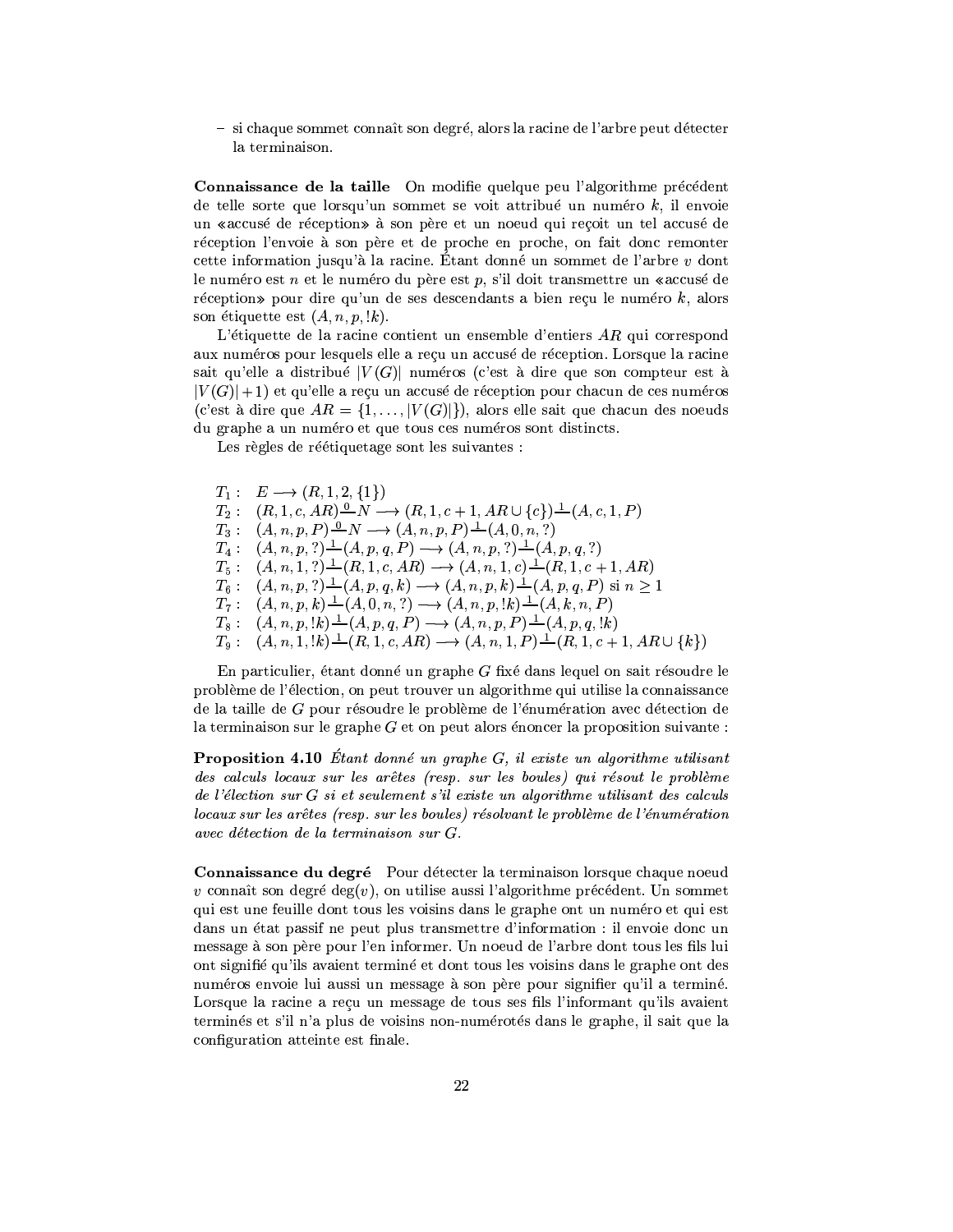L'étiquette d'un noeud  $v$  de l'arbre contient désormais deux ensembles d'entiers  $F$  et  $N$ , où  $N$  est l'ensemble des voisins connus de  $v$  dans le graphe et  $F$ est l'ensemble des fils de  $v$  ne l'ayant pas informé qu'ils avaient terminés.

L'étiquette d'un noeud v de l'arbre est donc de la forme  $(A, n, p, S, N, F)$  où n est son numéro, p est le numéro de son père,  $S$  est son état qui peut être  $P$ , ? ou  $k$  comme précédemment mais aussi  $T$  si ce sommet sait qu'il a terminé,  $V$ et  $F$  sont les ensembles décrits ci dessus. L'étiquette de la racine est désormais  $(R, 1, c, V, F)$  où R signifie que ce sommet est la racine de l'arbre, 1 est le numéro de ce sommet,  $c$  est le premier numéro libre,  $V$  et  $F$  sont là aussi les ensembles décrits ci-dessus.

Un noeud envoie un message à son père pour lui dire qu'il a terminé si  $|N| = \deg(v)$  et  $F = \emptyset$ .

Les règles suivantes sont juste des adaptations évidentes des règles données précédemment : elles ne modifient pas du tout les ensembles N des sommets qui seront modifiés par d'autres règles. En revanche, lorsqu'un sommet prend un numéro, son père ajoute ce numéro dans l'ensemble de ses fils (règles  $D_2$  et  $D_7$ ).

$$
D_1: E \longrightarrow (R, 1, 2, \emptyset, \emptyset)
$$

$$
D_2: (R, 1, c, N, F) \xrightarrow{0} N
$$
  
\n
$$
(R, 1, c+1, N, F \cup \{c\}) \xrightarrow{1} (A, c, 1, P, \emptyset, \emptyset)
$$

$$
D_3: \qquad (A, n, p, P, N, F) \xrightarrow{\mathbb{Q}} N
$$
  

$$
\downarrow
$$
  

$$
(A, n, p, P, N, F) \xrightarrow{\mathbb{1}} (A, 0, n, ?, \emptyset, \emptyset)
$$

$$
D_4: (A, n, p, ?, N, F) \xrightarrow{\downarrow} (A, p, q, P, N, F)
$$
  

$$
(A, n, p, ?, N, F) \xrightarrow{\downarrow} (A, p, q, ?, N, F)
$$

$$
D_5: \qquad (A, n, 1, ?, N, F) \xrightarrow{\downarrow} (R, 1, c, N, F) \qquad \text{si } n \ge 1
$$

$$
(A, n, 1, c, N, F) \xrightarrow{\downarrow} (R, 1, c+1, N, F)
$$

 $\begin{array}{rl} D_6:& (A,n,p,?,N,F) \,\, {\buildrel\perp\over\longrightarrow}\, (A,p,q,k,N,F) & \mbox{ si } n \ge 1 \\ & \downarrow & \\ & (A,n,p,k,N,F) \, {\buildrel\perp\over\longrightarrow}\, (A,p,q,P,N,F) \end{array}$ 

$$
D_7: \qquad (A, n, p, k, N, F) \xrightarrow{\downarrow} (A, 0, n, ?, N, F)
$$
  

$$
(A, n, p, P, N, F \cup \{k\}) \xrightarrow{\downarrow} (A, k, n, P, N, F)
$$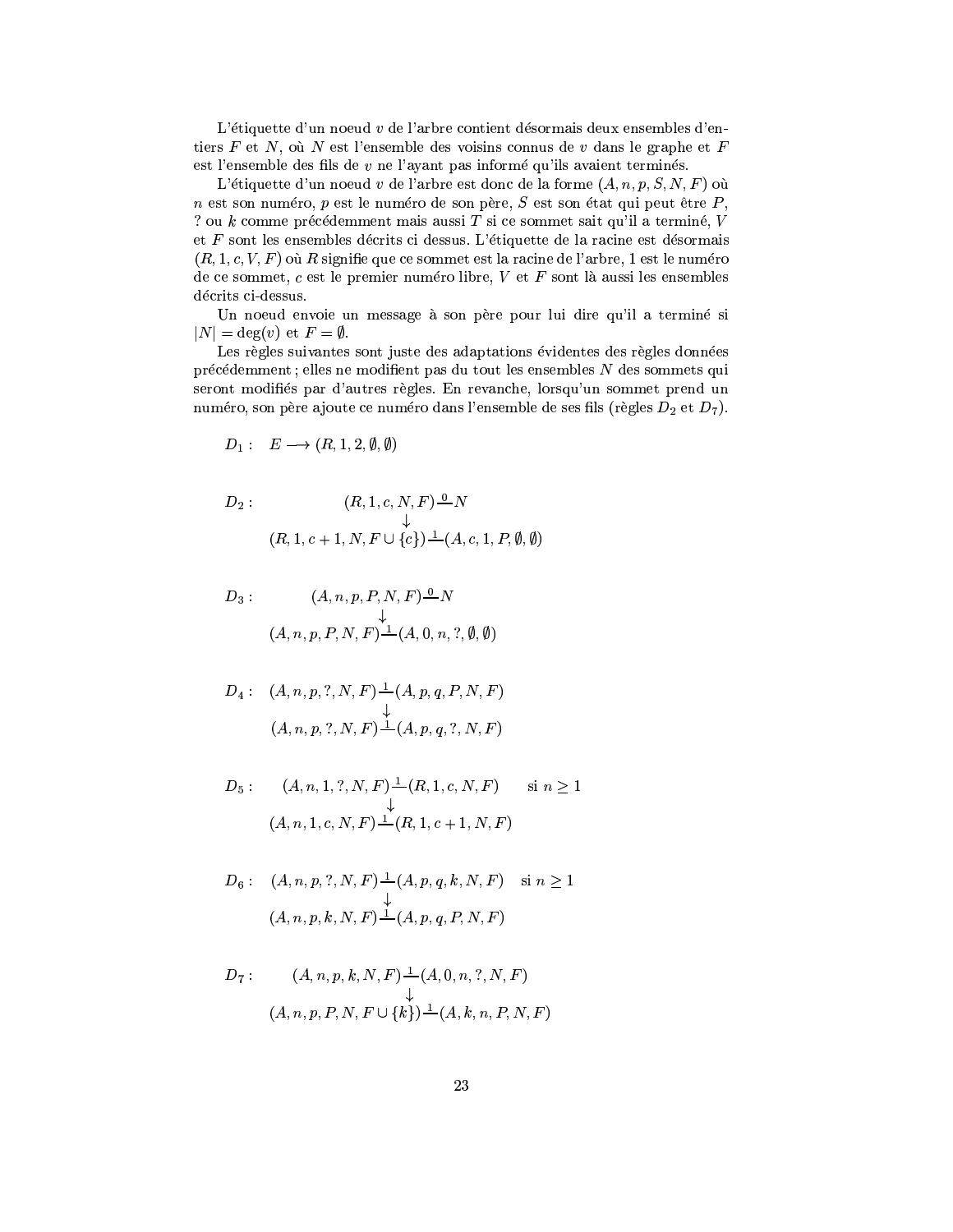Les règles suivantes permettent d'ajouter dans l'ensemble des voisins connus d'un noeud  $v$  les numéros de ses voisins dans le graphe; c'est pourquoi l'arête n'est pas forcément dans l'arbre. La première règle est pour une arête reliant la racine à l'un de ses voisins et la seconde est pour une arête reliant deux noeuds distincts de la racine.

$$
D_8: \qquad (R, 1, c, N, F) \stackrel{i}{\underset{\longleftarrow}{\downarrow}} (A, n, 1, S, N', F')
$$
  

$$
(R, 1, p, c, N \cup \{n\}, F) \stackrel{i}{\underset{\longleftarrow}{\downarrow}} (A, n, 1, S, N' \cup \{1\}, F')
$$

$$
\begin{array}{ll}\n\text{si} & i \in \{0, 1\}, n \neq 0 \\
\text{et} & 1 \notin N' \text{ ou } n' \notin N\n\end{array}
$$

$$
D_9: \t(A, n, p, S, N, F) \stackrel{i}{=} (A, n', p', S', N', F')
$$
  
\n
$$
\downarrow
$$
  
\n
$$
(A, n, p, S, N \cup \{n'\}, F) \stackrel{i}{=} (A, n', p', S, N' \cup \{n\}, F')
$$
  
\nsi  $i \in \{0, 1\}, n \neq 0 \text{ et } n' \neq 0$   
\net  $n \notin N'$  ou  $n' \notin N$ 

Les règles suivantes permettent à un noeud, dont tous les fils sont dans un état indiquant qu'ils ont terminé et dont tous les voisins ont un numéro, d'indiquer à son père qu'il a, lui aussi, terminé. La première règle est faite lorsque le père du sommet en question est la racine de l'arbre, la seconde est pour les autres cas.

$$
D_{10}: \qquad (A, n, 1, P, N', \emptyset) \stackrel{1}{\rightharpoonup} (R, 1, c, N, F) \qquad \text{si} \qquad |N'| = \deg(v)
$$
  

$$
\downarrow
$$
  

$$
(A, n, p, T, N', \emptyset) \stackrel{1}{\rightharpoonup} (R, 1, c, N, F \setminus \{n\})
$$
  

$$
D_{11}: \qquad (A, n, p, P, N', \emptyset) \stackrel{1}{\rightharpoonup} (A, p, q, P, N, F) \qquad \text{si} \qquad |N'| = \deg(v)
$$
  

$$
(A, n, p, T, N', \emptyset) \stackrel{1}{\rightharpoonup} (A, p, q, P, N, F \setminus \{n\})
$$

Lorsque l'étiquette de la racine  $v_0$  est  $(R, 1, c, N, \emptyset)$  et que  $|N| = \deg(v_0)$ , alors elle sait que tous les états du graphe ont une étiquette codant qu'ils ont terminé et par conséquent, la racine peut détecter la terminaison; on peut alors énoncer le résultat suivant :

**Proposition 4.11** Pour tout graphe G dont l'étiquetage initial  $\lambda_0$  est tel que chaque noeud de G connaisse son degré, il existe un algorithme utilisant des calculs locaux sur les arêtes (resp. sur les boules) qui résout le problème de l'élection sur  $(G, \lambda_0)$  si et seulement s'il existe un algorithme utilisant des calculs locaux sur les arêtes (resp. les boules) résolvant le problème de l'énumération sur  $(G, \lambda_0)$  avec détection de la terminaison.

En particulier, lorsqu'on utilise des calculs locaux sur les boules, chaque noeud peut calculer son degré puisqu'il peut observer tous ses voisins lors d'une étape de calcul. On peut donc établir la proposition suivante :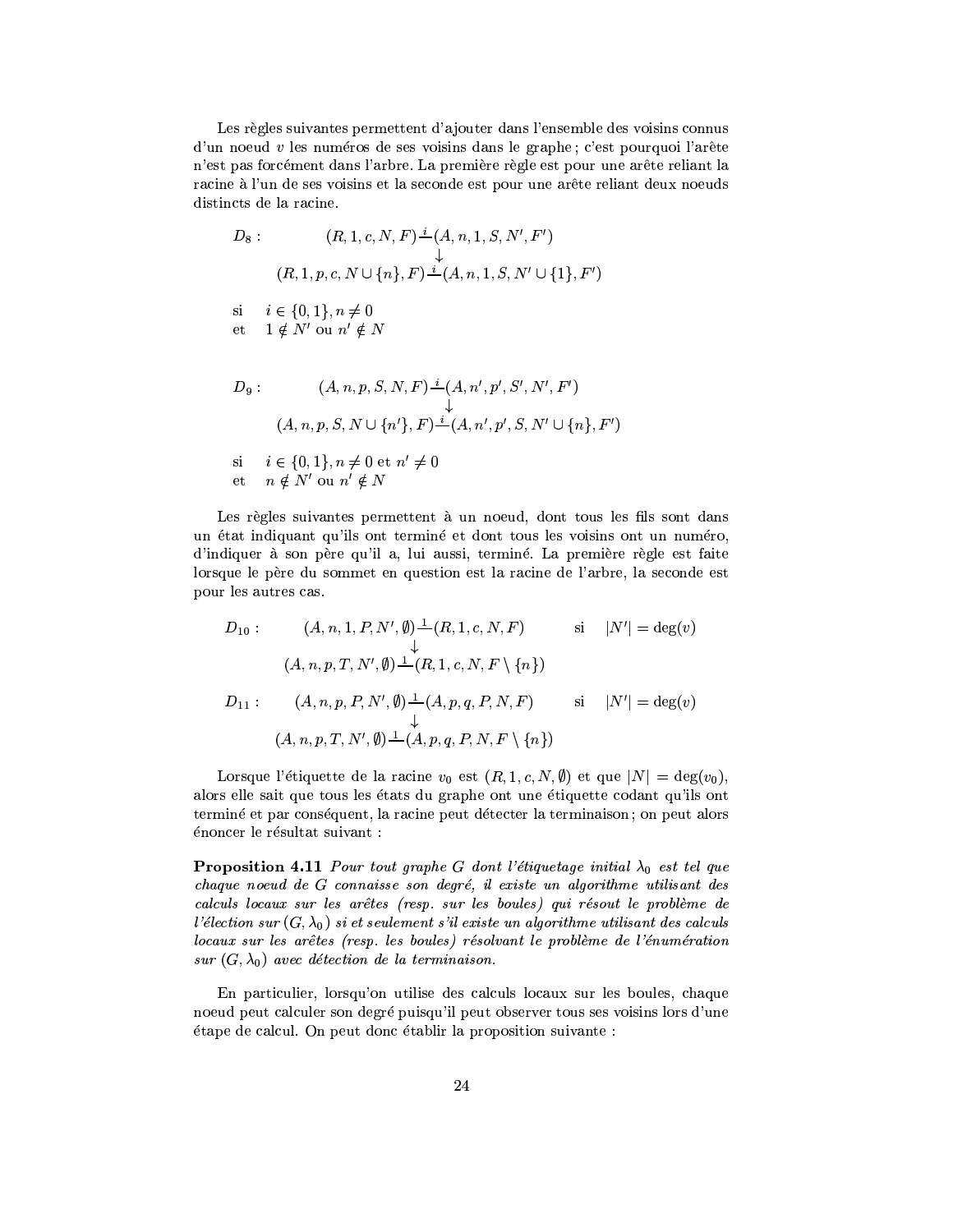**Proposition 4.12** Pour toute famille de graphes,  $F$ , il existe un système de réétiquetage sur les boules qui résout le problème de l'élection sur  $\mathcal F$  si et seulement s'il existe un système de réétiquetage sur les boules qui résout le problème de l'énumération avec détection de la terminaison sur  $\mathcal{F}$ .

### 4.4 Résultats d'impossibilité

La résolution du problème de l'énumération et donc de l'élection n'admet pas forcément de solution sur tous les graphes. En particulier, le lemme 3.1 a pour corollaire immédiat qu'on ne peut trouver de systèmes de réétiquetage sur les boules résolvant le problème de l'énumération pour les graphes qui ne sont pas S-minimaux. En effet, si un graphe G est revêtement propre d'un graphe simple H, pour tout relation noethérienne de réétiquetage localement engendrée sur les boules  $\mathcal{R}$ , il existe une exécution de  $\mathcal{R}$  sur G menant dans une configuration irréductible qui est une simulation d'une exécution de R sur H et alors, chaque sommet ne peut avoir une identité unique dans la configuration finale.

Par le même raisonnement, on montre qu'on ne peut pas élire en utilisant des calculs locaux sur les arêtes dans un graphe qui n'est pas minimal.

**Proposition 4.13** Pour toute famille de graphes simples  $\mathcal F$  contenant un graphe qui n'est pas S-minimal, il n'existe pas de système de réétiquetage sur les boules résolvant le problème de l'énumération pour  $\mathcal{F}$ .

Pour toute famille de graphes  $\mathcal{F}'$  contenant un graphe qui n'est pas minimal, il n'existe pas de système de réétiquetage sur les arêtes résolvant le problème de l'énumération pour  $\mathcal{F}'$ .

Par conséquent, il n'existe pas non plus de système de réétiquetage sur les boules (resp. sur les arêtes) pour résoudre le problème de l'élection pour une famille de graphe  $\mathcal F$  qui contient un graphe qui n'est pas  $\mathcal S$ -minimal (resp. minimal).

### L'algorithme de Mazurkiewicz  $\overline{5}$

Nous allons ici présenter un système de réétiquetage sur les boules décrivant l'algorithme de Mazurkiewicz [Maz97] qui permet de résoudre le problème de l'énumération sur un graphe  $S$ -minimal.

### Présentation  $5.1$

Au départ, tous les sommets sont dans le même état; ils vont par la suite choisir des identités avant de les communiquer aux autres noeuds du réseau. Si un noeud se rend compte qu'il existe un autre sommet du réseau qui porte le même numéro que lui, il change de numéro si certaines conditions sont vérifiées.

Un sommet choisit un numéro entre 1 et la taille du réseau qui est différent des numéros dont il connaît l'existence sur le réseau. Une fois le numéro choisi, il le diffuse accompagné de sa vue locale (l'ensemble des numéros connus de ses voisins). Si un sommet se rend compte qu'un autre sommet du réseau porte le même numéro, il compare alors leurs vues locales respectives et si sa propre vue locale est plus faible que celle de son concurrent, il change de numéro et le diffuse.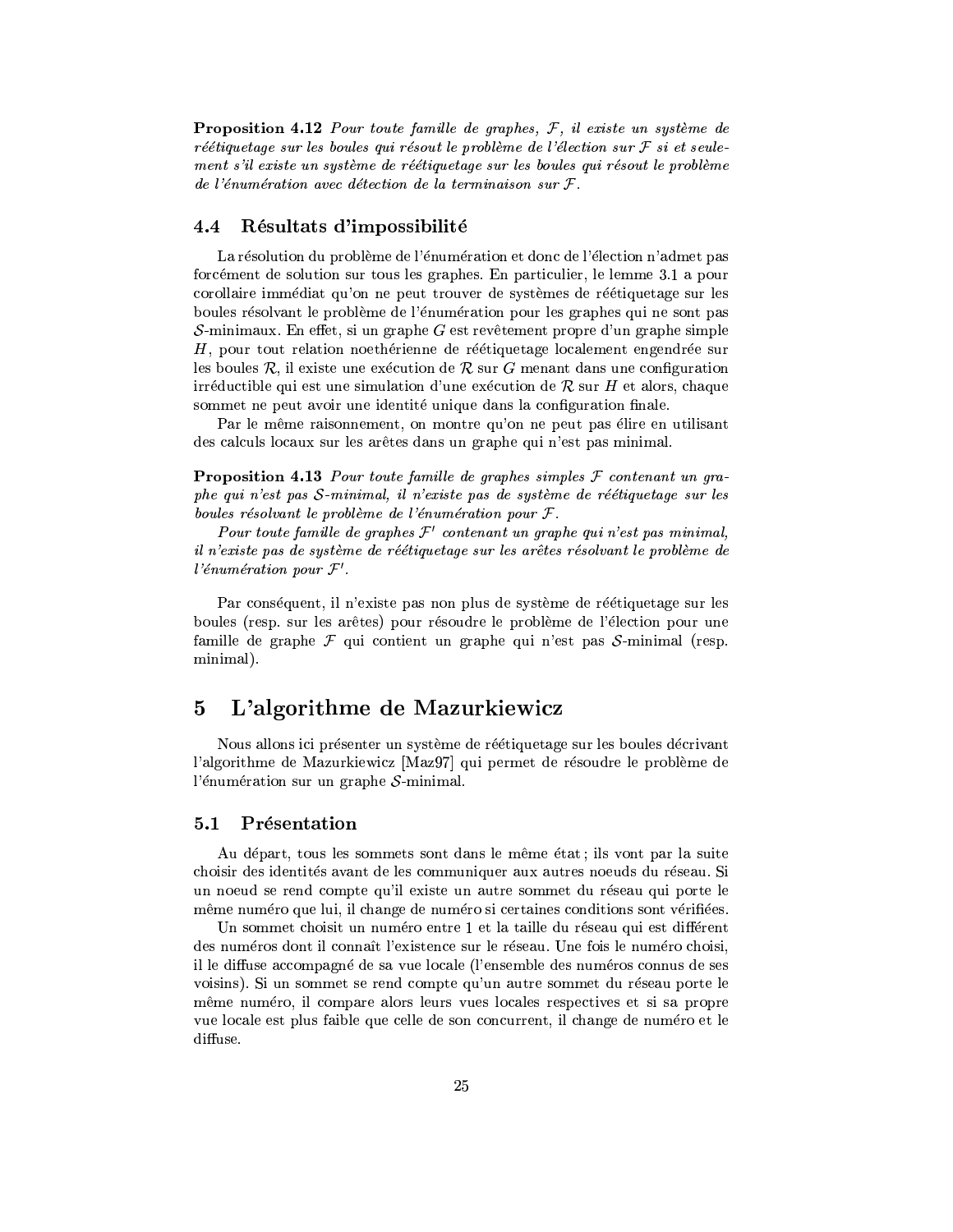À la fin de l'exécution de l'algorithme, si le graphe n'est pas  $S$ -minimal, il n'est pas garanti que tous les noeuds aient un numéro différent. Néanmoins, on est assuré que deux noeuds portant le même numéro ont les mêmes vues locales.

### 5.2 Les étiquettes

Dans cet algorithme, les arêtes ne sont pas étiquetées et on va décrire ici les informations contenues dans l'étiquette d'un sommet  $v$  lors de l'exécution de l'algorithme :

- $n(v)$  est le numéro courant du sommet v.
- $N(v)$  est la vue locale du sommet v : c'est l'ensemble des numéros connus de ses voisins qui sont strictement positifs. Par conséquent,  $N(v)$  est un ensemble d'entiers de longueur au plus deg<sub> $G(v)$ </sub>.
- $M(v)$  est la «boîte aux lettres» de v et contient les messages reçus par le sommet v qui sont tous de la forme  $(n(u), N(u))$ .

Un sommet v du graphe est donc étiqueté par le triplet  $(n(v), N(v), M(v))$ ; initialement, tous les sommets portent l'étiquette  $(0, \emptyset, \emptyset)$ .

### 5.3 Relation d'ordre sur les vues locales

Pour comparer les vues locales, il faut définir un ordre total sur les ensembles d'entiers de manière à ce qu'un sommet puisse déterminer s'il doit changer de numéro lorsqu'il est en concurrence avec un autre sommet. Par ailleurs, il ne faut pas qu'un noeud change de numéro à cause d'un message qu'il aurait luimême envoyé par le passé : l'ordre sur les vue locales est donc défini de telle sorte qu'il ne puisse que croître lors des réétiquetages successifs.

Etant donné un sommet v tel que  $N(v) = \{n_1, \ldots, n_d\}$  avec  $n_1 \geq \cdots \geq n_d$ la vue locale de v est le d-uple  $(n_1, \ldots, n_d)$ . On note N l'ensemble des d-uples ordonnés de cette manière et pour comparer deux éléments de  $\mathcal{N}$ , on utilise l'ordre lexicographique noté  $\preceq_N$ ; si par ailleurs, deux vues locales N et N' sont telles que  $N \preceq_N N'$  et  $N \neq N'$ , on notera  $N \prec_N N'$ .

Lors de mises à jour de ces voisinages locaux, on utilisera le lemme suivant pour s'assurer de la croissance des vues locales :

**Lemme 5.1** Pour tout  $N \in \mathcal{N}$  et pour tous entiers  $n < n'$  tels que  $n' \notin N$ ,  $N \prec_N N \setminus \{n\} \cup \{n'\}$ 

# 5.4 Les règles de réétiquetage

On présente ici les règles de réétiquetage de l'algorithme de Mazurkiewicz. Les règles sont décrites pour une boule  $B(v_0)$  de centre  $v_0$ ; pour tout  $v \in B(v_0)$ , on note  $(n(v), N(v), M(v))$  l'étiquette de v avant l'application de la règle de réétiquetage et  $(n'(v), N'(v), M'(v))$  l'étiquette de v obtenue après l'application de cette règle. Pour éviter de surcharger les notations, on ne mentionne pas les étiquettes inchangées.

La première règle permet de propager sur le réseau les informations sur les noeuds ayant déjà un numéro.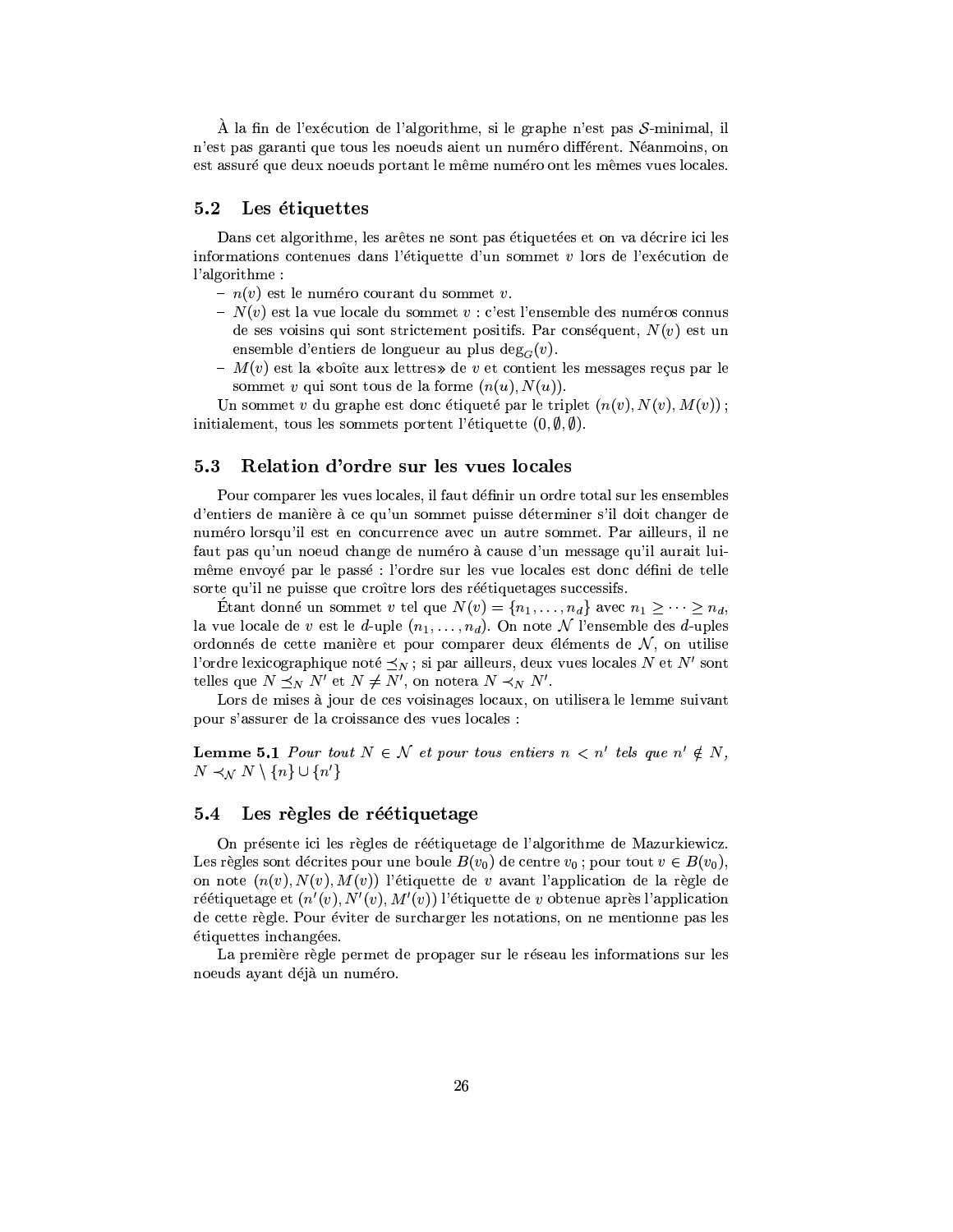# $M_1:$  Diffusion

$$
condition\ pr\acute{e}alable :
$$
  
\n
$$
-\exists v \in B(v_0); M(v) \neq M(v_0)
$$
  
\n
$$
r\acute{e}tiquetage :
$$
  
\n
$$
-\forall v \in B(v_0), M'(v) = \bigcup_{w \in B(v_0)} M(w)
$$

La seconde règle permet à un noeud de changer de numéro s'il n'a pas encore de numéro ou s'il sait qu'un autre noeud porte le même numéro que lui et que sa vue locale est plus faible que celle de son concurrent.

# $M_2$ : Changement de numéro

 $conditions\,\,pr\acute{e}alables\,$ :  $-\forall v \in B(v_0); M(v) = M(v_0)$  $-n(v_0) = 0$  ou  $\exists (n(v_0), N_1) \in M(v_0); N(v_0) \prec N_1$ réétiquetage :  $-n'(v) = 1 + \max\{n; \exists (n, N) \in M(v_0)\}\$  $-\forall v \in B(v_0) \setminus \{v_0\}, N'(v) = N(v) \setminus \{n(v)\} \cup \{n'(v)\}$  $-\forall v \in B(v_0), M'(v) = M(w_0) \bigcup_{w \in B(v_0)} (n'(w), N'(w))$ 

### Propriétés  $5.5$

On s'intéresse ici aux propriétés vérifiées par l'étiquetage du graphe au cours de l'exécution de l'algorithme afin de montrer que toute exécution termine et par la suite, on s'intéresse aux propriétés de l'étiquetage final.

On fixe un graphe G pour étudier le comportement de l'algorithme. Pour tout sommet v, on note  $(n^i(v), N^i(v), M^i(v))$  l'étiquette de v après la *i*ème étape de calcul. On note  $S^i = ((n^i(v), N^i(v), M^i(v))_{v \in V(G)})$  l'état du graphe après l'étape *i*. On définit une relation d'ordre  $\preceq_S$  sur les états du graphe : pour tous états du graphe  $S' = ((n'(v), N'(v), M'(v))_{v \in V(G)}$  et  $S' = ((n(v), N(v), M(v))_{v \in V(G)},$  on dit que  $S' \preceq_S S$  si pour tout sommet  $v \in V(G)$ ,  $n'(v) \leq n(v)$ ,  $N'(v) \preceq_N N(v)$ et  $M'(v) \subset M(v)$ ; si, de plus,  $S' \neq S$ , on note  $S' \prec S$ .

On énonce ici quelques propriétés vérifiées par les étiquettes de tous les sommets lors de l'exécution de l'algorithme; en particulier, on montre que  $N(v)$ contient exactement les numéros des voisins de  $v$  qui sont strictement positifs et que tous les voisins d'un sommet v portant un numéro strictement positif ont des numéros distincts.

**Lemme 5.2** Pour toute étape i et pour tout sommet  $v \in V(G)$ , les propriétés suivantes sont toujours vérifiées :

- $-n^i(v) \neq 0 \implies (n^i(v), N^i(v)) \in M^i(v),$
- $n^i(v) \notin N^i(v),$
- $-\forall n \in N^{i}(v), \exists (n, N) \in M^{i}(v),$
- Pour tout  $n \neq 0$ ,  $n \in N^{i}(v)$  si et seulement si v a un voisin v' tel que  $n^i(v')=n,$
- Pour tous voisins v' et v'' de v,  $n^{i}(v') = n^{i}(v'') \implies v' = v''$ .

### Preuve:

Initialement, toutes les sommets son étiquetés par  $(0, \emptyset, \emptyset)$  et ces propriétés sont donc vraies. Si l'étiquette d'un sommet  $v$  est modifiée par l'application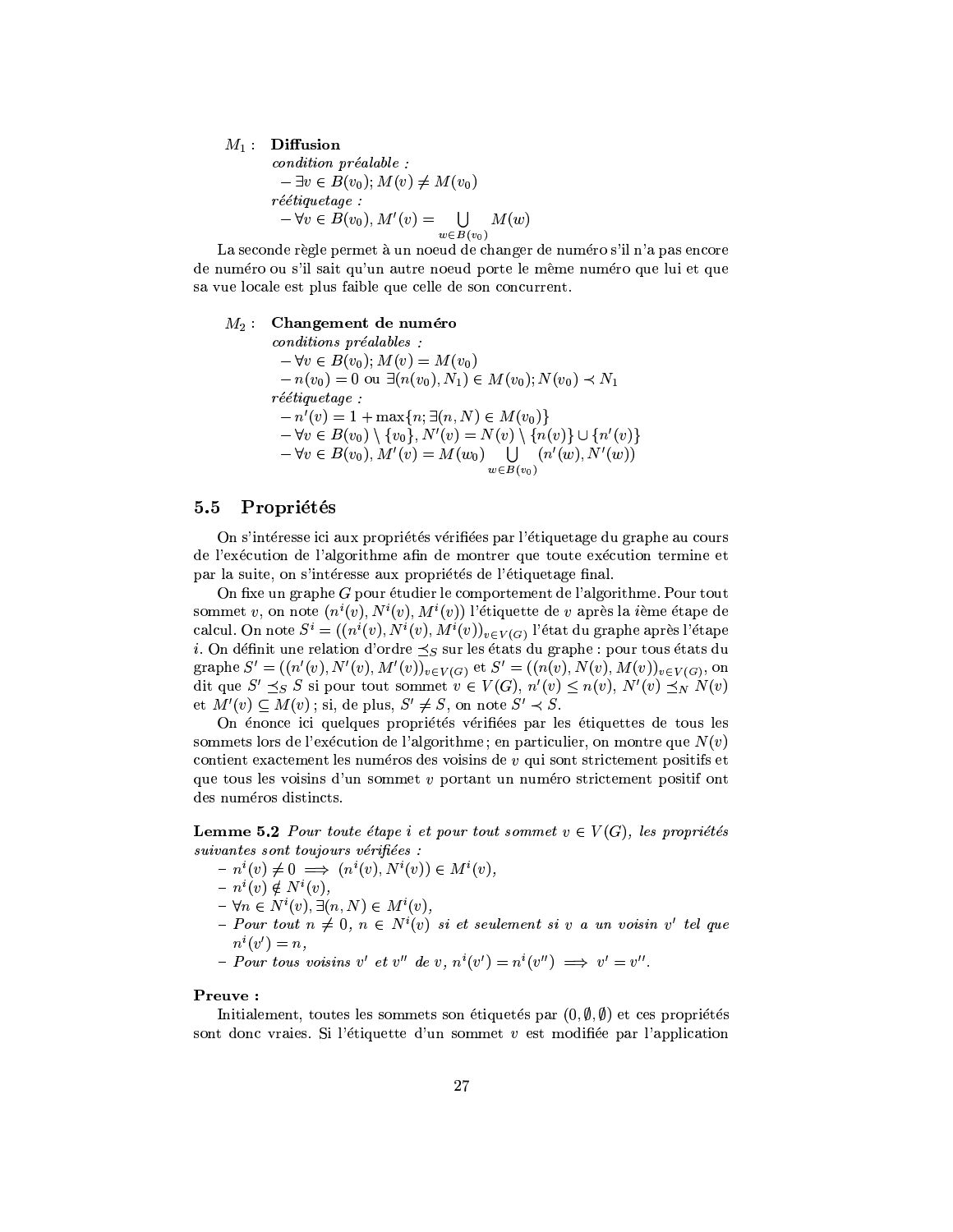la règle  $M_1$  à l'étape  $i + 1$ , seule  $M(v)$  est modifiée dans l'étiquette de v et aucun des voisins de v ne change de numéro lors de ce réétiquetage et puisque  $M^{i}(v) \subset M^{i+1}(v)$ , les propriétés sont conservées.

Si un sommet  $v_0$  change de nom lors de l'étape  $i+1$  par la règle  $M_2$ , c'est qu'il est le centre de la boule réétiquetée et  $(n^{i+1}(v), N^{i+1}(v)) \in M^{i+1}(v)$ . Puisque  $\forall v \in B_G(v_0), M^i(v) = M^i(v_0), \ \exists (n^i(v), N) \in M^i(v_0) \ \text{et donc} \ n^{i+1}(v_0) >$  $n^{i}(v) = n^{i+1}(v)$ . Par conséquent, pour tout  $n \in N^{i+1}(v_0) = N^{i}(v_0)$ ,  $n^{i+1}(v_0) >$ n. On sait que  $N(v_0)$  et les numéros des voisins ne sont pas modifiés lors de ce réétiquetage et que  $M^{i}(v_0) \subset M^{i+1}(v_0)$  et par conséquent, les autres propriétés sont aussi conservées.

Si un sommet v est un voisin d'un sommet  $v_0$  qui change de nom lors de l'étape  $i+1$ , alors  $(n^{i+1}(v), N^{i+1}(v)) \in M^{i+1}(v)$ . Par ailleurs,  $n^{i+1}(v) = n^{i}(v) \notin$  $N^{i}(v)$ ,  $N^{i+1}(v) = N^{i}(v) \setminus \{n^{i}(v_0)\} \cup \{n^{i+1}(v_0)\}$  et  $n^{i+1}(v_0) > n^{i+1}(v) = n^{i}(v)$ :<br>on a donc  $n^{i+1}(v) \notin N^{i+1}(v)$ . Puisque  $(n^{i+1}(v_0), N^{i+1}(v_0)) \in M^{i+1}(v)$ ,  $\forall n \in$  $N^{i+1}(v), \exists (n, N) \in M^{i+1}(v)$ . De plus, le seul voisin de v qui change de numéro lors de cette étape est  $v_0$  et puisque  $N^{i+1}(v) = N^i(v) \setminus \{n^i(v_0)\} \cup \{n^{i+1}(v_0)\},\$  $N^{i+1}(v)$  est bien l'ensemble des numéros strictement positifs portés par les voisins de v après l'étape  $i + 1$ . Enfin, pour tous voisins distincts  $v'$  et  $v''$  de v dans G, si v' et v'' sont différents de  $v_0$ , alors par induction  $n^{i+1}(v') \neq n^{i+1}(v'')$ . En revanche, si par exemple  $v'' = v_0$ , puisqu'il existe N tel que  $(n^i(v'), N) \in$  $M^{i}(v) = M^{i}(v_0), n^{i+1}(v_0) > n^{i}(v') = n^{i+1}(v')$ . Par conséquent, tous les voisins de  $v$  qui portent des numéros strictement positifs ont des numéros différents.

 $\Box$ 

Dans le lemme suivant, on montre que la suite  $(S<sup>i</sup>)<sub>i>0</sub>$  est une suite strictement croissante pour l'ordre  $\preceq_S$ .

**Lemme 5.3** Pour toute étape i et pour tout sommet  $v \in V(G)$ ,

 $- n^{i}(v) \leq n^{i+1}(v),$  $- N^{i}(v) \preceq_{N} N^{i+1}(v),$  $- M^{i}(v) \subseteq M^{i+1}(v)$ .

De plus, pour toute étape i, il existe un sommet  $v_i$  tel qu'au moins une de ces  $inégalités soit stricte pour v<sub>i</sub>.$ 

# Preuve:

Si un sommet  $v$  n'est pas réécrit à l'étape  $i$ , le résultat est vrai pour  $v$ . Si à l'étape  $i + 1$ , on applique la règle  $M_1$  sur une boule de centre  $v_0$ , on se contente d'ajouter des éléments dans  $M(v)$  pour tout  $v \in V(B_G(v_0))$  et la propriété est donc vérifiée. Par ailleurs, puisqu'il existe  $v \in V(B_G(v_0))$  tel que  $M^i(v) \neq$  $M^{i}(v_0)$ , il existe  $v \in V(B_G(v_0))$  qui vérifie strictement cette inégalité. Si on applique la règle  $M_2$  à l'étape  $i+1$  sur une boule de centre  $v_0, n^{i+1}(v_0 > n^i(v_0))$ et pour tout sommet  $v \in V(B_G(v_0)) \setminus \{v_0\}, n^{i+1}(v) = n^i(v)$  et alors d'après le lemme 5.1, pour tout sommet  $v \in V(B_G(v_0)) \setminus \{v_0\}, N^{i+1}(v) \preceq_N N^i(v)$  et pour tout sommet  $v \in V(B_G(v_0)), M^i(v) \subset M^{i+1}(v)$ .

 $\Box$ 

On montre ici que les numéros  $n > 0$  tels qu'il existe  $(n, N) \in M(v)$  forment un ensemble d'entiers de la forme  $\mathbb{N}_k$ .

**Lemme 5.4** Etant donnés une étape i et un sommet  $v \in V(G)$ , pour tout  $(m, N) \in M^{i}(v)$ , pour tout  $1 \leq m' \leq m$ , il existe  $(m', N') \in M^{i}(v)$ .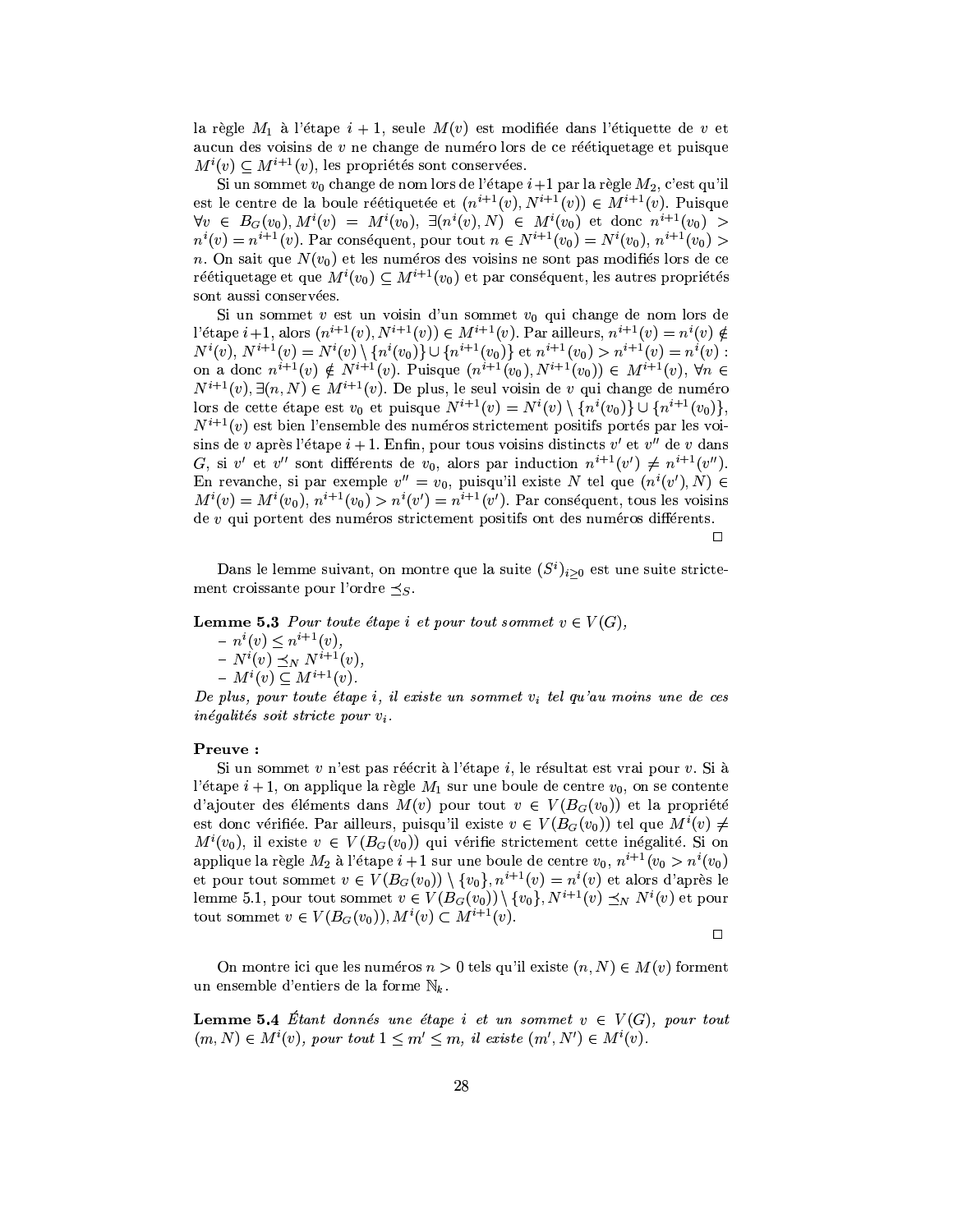# Preuve:

Initialement, pour tout sommet  $v \in V(G)$ ,  $M^0(v) = \emptyset$  et la propriété est donc vérifiée. On remarque que si on applique à l'étape i l'une des deux règles de réétiquetage sur une boule de centre  $v_0$ , pour tout  $v \in B_G(v_0)$ ,  $M^i(v) = M^i(v_0)$ . On va donc montrer que la propriété est conservée pour le centre de la boule réétiquetée lorsqu'on applique une des règles  $M_1$  ou  $M_2$ .

Si à l'étape  $i + 1$ , on applique la règle  $M_1$  à une boule de centre  $v_0$ , pour tout  $(m, N) \in M^{i+1}(v_0)$ , il existe  $v \in B_G(v_0)$  tel que  $(m, N) \in M^i(v)$  et donc par induction, pour tout  $1 \leq m' \leq m$ , il existe  $(m', N') \in M^{i}(v) \subseteq M^{i+1}(v_0)$ .

Si à l'étape  $i + 1$ , on applique la règle  $M_2$  à une boule de centre  $v_0$ , on note  $k = \max\{m; \exists (m, N) \in M^{i}(v_0)\}.$  Puisque la propriété est vraie pour  $M^{i}(v_0)$ , pour tout  $m \leq k = n^{i+1}(v_0) - 1$ ,  $\exists (m, N) \in M^{i+1}(v_0)$ . Puisque par ailleurs  $(n^{i+1}(v_0), N^{i+1}(v_0))$ , la propriété est conservée lorsqu'on applique  $M_2$ .

 $\Box$ 

On montre dans le lemme suivant que s'il existe  $(n, N) \in M(v)$  pour un noeud  $v \in V(G)$ , alors il existe un sommet  $w \in V(G)$  qui porte le numéro n. Puisque les numéros  $n > 0$  tels qu'il existe  $(n, N) \in M(v)$  forment un ensemble  $\mathbb{N}_k$ , cela nous permet de donner une borne sur les numéros présents dans le graphe.

**Lemme 5.5** Pour toute étape i, pour tout sommet  $v \in V(G)$ , si  $(m, N) \in$  $M^{i}(v)$  tel que  $m > 0$ , il existe  $w \in V(G)$  tel que  $n^{i}(w) = m$ .

## Preuve:

Soit un entier  $m_0 > 0$  tel qu'il existe  $(m_0, N_0) \in M^{i}(v)$ , on note  $U =$  $\{(u,j);\exists j < i, n_j(u) = m\}$ , alors U n'est pas vide puisque  $(m_0, N_0) \in M^{i}(v)$ . Soit  $U' = \{(u, j) \in U; \forall (u', j') \in U, (N'_i(u') \prec N_i(u)) \vee (N'_i(u') = N_i(u) \wedge j' \leq$ j)}. Si  $\forall (u, j) \in U', j < i$ , cela signifie qu'à l'étape j + 1, tous les sommets de U' ont changé de numéro à l'étape  $i+1$ . Par conséquent,  $U'$  ne contient qu'un seul élément  $(u, j)$  et par maximalité, un'a pas pu changer de numéro à l'étape j, d'où une contradiction. Par conséquent, si un numéro non nul apparaît dans la boîte aux lettres d'un sommet, alors il existe un sommet dans le graphe portant ce numéro.

 $\Box$ 

D'après les lemmes 5.4 et 5.5, les numéros portés par les sommets sont toujours compris entre 1 et  $|V(G)|$ . Par conséquent, pour tout sommet,  $N^{i}(v)$  et  $M^{i}(v)$  ne peuvent prendre qu'un nombre borné de valeurs. Puisque, d'après le lemme 5.3, la suite  $(S<sup>i</sup>)<sub>i>0</sub>$  est strictement croissante et donc finie, la relation de réétiquetage M décrite par les règles  $M_1$  et  $M_2$  est noethérienne. On est ainsi assuré de la terminaison de toute exécution de  $M$  sur  $G$ .

Soit  $\rho$  une exécution de l'algorithme, on notera  $S^{\rho}$  l'étiquetage obtenu a la fin de cette exécution. Pour tout sommet v, on notera  $S^{\rho}(v) = (n^{\rho}(v), N^{\rho}(v))$ ,  $M^{\rho}(v)$ ) l'étiquette du sommet v dans la configuration finale. On donne ici les propriétés vérifiées par l'étiquetage final.

**Lemme 5.6** Soit  $\rho$  une exécution du système de réétiquetage, alors les propriétés suivantes sont vérifiées pour tous sommets  $v, v' \in V(G)$ .

- 1.  $M^{\rho}(v) = M^{\rho}(v'),$
- 2.  $n^{\rho}(v) \neq 0$ ,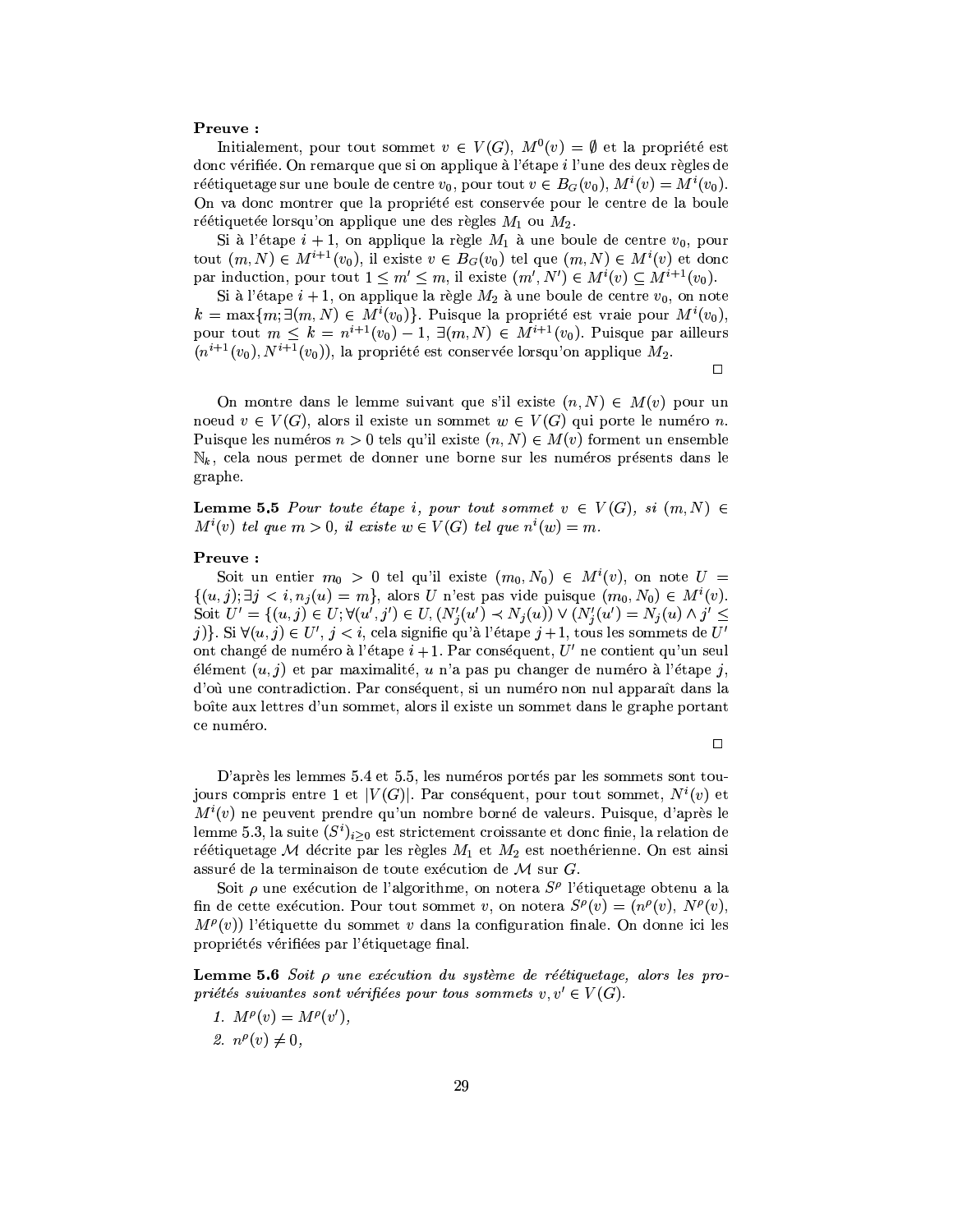3. 
$$
n^{\rho}(v) = n^{\rho}(v') \implies S^{\rho}(v) = S^{\rho}(v')
$$
.

# Preuve:

- 1. Sinon, on pourrait appliquer  $M_1$ .
- 2. Sinon, on pourrait appliquer  $M_2$ .
- 3. Il reste seulement à prouver que  $N^{\rho}(v) = N^{\rho}(v')$ . Puisqu'on sait que  $(n^{\rho}(v), N^{\rho}(v)) \in M^{\rho}(v) = M^{\rho}(v')$  et que  $(n^{\rho}(v'), N^{\rho}(v')) \in M^{\rho}(v') =$  $M^{\rho}(v)$ , si  $N^{\rho}(v) \neq N^{\rho}(v')$ , on pourrait appliquer  $M_2$  à la boule centrée en  $v$  ou à celle centrée en  $v'$ .

 $\Box$ 

Dans la proposition suivante, on montre que tout étiquetage final de  $G$  induit un graphe  $H$  dont  $G$  est un revêtement; ce qui va permettre de caractériser dans quelles familles de graphes, on peut résoudre le problème de l'énumération en utilisant des calculs locaux sur les boules.

**Proposition 5.7** Soit un graphe simple G et une exécution  $\rho$  de la relation de réétiquetage M, alors  $S^{\rho}$  induit un graphe simple H et un morphisme  $\phi$  tel que  $G$  est un revêtement de H par  $\phi$ .

# Preuve:

Soit U l'ensemble des étiquettes présentes dans l'étiquetage final de G. Soit F l'ensemble des paires d'entiers  $\{m,m'\}$  telles que il existe deux sommets voisins v et v' dans G avec  $n^{\rho}(v) = m$  et  $n^{\rho}(v') = m'$ . On considère le graphe simple H défini par  $V(H) = U$  et  $E(H) = F$  tel que pour tout  $\{m, m'\} \in F$ ,  $ext(\{m,m'\}) = \{m,m'\}.$  On note  $\phi$  l'application de G dans H définie par  $\forall v \in V(G), \phi(v) = n^{\rho}(v)$  et  $\forall e \in E(G)$  telle que  $ext(e) = \{v, v'\}, \phi(e) =$  ${n^{\rho}(v),n^{\rho}(v')}$ .

- $\phi$  définit bien un morphisme de G sur H par le choix de H et de  $\phi$ .
- Pour tout sommet  $v_0 \in V(G)$ , pour tous voisins distincts  $v_1$  et  $v_2$  de v dans G, on sait que  $n^{\rho}(v_1) \neq n^{\rho}(v_2)$  d'après le lemme 5.2, et par conséquent,  $\phi(v_1) \neq \phi(v_2)$ . Le morphisme  $\phi$  induit une injection de  $N_G(v)$ sur  $N_H(\phi(v))$  et donc de  $I_G(v)$  sur  $I_H(\phi(v))$ .
- Étant donné un sommet  $v \in V(G)$ , pour tout voisin  $u_1 \in N_H(\phi(v))$ , il existe  $v', v'_1 \in V(G)$  tels que  $\phi(v') = \phi(v)$  et  $\phi(v'_1) = u_1$ . Par conséquent,  $n^{\rho}(v'_1) \in N^{\rho}(v') = N^{\rho}(v)$  et donc il existe  $v_1 \in N_G(v)$  tel que  $n^{\rho}(v_1) =$  $n^{\rho}(v'_1)$ , ce qui implique que  $\phi(v_1) = u_1 : \phi$  induit une surjection de  $N_G(v)$ sur  $N_H(\phi(v))$  et donc de  $I_G(v)$  sur  $I_H(\phi(v))$ .

Par conséquent,  $\phi$  est un morphisme surjectif de G sur H qui pour tout sommet  $v \in V(G)$  induit une bijection entre  $I_G(v)$  et  $I_H(\phi(v))$ : G est bien un revêtement de  $H$  à travers  $\phi$ .

 $\Box$ 

Etant donné un graphe G, si G est S-minimal, il ne peut pas être revêtement d'un graphe simple G' que si  $G \simeq G'$ . Par conséquent, pour toute exécution de M sur  $G$ , le graphe H induit par l'étiquetage final est isomorphe à  $G$  et l'ensemble des numéros des sommets dans l'étiquetage final est exactement  $\{1,\ldots |V(G)|\}$ . Par ailleurs, on a montré dans la proposition 4.13 qu'on ne peut pas résoudre le problème de l'énumération avec des calculs locaux sur les boules dans un graphe qui n'est pas  $S$ -minimal et on peut donc établir le théorème suivant: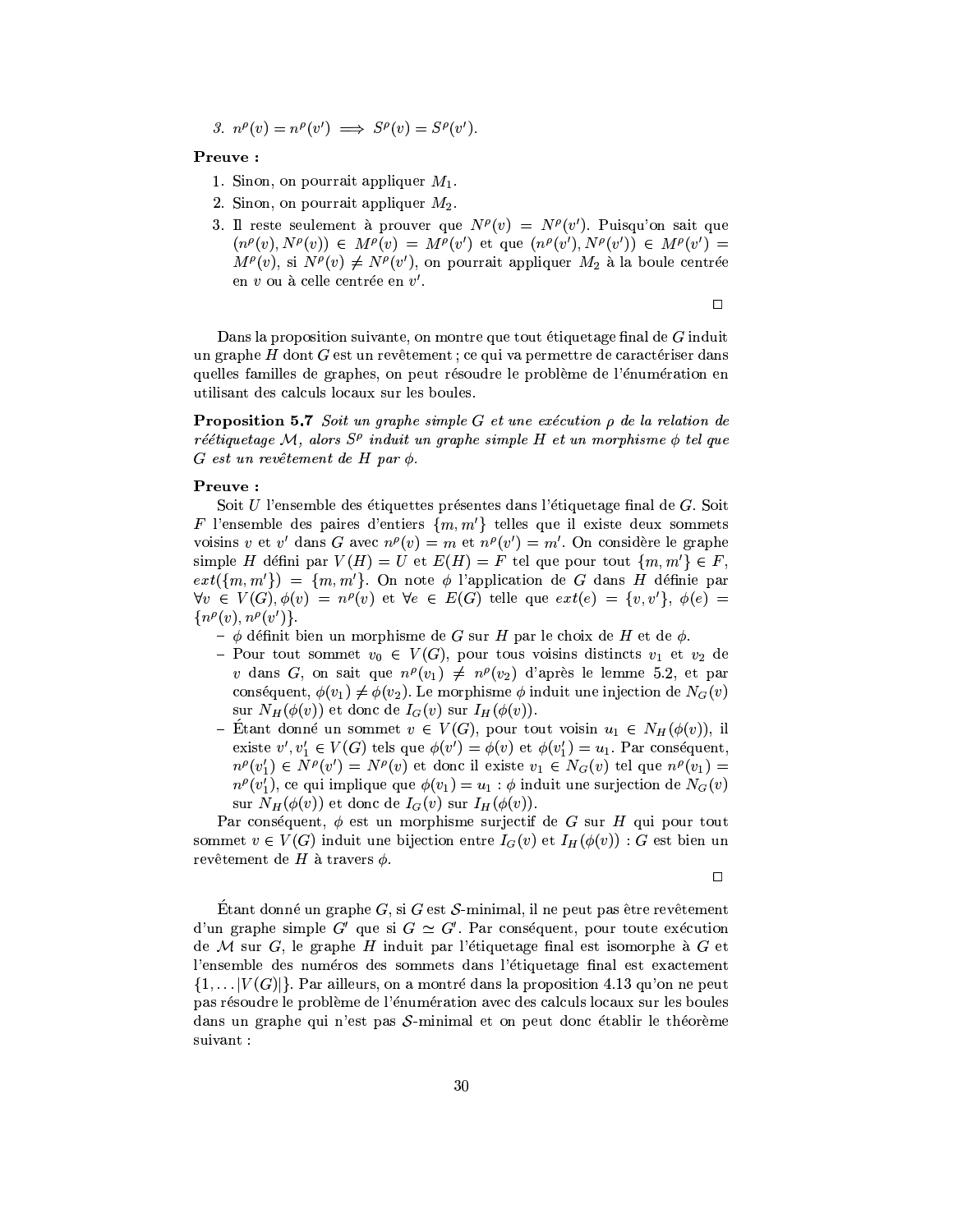

FIG. 3 – Le graphe G est S-minimal sans être minimal : G est un revêtement  $deH.$ 

**Théorème 5.8** Pour toute famille de graphes  $F$ , il existe un algorithme utilisant des calculs locaux sur les boules résolvant le problème de l'énumération sur  $\mathcal F$  si et seulement si tous les éléments de  $\mathcal F$  sont des graphes S-minimaux.

Pour un graphe  $S$ -minimal  $G$  fixé, on peut facilement détecter la terminaison de l'algorithme précédent, puisque lorsque le numéro  $|V(G)|$  est pris par un sommet  $v$ , d'après les lemmes 5.4 et 5.5, ce sommet sait que tous les sommets ont un numéro distinct qui appartient à  $\{1,\ldots,|V(G)|\}$  et peut donc détecter la terminaison. D'après la proposition 4.10, il existe aussi un algorithme utilisant des calculs locaux sur les arêtes résolvant le problème de l'élection sur G.

**Corollaire 5.9 [Maz97]** Pour tout graphe  $S$ -minimal  $G$ , il existe des algorithmes utilisant des calculs locaux sur les boules qui résolvent les problèmes de l'élection et de l'énumération avec détection de la terminaison sur G.

D'après la proposition 4.10, il existe aussi un algorithme utilisant des calculs locaux sur les boules résolvant le problème de l'élection sur tout graphe  $S$ minimal G. Pour tout graphe G qui est S-minimal mais qui n'est pas minimal comme le graphe  $G$  de la Figure 3 qui est un revêtement propre du graphe  $H$ , on peut donc résoudre les problèmes de l'énumération et de l'élection sur G avec des calculs locaux sur les boules mais pas avec des calculs locaux sur les arêtes; ce qui nous permet d'énoncer la proposition suivante :

**Proposition 5.10** Les calculs locaux sur les boules sont strictement plus puissants que les calculs locaux sur les arêtes.

# Un algorithme adapté aux calculs locaux sur 6 les arêtes

Lorsqu'on utilise des calculs locaux sur les boules, les graphes sur lesquels on peut énumérer sont exactement les graphes S-minimaux. On caractérise ici quels sont les graphes sur lesquels on peut résoudre le problème de l'énumération en utilisant des calculs locaux sur les arêtes. On présente un algorithme s'inspirant de l'algorithme de Mazurkiewicz qui permet de résoudre le problème de l'énumération sur graphes minimaux en utilisant un système de réétiquetage sur les arêtes.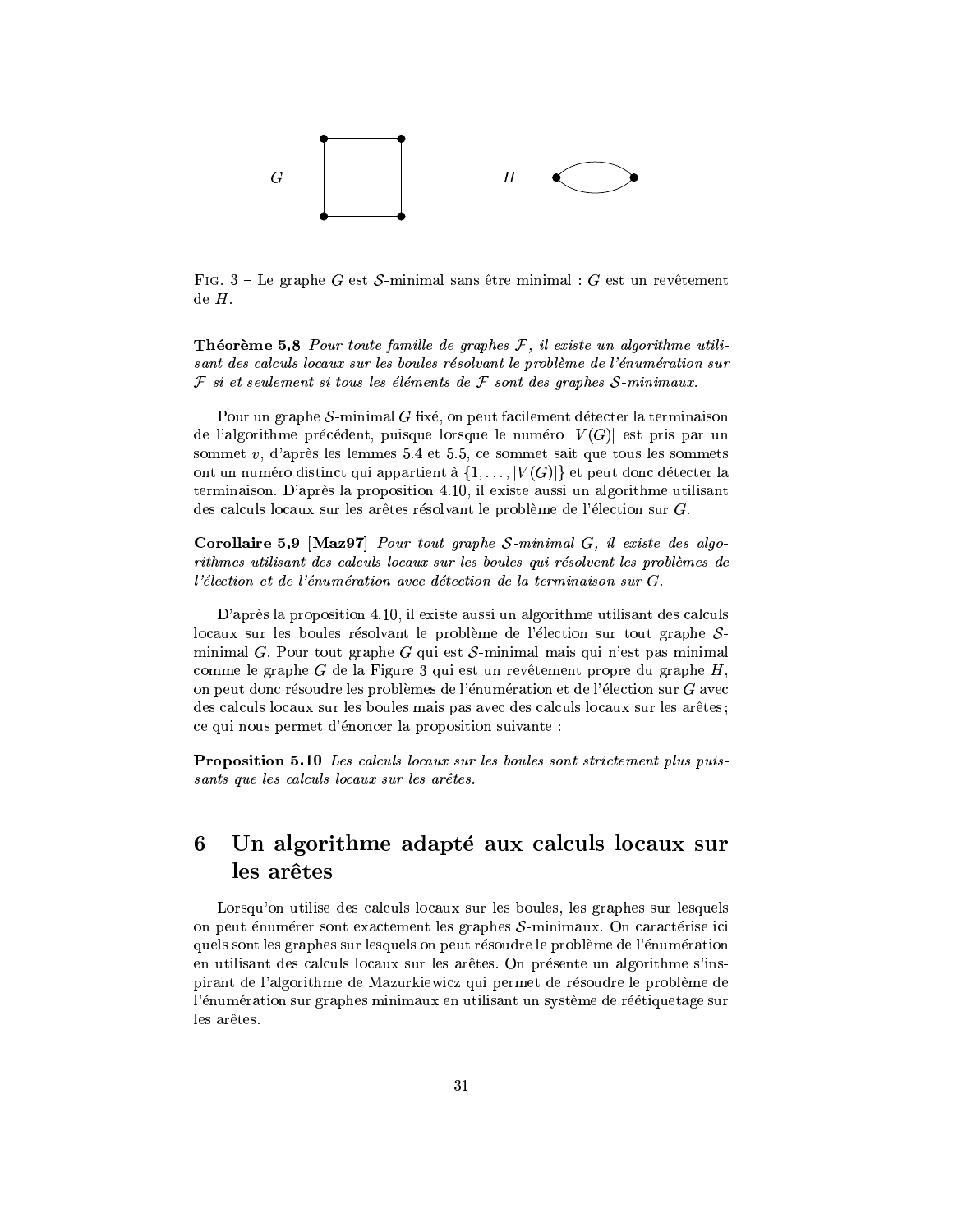### $6.1$ Présentation

Chaque sommet va prendre un numéro compris entre 1 et la taille du réseau, regarder quels sont les numéros pris par ses voisins et diffuser ces informations dans le graphe. Si un sommet découvre qu'il y a un autre sommet dans le graphe avec le même numéro, il compare les informations qu'il a sur les voisinages et s'il a un voisinage «plus faible» que son concurrent, il change de numéro et le diffuse. L'unicité de chaque étiquette à la fin de l'exécution n'est garantie que si le graphe est minimal, mais dans tous les cas, on est assuré que deux sommets avec le même numéro ont des voisins portant les mêmes numéros.

### Les étiquettes 6.2

On va ici décrire les informations contenues dans les étiquettes des noeuds et des arêtes du graphe lors de l'exécution de l'algorithme.

Un sommet v qui a deux voisins  $v_1$  et  $v_2$  qui portent le même numéro doit pouvoir les distinguer. Pour cela, on va attribuer des numéros aux arêtes incidentes à  $v$  de telle sorte qu'ils soient tous différents. Par conséquent, deux voisins  $v_1$  et  $v_2$  ne pourront pas être reliés à v par une arête ayant le même numéro et  $v$  pourra donc les distinguer.

Pour tout sommet  $v$ , l'étiquette du sommet  $v$  contient à tout moment de l'algorithme les informations suivantes :

- $n(v)$  est le numéro courant du sommet v.
- $N(v)$  est un ensemble de couples d'entiers  $(p, n)$  qui correspondent à l'information que  $v$  a de ses voisins et de ses arêtes incidentes; on l'appelle donc voisinage de  $v$ .

Le couple  $(p, n) \in N(v)$  si et seulement si lors du dernier échange de numéros entre v et un voisin v' relié à v par une arête portant le numéro  $p, n$  était le numéro de  $v'.$ 

 $- M(v)$  est une boîte aux lettres qui contient des informations sur les étiquettes que les sommets du graphe ont eu à un moment ou à un autre et qui sont parvenues au sommet v par diffusion sur le réseau : c'est un ensemble d'éléments de la forme  $(n, N)$ .

Un sommet v est donc étiqueté par un triplet  $(n(v), N(v), M(v))$  qui initialement vaut  $(0, \emptyset, \emptyset)$ .

Une arête e reliant deux sommets  $v_1$  et  $v_2$  est étiquetée par un entier  $p$  qui est le numéro commun attribué à  $e$  par  $v_1$  et  $v_2$  et par une paire d'entiers qui correspondent aux numéros des sommets  $v_1$  et  $v_2$  lors du dernier échange de numéros entre  $v_1$  et  $v_2$  sur e. Initialement, toutes les arêtes portent l'étiquette  $(0,\{0,0\})$ 

### Relation d'ordre sur les voisinages 6.3

Il faut pouvoir comparer les valeurs des voisinages afin de pouvoir déterminer si un voisinage est plus faible qu'un autre. Étant donnés deux couples d'entiers  $(p_1, n_1)$  et  $(p_2, n_2)$ , on dit que  $(p_1, n_1)$  est inférieur ou égal à  $(p_2, n_2)$  pour l'ordre lexicographique (qu'on notera  $\leq_{lex}$ ) si :

$$
p_1 < p_2
$$
\n
$$
p_1 = p_2 \text{ et } n_1 \le n_2
$$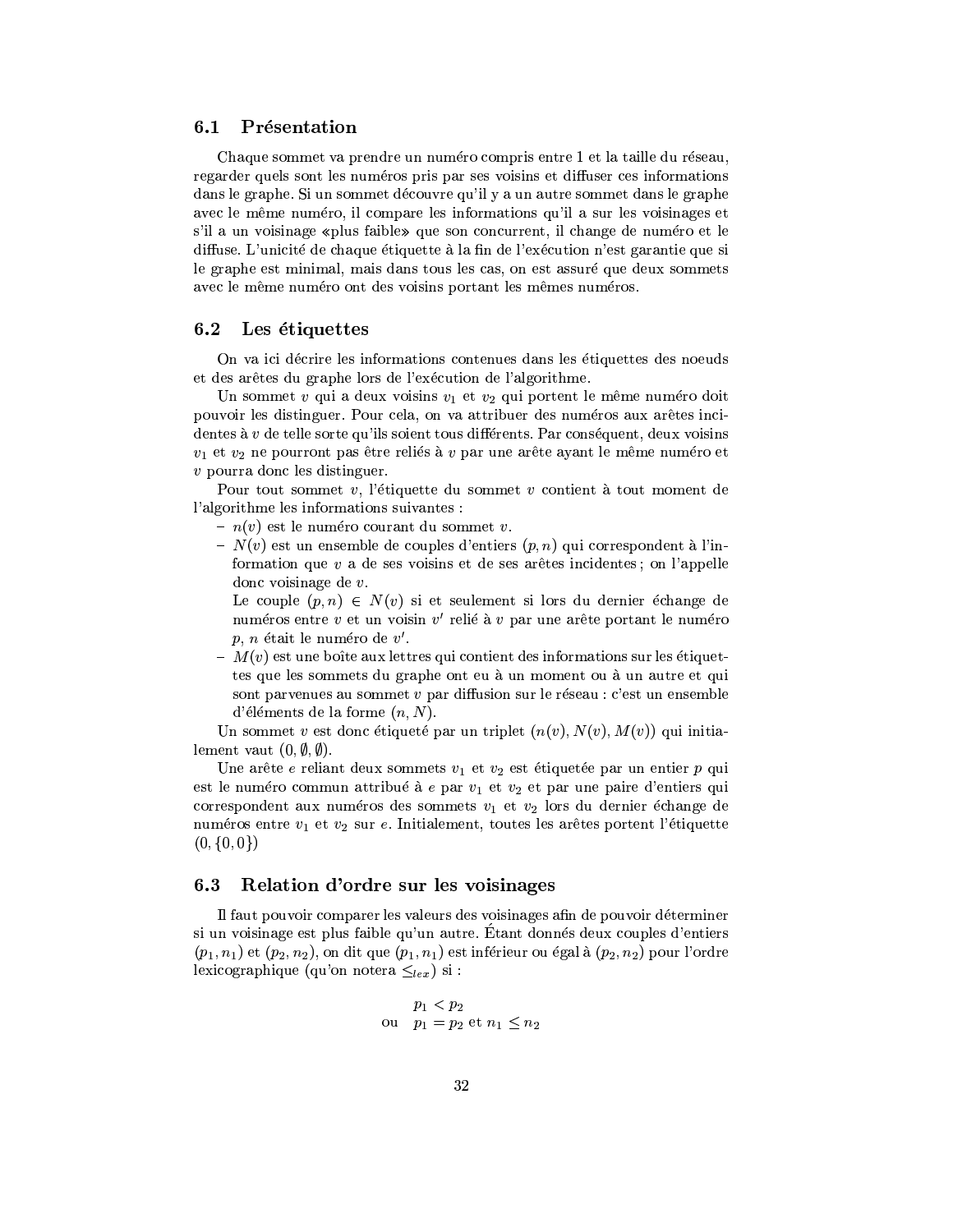Etant donné un sommet v dont le voisinage est  $N(v) = \{ (p_1, n_1), \ldots,$  $(p_a, n_a)$ , on classe  $N(v)$  par ordre lexicographique décroissant et on obtient ainsi un q-uple  $((p_{i_1}, n_{i_1}), \ldots, (p_{i_q}, n_{i_q}))$  qu'on appelle représentation ordonnée du voisinage de  $v$ .

Pour comparer deux voisinages  $N$  et  $N'$ , on considère leurs représentations ordonnées comme des mots et on dit que N est supérieur à  $N'$  si la première position où les mots sont différents est telle que l'élément de  $N$  associé à cette position est plus grand que celui de  $N'$ .

Plus formellement, on dit que  $N' \prec N$  s'il existe  $(p_0, n_0) \in N \setminus N'$  tel que pour tout  $(p, n) \geq_{lex} (p_0, n'_0)$  appartenant à  $N'$ , alors  $(p, n) \in N$ . Ceci nous donne un ordre strict total, noté  $\prec$ . Si deux voisinages N et N' sont tels que  $N \prec N'$  ou  $N = N'$ , on note  $N \preceq N'$  qui est un ordre total.

Par ailleurs, on va avoir besoin de remplacer certains éléments de  $N$  par d'autres lors de mises à jour et on utilisera alors le lemme suivant :

**Lemme 6.1** Soient N une partie de  $\mathbb{N}^2$  et  $(p_1, n_1), (p_2, n_2) \in \mathbb{N}^2$  tels que  $(p_2, n_2) \notin N$ , on a alors

$$
(p_1, n_1) <_{lex} (p_2, n_2) \implies N < N \setminus \{(p_1, n_1)\} \cup \{(p_2, n_2)\}
$$

### Les règles de réétiquetage  $6.4$

l,

On présente ici les règles de réétiquetage de l'algorithme; les règles  $E_2$  et  $E_3$ s'inspirent de l'algorithme de Mazurkiewicz utilisant des calculs locaux sur les boules.

La première règle permet à deux sommets reliés par une arête sur laquelle ils n'ont jamais échangé d'information de baptiser cette arête, c'est à dire de lui donner un numéro qu'aucune des arêtes incidentes à l'un des deux sommets ne porte déjà. L'application de la règle permet à un noeud de pouvoir distinguer ses voisins et cette règle doit être appliquée avant tout autre échange d'information sur cette arête. Cette règle ne s'applique qu'une fois, puisque lorsqu'un numéro a été attribuée à une arête, elle ne peut plus en changer.

$$
E_1: \textbf{Baptême d'une arête}
$$
\n
$$
(n_1, N_1, M_1) \xrightarrow{(0, \{0, 0\})} (n_2, N_2, M_2)
$$
\n
$$
\downarrow
$$
\n
$$
(n_1, N'_1, M'_1) \xrightarrow{(p, \{0, 0\})} (n_2, N'_2, M'_2)
$$
\n
$$
\text{avec } p = 1 + \max\{p'; (p', n') \in N_1 \cup N_2\}
$$
\n
$$
N'_1 = N'_1 \cup \{(p, 0)\}
$$
\n
$$
N'_2 = N'_2 \cup \{(p, 0)\}
$$
\n
$$
M'_1 = M_1 \cup \{(n_1, N'_1)\}
$$
\n
$$
M'_2 = M_2 \cup \{(n_2, N'_2)\}
$$

La deuxième règle, qu'on appelle règle de diffusion, permet de diffuser l'information connue sur les étiquettes qui sont présentes dans le graphe ou qui y ont été présentes.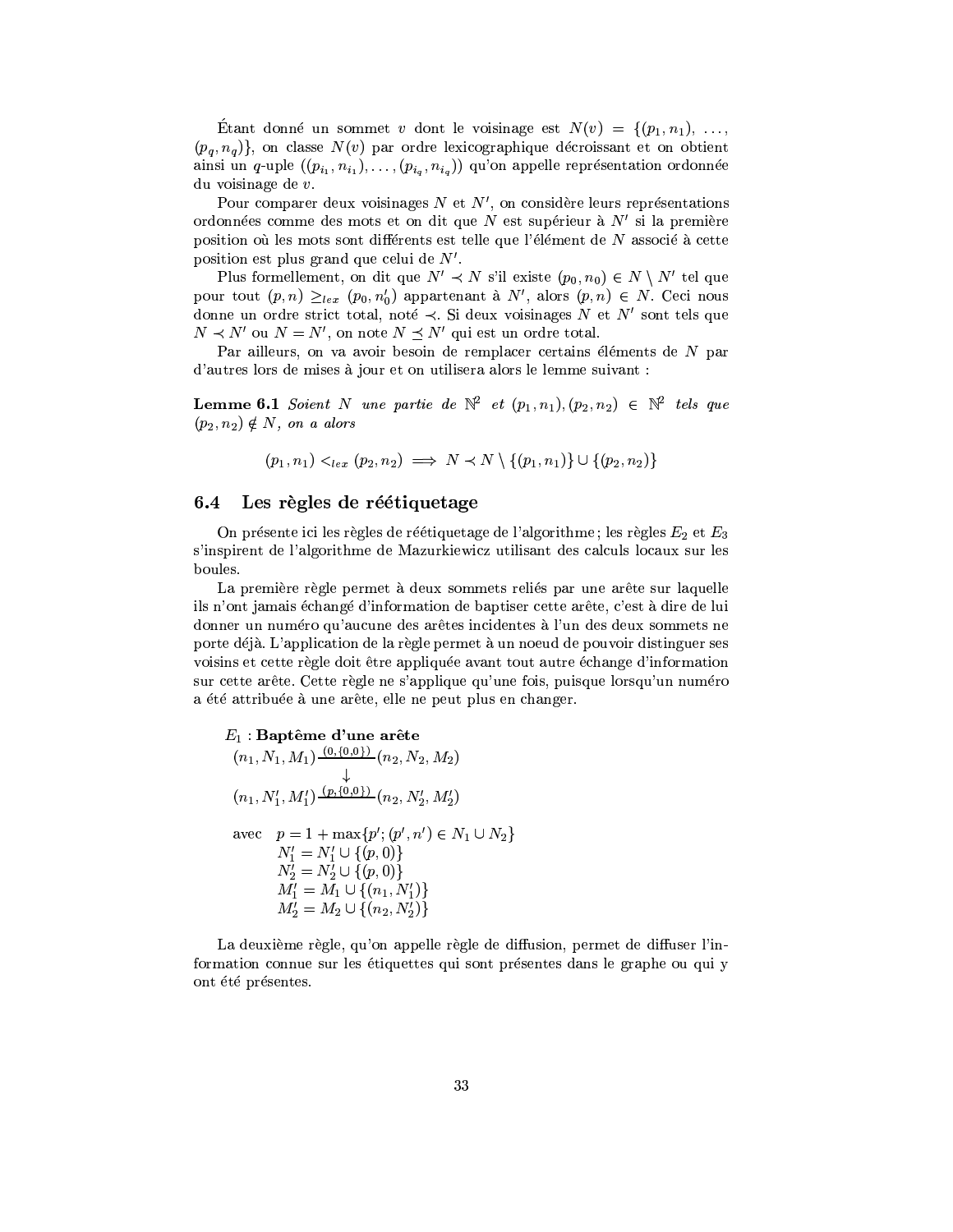$$
E_2: \text{Diffusion}
$$
  
\n
$$
(n_1, N_1, M_1) \xrightarrow{(p, \{i, j\})} (n_2, N_2, M_2) \text{ si } p > 0
$$
  
\n
$$
\downarrow \text{ et } M_1 \neq M_2
$$
  
\n
$$
(n_1, N_1, M') \xrightarrow{(p, \{i, j\})} (n_2, N_2, M')
$$
  
\navec 
$$
M' = M_1 \cup M_2
$$

La troisième règle permet à un sommet de changer de numéro si son numéro est 0 ou s'il sait qu'il existe dans le graphe un autre sommet qui porte le même numéro et dont le voisinage est «plus fort» pour l'ordre ≺.

 $E_3$ : Contexte non maximal  $(n, N, M)$  $\downarrow$ si  $n = 0$  ou  $\exists (n, N_0) \in M$  tel que  $N \prec N_0$  $(k, N, M')$ avec  $k = 1 + \max\{n_1; (n_1, N_1) \in M\}$ <br>  $M' = M \cup \{(k, N)\}$ 

La quatrième règle permet à un sommet qui a un voisin ayant la même étiquette que lui (et donc le même numéro) de changer de numéro; puisque la situation est totalement symétrique entre les deux sommets, le choix du sommet qui change de numéro est arbitraire. On remarque que cette règle ne peut être appliquée que si les deux noeuds n'ont jamais échangé leurs numéros le long de cette arête; en effet, dans le cas contraire, si  $v$  et  $v'$  sont les deux sommets réétiquetés qui portaient respectivement les numéros  $n$  et  $n'$  lors du précédent échange de numéro le long de l'arête numérotée  $p$ , alors on va montrer par la suite que  $n \neq n'$ ,  $(p, n') \in N(v) \setminus N(v')$  et  $(p, n) \in N(v') \setminus N(v)$ .

$$
E_4: \text{Voisin identity} \\
 (n, N, M) \xrightarrow{(p, \{0, 0\})} (n, N, M) \quad \text{si } p > 0 \\
 (k, N_1, M') \xrightarrow{(p, \{k, n\})} (n, N_2, M') \\
 \text{avec} \quad k = 1 + \max\{n_1; (n_1, N_1) \in M\} \\
 N_1 = N \setminus \{(p, 0)\} \cup \{(p, n)\} \\
 N_2 = N \setminus \{(p, 0)\} \cup \{(p, k)\} \\
 M' = M \cup \{(k, N_1), (n, N_2)\}
$$

La dernière règle permet à un sommet d'ajouter dans son voisinage le numéro d'un de ses voisins qu'il ne connaissait pas parce qu'il a changé de numéro depuis le dernier échange de numéros sur une arête reliant ces deux sommets.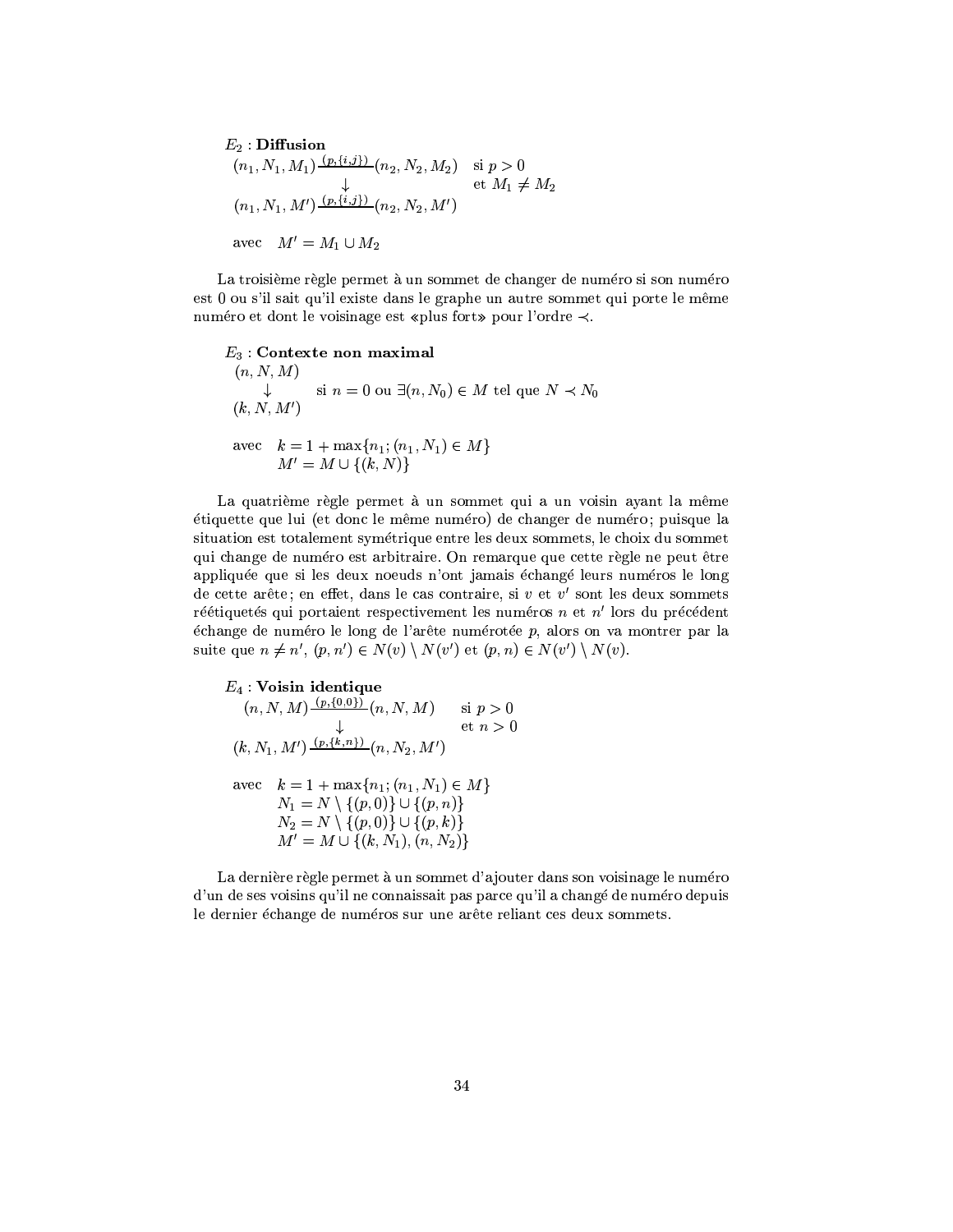### $E_5$ : Échange de numéros  $(4.123)$

$$
(n_1, N_1, M) \xrightarrow{\text{(p,1,1,1,1)}} (n_2, N_2, M)
$$
\n
$$
\downarrow
$$
\n
$$
(n_1, N'_1, M') \xrightarrow{\text{(p,1,1,1,2)}} (n_2, N'_2, M')
$$
\n
$$
\text{si} \qquad p > 0, n_1 > 0, n_2 > 0, n_1 \neq n_2
$$
\n
$$
\{i, j\} \neq \{n_1, n_2\}
$$
\n
$$
(p, i) \in N_1 \text{ et } (p, j) \in N_2
$$
\n
$$
\text{avec} \quad N'_1 = N_1 \setminus \{(p, i)\} \cup \{(p, n_2)\}
$$
\n
$$
N'_2 = N_2 \setminus \{(p, j)\} \cup \{(p, n_1)\}
$$
\n
$$
M' = M \cup \{(n_1, N'_1), (n_2, N'_2)\}
$$

### Propriétés  $6.5\,$

On s'intéresse ici à diverses propriétés de l'algorithme, que ce soit au cours de son exécution afin d'assurer la terminaison ou dans la configuration finale pour pouvoir montrer qu'on a bien un algorithme d'énumération pour les graphes minimaux.

On se fixe désormais un graphe simple  $G$  pour étudier le comportement de l'algorithme. Pour tout sommet v et toute arête e, on note  $(n^i(v), N^i(v), M^i(v))$ l'étiquette de v et  $\varepsilon^{i}(e)$  celle de e après la *i*ème étape de calcul. On note  $S^{i}$  =  $((n^i(v), N^i(v), M^i(v))_{v \in V(G)})$  l'état du graphe après l'étape *i*. On se donne un ordre  $\preceq_S$  sur les différents états du graphe : étant donnés deux états du graphe  $S = ((n(v), N(v), M(v))_{v \in V(G)}$  et  $S' = ((n'(v), N'(v), M'(v))_{v \in V(G)},$  on dit que  $S' \preceq_S S$ , si pour tout sommet  $v \in V(G)$ ,  $n'(v) \leq n(v)$ ,  $N'(v) \preceq N(v)$  et  $M'(v) \subseteq M(v)$ ; si de plus  $S \neq S'$ , on dit que  $S' \prec S$ .

On va d'abord décrire les propriétés vérifiées par la suite  $(S<sup>i</sup>)_{i>0}$  avant de décrire les propriétés de la configuration finale.

Lemme 6.2 Soit v un sommet du graphe, les propriétés suivantes sont vérifiées après l'étape i.

1.  $n^i(v) \neq 0 \implies (n^i(v), N^i(v)) \in M^i(v)$ 2.  $\forall (p, n') \in N^{i}(v), n' \neq 0 \implies \exists N' \text{ tel que } (n', N') \in M^{i}(v)$ 3.  $n^i(v) \neq 0 \implies \nexists (p, n^i(v)) \in N^i(v)$ 

# Preuve:

On prouve ces propriétés par induction sur *i*. Initialement,  $n^0(v) = 0$ ,  $N^0(v) = \emptyset$  et  $M^0(v) = \emptyset$  et par conséquent les propriétés sont bien vérifiées. Lorsqu'à l'étape  $i+1$ , on applique une des règles de réétiquetage, on a  $M^{i}(v)$  $M^{i+1}(v)$ .

- 1. Lorsqu'un sommet change de nom à l'étape  $i + 1$  (si la règle  $E_3$  ou  $E_4$ est appliquée), on a toujours  $(n^{i+1}(v), N^{i+1}(v)) \in M^{i+1}(v)$  et si  $N(v)$  est modifié à l'étape i (par une des règles  $E_1, E_4$  ou  $E_5$ ), on ajoute alors  $(n^{i+1}(v), N^{i+1}(v))$  dans  $M^{i+1}(v)$
- 2. Lorsqu'on ajoute un couple  $(p, n)$  dans  $N(v)$  à l'étape  $i + 1$ , on applique, soit la règle  $E_1$ , soit la règle  $E_4$ , soit la règle  $E_5$  au sommet v et à un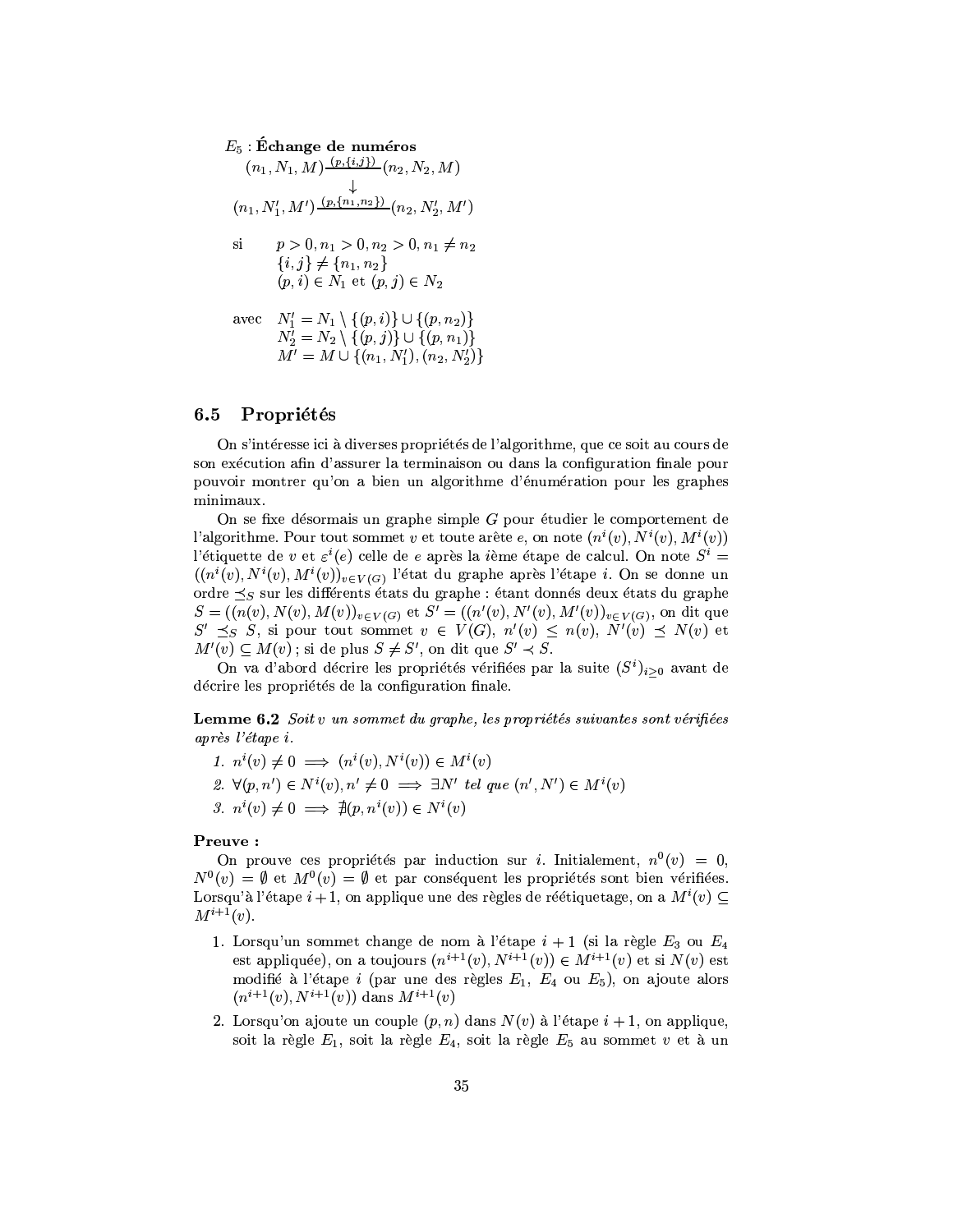de ses voisins  $v'$ . Dans le premier cas, on ajoute  $(p,0)$  et alors la propriété est vérifiée. Dans les deux autres cas, on ajoute  $(p, n^{i+1}(v'))$  dans  $N^{i+1}(v)$  et  $(n^{i+1}(v'), N^{i+1}(v'))$  dans  $M^{i+1}(v)$ ; puisque, par induction, les autres éléments de  $N^{i+1}(v)$  vérifient aussi la propriété, on a bien  $\forall (p, n') \in N^{i}(v), \exists N'; (n', N') \in M^{i}(v).$ 

3. Si un sommet change de nom à l'étape  $i + 1$  par la règle  $E_3$  ou  $E_4$ , il prend un numéro  $n^{i+1}(v)$  tel que  $\forall (n', N') \in M^{i}(v), n^{i+1}(v) > n'$ . Pour tout  $(p, n') \in N^{i+1}(v)$ , ou bien  $(p, n') \in N^{i}(v)$  et donc  $\exists (n', N') \in M^{i}(v)$ et  $n^{i+1}(v) > n'$ , ou bien  $n' = n^{i}(v)$  (seulement dans le cas de la règle  $E_4$ ) et alors  $(n^{i}(v), N^{i}(v)) \in M^{i}(v)$  et  $n^{i+1}(v) > n'$ .

Dans le cas où la valeur de  $N(v)$  change à l'étape  $i+1$  sans que  $n(v)$ ne change, on a appliqué à  $v$  et à un de ses voisins  $v'$  la règle  $E_1$ , la règle  $E_4$  ou la règle  $E_5$ . On s'intéresse ici seulement aux valeurs ajoutées dans  $N(v)$  à l'étape  $i + 1$ , puisque par induction, on sait que les autres étaient différentes. Dans le premier cas, on ajoute  $(p,0)$  dans  $N(v)$  et si  $n^{i+1}(v) = n^{i}(v) > 0$ , la propriété est bien vérifiée. Dans le deuxième cas, on ajoute  $(p, n^{i+1}(v'))$  à  $N(v)$  et alors, comme on vient de le voir,  $n^{i+1}(v') > n^{i}(v') = n^{i}(v) = n^{i+1}(v)$ . Dans le troisième cas, on ajoute  $(p, n^i(v'))$  et pour pouvoir appliquer la règle  $E_4$ , il fallait que  $n^i(v') \neq$  $n^{i}(v) = n^{i+1}(v)$ , donc la propriété est aussi vraie.

 $\Box$ 

On montre dans le lemme suivant que si deux sommets ont échangé leurs numéros respectifs lors de l'application d'une règle de réétiquetage sur l'arête e, alors les numéros inscrits sur l'arête e sont distincts.

**Lemme 6.3** Etant donnés deux sommets  $v$  et  $v'$  reliés par une arête e portant une étiquette  $(p, \{n_1, n_2\})$  après l'étape i, alors  $n_1 > 0$  si et seulement si  $n_2 > 0$ , *auquel cas*  $n_1 \neq n_2$ .

# Preuve:

Initialement, c'est vrai puisque toutes les arêtes du graphe portent l'étiquette  $(0, \{0,0\})$ . On remarque que lorsqu'on écrit  $(p, \{n_1, n_2\})$  sur une arête e reliant deux sommets v et v', on utilise la règle  $E_1$ , la règle  $E_4$  ou la règle  $E_5$ . Dans le premier cas, on écrit alors  $(p, \{0, 0\})$  sur l'arête et donc la propriété est vraie.

Si à l'étape  $i + 1$ , on applique la règle  $E_4$  à v et v', en changeant  $n(v)$ , alors on écrit  $(p, \{n^{i+1}(v), n^{i+1}(v')\})$  sur l'arête e, et puisque  $n^{i+1}(v) > n^{i}(v)$  $n^{i+1}(v') > 0$ , on a bien  $n^{i+1}(v) \neq n^{i+1}(v')$ .

Si on applique  $E_5$  aux sommets v et v' à l'étape  $i + 1$ , on écrit alors  $(p, \{(n^{i+1}(v), n^{i+1}(v'))\})$  sur l'arête e. Or, on sait que  $n^{i}(v), n^{i}(v') > 0, n^{i+1}(v) = 0$  $n^{i}(v)$  et  $n^{i+1}(v') = n^{i}(v)$ , et alors l'arête e est étiquetée par deux paires de nombres strictement positifs. Par ailleurs, on a  $n^{i}(v) \neq n^{i}(v')$  et donc  $n^{i+1}(v) \neq$  $n^{i+1}(v')$ .

On montre ici qu'à tout instant de l'exécution, pour tout sommet  $v, N(v)$ contient exactement l'information présente dans les étiquettes des arêtes incidentes à  $v$ .

**Lemme 6.4** Étant donnée une étape i, pour toute arête  $e \in E(G)$  incidente à des sommet v et v', si  $\varepsilon^{i}(e) = (p, \{n, n'\}) \neq (0, \{0, 0\})$ ,  $(p, n) \in N^{i}(v)$  et  $(p, n') \in N^{i}(v')$  ou alors  $(p, n') \in N^{i}(v)$  et  $(p, n) \in N^{i}(v')$ .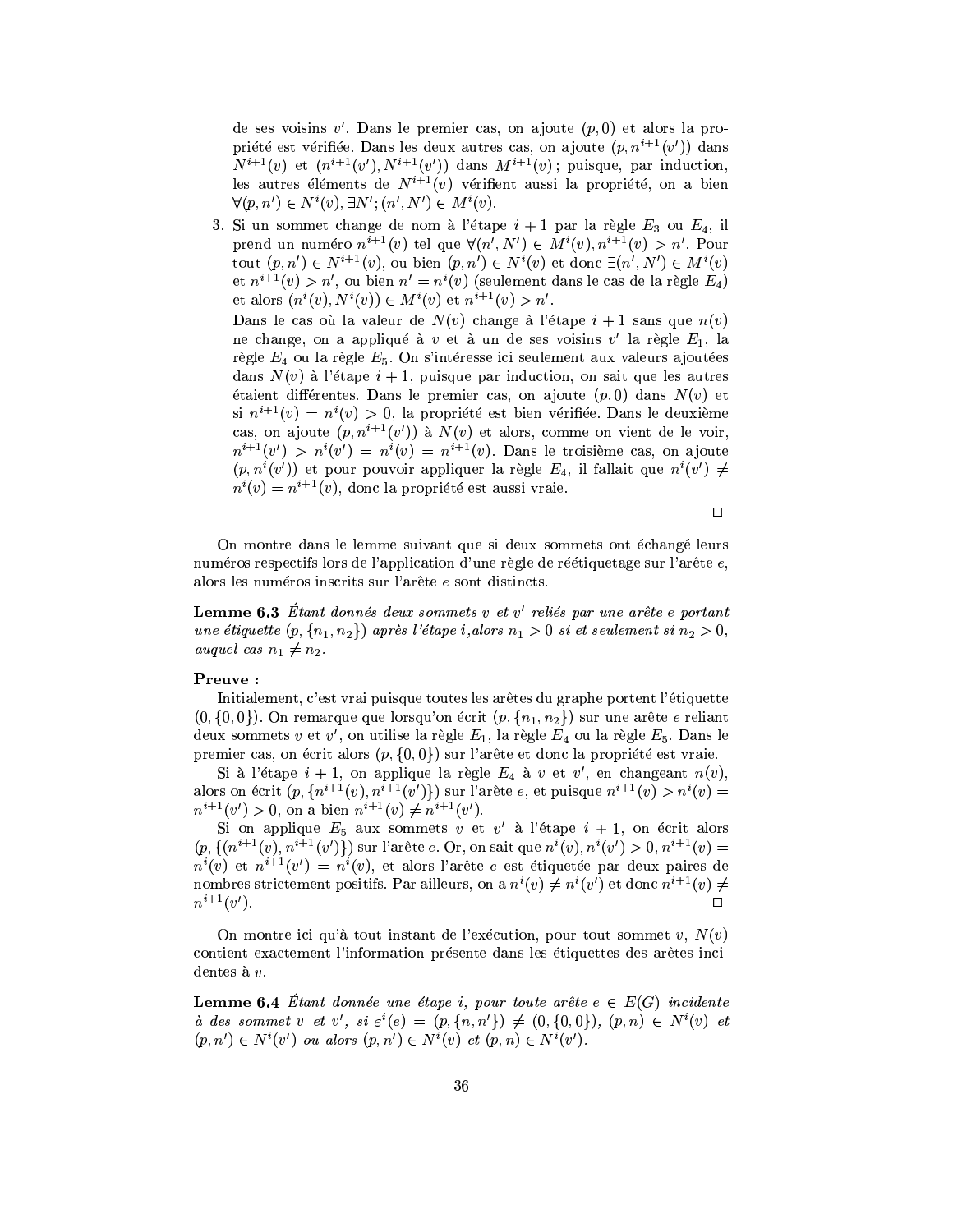Par ailleurs, pour toute étape i et pour tout sommet v, si  $(p, n) \in N^{i}(v)$ , alors  $p \neq 0$  et il existe une arête  $e \in I_G(v)$  et un entier n' tels que  $\varepsilon^i(e) = (p, \{n, n'\})$ .

**Remarque :** Dans la règle  $E_5$ , la condition  $(p, i) \in N_1$  et  $(p, j) \in N_2$  est donc toujours vraie; elle permet seulement de déterminer quels étaient les numéros respectifs des deux sommets lors du précédent échange de numéros sur l'arête.

# Preuve:

Initialement, toutes les arêtes portent l'étiquette  $(0, \{0, 0\})$  et pour tout sommet  $v \in V(G)$ ,  $N^0(v) = \emptyset$  : le résultat est donc vrai. Si lors de l'étape *i*, on applique une des règles  $E_2$  ou  $E_3$ , on ne modifie ni les étiquettes des arêtes, ni les valeurs des voisinages des noeuds : par induction, le résultat est donc vrai.

Si à l'étape i, la règle  $E_1$  est appliquée à une arête e reliant deux sommets v et v', on réétiquette l'arête e par  $(p, \{0, 0\})$  où p est toujours un nombre strictement positif et on ajoute bien  $(p,0)$  dans  $N^i(v)$  et  $N^i(v')$  et puisqu'auparavant, l'étiquette de e était  $(0, \{0, 0\})$ , il n'est pas nécessaire de supprimer d'éléments dans  $N^{i}(v)$  ou  $N^{i}(v')$  pour que le résultat reste vrai.

Si à l'étape i, on applique la règle  $E_4$  ou  $E_5$  à une arête e reliant deux sommets v et v', on retire les informations correspondant à  $\varepsilon^{i-1}(e)$  de  $N^i(v)$  et  $N^{i}(v')$  et on y ajoute bien celles correspondant à  $\varepsilon^{i}(e)$ .

 $\Box$ 

On montre dans le lemme suivant que pour tout sommet  $v$ , les arêtes incidentes à  $v$ , qui ont des étiquettes différentes des étiquettes initiales, ont des etiquettes distinctes, ce qui permet au sommet  $v$  de pouvoir les distinguer.

**Lemme 6.5** Etant donné un sommet  $v \in V(G)$ , pour toute étape i, pour toutes arêtes distinctes  $e, e' \in I_G(v)$ , si  $\varepsilon^i(e) \neq (0, \{0,0\})$  et  $\varepsilon^i(e') \neq (0, \{0,0\})$ , alors  $\varepsilon^{i}(e) \neq \varepsilon^{i}(e').$ 

# Preuve:

Initialement, le résultat est vrai puisque toutes les arêtes portent l'étiquette  $(0, \{0, 0\})$ . Il suffit que les premières composantes des étiquettes de chaque arête incidente à un même sommet soient distinctes pour que ce sommet vérifie la propriété voulue. On remarque par ailleurs, que seule la règle  $E_1$  modifie cette composante; on va donc montrer que l'application de cette règle conserve la propriété.

Si à l'étape i, on applique la règle  $E_1$  à une arête e reliant deux sommets v et v' en la réétiquetant  $(p, \{0, 0\})$ , alors d'après le lemme 6.4, pour toute arête  $e' \neq e$  incidente à v portant une étiquette  $(q, \{n, n'\}) \neq (0, \{0, 0\}), (q, n)$  ou  $(q, n')$  appartient à  $N^{i-1}(v)$  et alors par le choix de p, on est assuré que  $q < p$ et donc  $e$  et  $e'$  ont des étiquettes distinctes.

 $\Box$ 

On montre ici que l'état du graphe est strictement croissant lors de l'exécution de l'algorithme, ce qui va nous permettre de prouver sa terminaison.

**Lemme 6.6** Pour toute étape i, pour tout sommet  $v$  et pour toute arête  $e$ ,

 $- n^{i}(v) \leq n^{i+1}(v)$  $- N^{i}(v) \le N^{i+1}(v)$ <br>  $- M^{i}(v) \subseteq M^{i+1}(v)$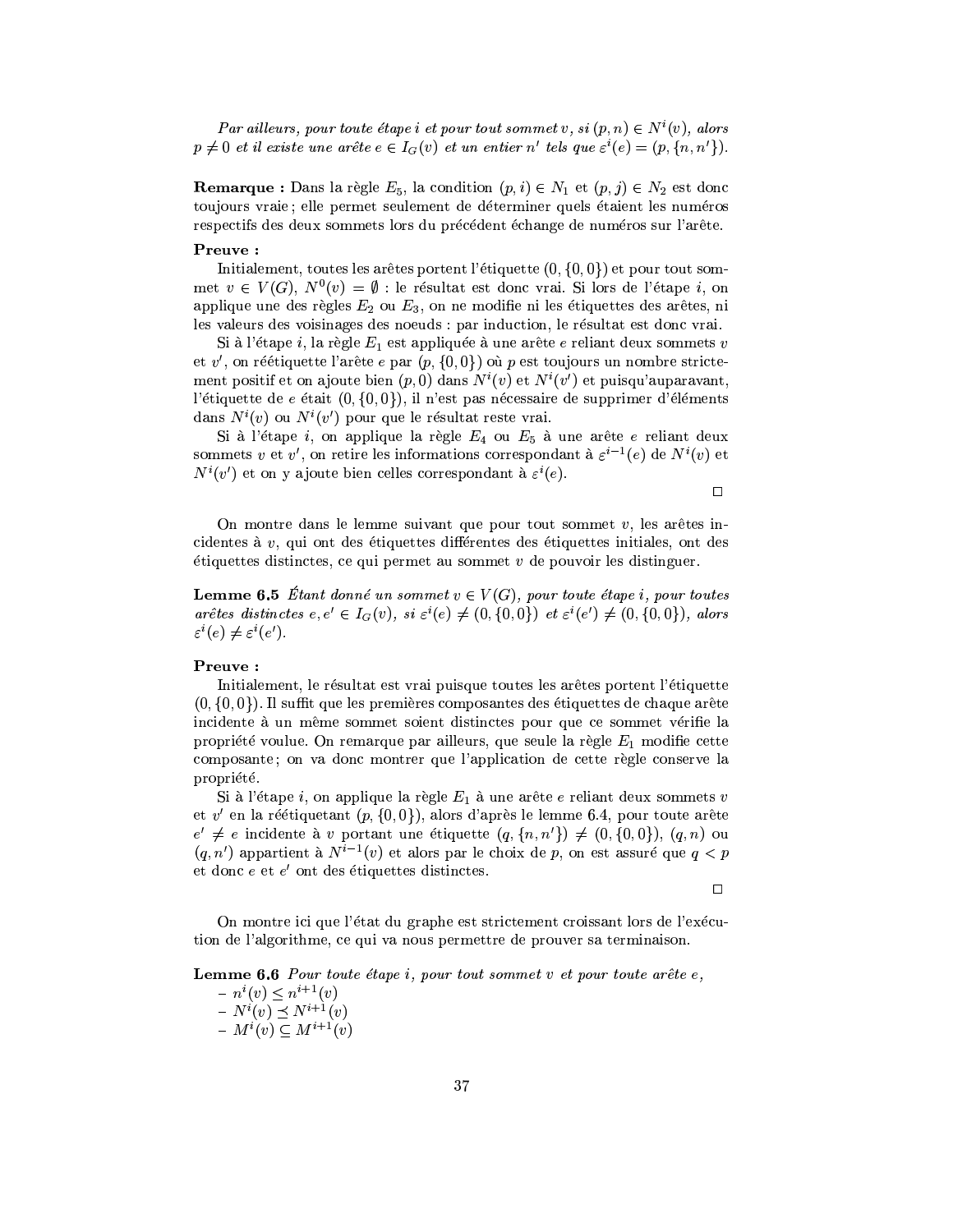et à chaque étape i, il existe un sommet  $v_0$  tel qu'au moins l'une de ces trois inégalités soit stricte pour  $v_0$ .

# Preuve:

Si l'étiquette d'un sommet v ou d'une arête e n'est pas modifiée à l'étape i, le résultat est vrai.

Si on applique la règle  $E_1$  à l'étape  $i + 1$  sur une arête e incidente à deux sommets v et v',  $N(v)$  et  $N(v')$  sont modifiés et d'après le lemme 6.1,  $N^{i}(v) \prec$  $N^{i+1}(v)$  et  $N^i(v') \prec N^{i+1}(v')$ ; par ailleurs  $M(v)$  et  $M(v')$  augmentent strictement lors de cette étape.

Si à l'étape i, on applique la règle  $E_2$  aux sommets v et v', on a juste ajouté des éléments dans  $M(v)$  et  $M(v')$ , ce qui nous assure que la propriété est vraie; par ailleurs, il existait un élément de  $M^{i}(v')$  qui n'appartenait pas à  $M^{i}(v)$ (où l'inverse) et donc on voit bien qu'au moins un de ces deux sommets vérifie l'inégalité  $M^{i}(v) \subset M^{i+1}(v)$ .

Si le sommet v est modifiée par la règle  $E_3$  à l'étape i,  $n^i(v) < n^{i+1}(v)$ ,  $N^{i}(v) = N^{i+1}(v)$  et  $M^{i}(v) \subset M^{i+1}(v)$ ; les propriétés sont donc vérifiées.

Si on applique la règle  $E_4$  à deux sommets v et v', de telle sorte que v change de nom, on voit que  $n(v)$ ,  $N(v)$ ,  $N(v')$ ,  $M(v)$ ,  $M(v')$  sont strictement plus grand qu'à l'étape précédente, alors que la valeur de  $n(v')$  est inchangée.

Si on applique la règle  $E_5$  à deux sommets v et v', on voit qu'on ajoute des éléments dans  $M(v)$  et  $M(v')$ . Par ailleurs, on applique cette règle si au moins un des anciens sommets a changé de numéro depuis le dernier échange de numéros sur cette arête et on sait que ce numéro n'a pu qu'augmenter et par conséquent, d'après le lemme 6.1,  $N(v)$  ou  $N(v')$  augmente strictement.

 $\Box$ 

Dans les deux lemmes suivants, on montre que les numéros  $n$  non nuls qui sont portés par les sommets du graphe forment un ensemble connexe d'entiers de la forme  $\mathbb{N}_k$ .

**Lemme 6.7** Pour toute étape i, pour tout sommet v, pour tout  $(m', N') \in$  $M^{i}(v)$ , pour tout  $1 \leq m \leq m'$ , il existe  $(m, N) \in M^{i}(v)$ .

# Preuve:

Initialement, pour tout sommet v,  $M^0(v) = \emptyset$  et le résultat est donc vrai.

Si on applique la règle  $E_1$  ou la règle  $E_5$ , pour tout  $(m, N) \in M^{i+1}(v)$ , il existe  $(m, N') \in M^{i}(v)$  et donc, par induction, la propriété est aussi conservée.

Si à l'étape  $i + 1$ , on applique la règle  $E_2$  à deux sommets v et v', pour tout  $(m', N') \in M^{i+1}(v) = M^{i+1}(v'), (m', N') \in M^{i}(v) \cup M^{i}(v')$  et donc par induction pour tout  $m \leq m'$ , il existe  $(m, N) \in M^{i}(v) \cup M^{i}(v') = M^{i+1}(v)$  $M^{i+1}(v')$ .

Si à l'étape  $i + 1$ , on applique la règle  $E_3$ , soit  $m_0 = \max\{m; (m, N) \in$  $M^{i}(v)$ , par induction,  $\forall m \leq m_0, \exists (m, N) \in M^{i}(v)$ . Alors puisque  $M^{i+1}(v)$  =  $M^{i}(v) \cup \{(n^{i+1}(v) = m_0 + 1, N^{i+1}(v))\},\$ la propriété est toujours vraie après l'étape  $i+1$ . Lorsqu'on applique la règle  $E_4$ , pour les mêmes raisons, la propriété est aussi vérifiée.

 $\Box$ 

**Lemme 6.8** Pour toute étape i, pour tout sommet  $v \in V(G)$ , pour tout couple  $(m, N) \in M^{i}(v)$ , il existe  $w \in V(G)$  tel que  $n^{i}(w) = m$ .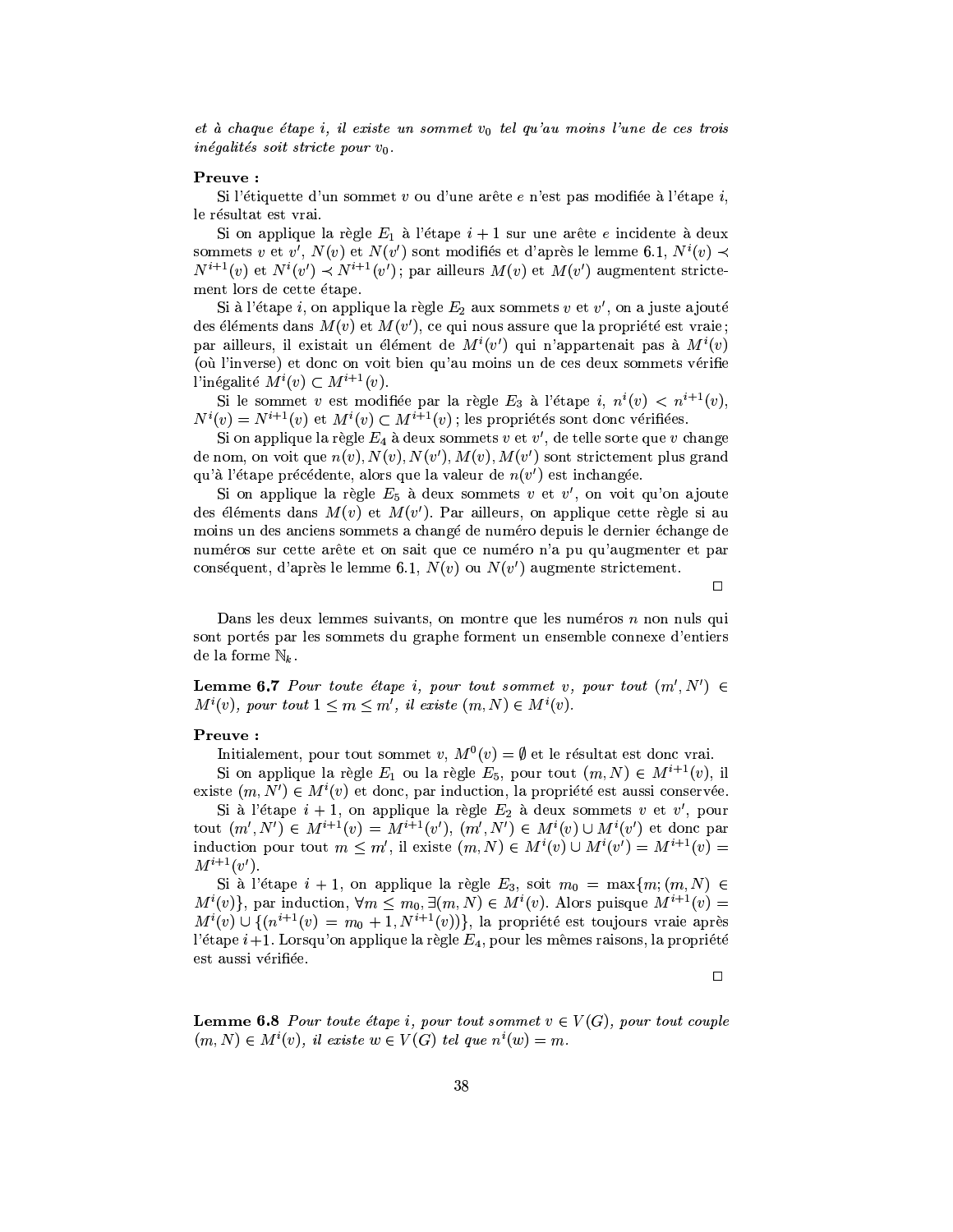# Preuve:

Soit un entier  $m_0$  tel qu'il existe  $(m_0, N_0) \in M^{i}(v)$ . On pose  $U = \{(u, j);$  $\exists j \leq i, n^{j}(u) = m_{0}$  et soit  $U' = \{(u, j) \in U; \forall (u', j') \in U, (N^{j'}(u') \prec N^{j}(u)) \vee$  $(N^{j'}(u') = N^{j}(u) \wedge j' \leq j)$ . Puisque  $(m_0, N_0) \in M^{i}(v)$ , U n'est pas vide et par conséquent U' ne l'est pas non plus. Par ailleurs, s'il existe  $(u, j) \in U'$ tel que  $j = i$ , alors il existe  $w \in V(G)$  tel que  $n^{i}(w) = m$ . Si au contraire,  $\forall (u, j) \in U', j < i$ , alors il existe  $i_0$  tel que  $\forall (u, j) \in U', j = i_0$  et à l'étape  $i_0 + 1$ , tous les sommets u tels que  $(u, j) \in U'$  ont changé de numéro. Puisqu'à chaque étape, au plus un sommet change de numéro (que ce soit par la règle  $E_3$ ou  $E_4$ ), cela signifie que U' contient un seul élément  $(u, j)$ . Par conséquent u doit changer de numéro à l'étape  $i_0 + 1$ , mais puisqu'il n'a pas de voisin portant le même numéro que lui à ce moment là, il ne peut appliquer la règle  $E_4$ . Par ailleurs, par maximalité, u ne peut pas changer de numéro par la règle  $E_3$  à l'étape  $i_0$ , d'où une contradiction. Ainsi, si un sommet a dans sa mémoire un numéro, il existe un sommet dans le graphe qui porte ce numéro.

Dans le lemme suivant, on montre que l'ensemble des numéros portés par les arêtes du graphe forment un ensemble connexe de la forme  $\mathbb{N}_k$ .

**Lemme 6.9** Pour toute arête  $e \in E(G)$  et toute étape i, si  $\varepsilon^{i}(e) = (p, \{n, n'\})$ , alors pour tout  $1 \le q \le p$ , il existe  $f \in E(G)$  et  $m, m' \in \mathbb{N}$  tels que  $\varepsilon^{i}(f) =$  $(q, \{m, m'\})$ .

# Preuve:

On prouve ce résultat par induction sur *i*. La propriété est vraie dans la configuration initiale où toutes les arêtes portent l'étiquette  $(0, \{0, 0\})$ . On remarque que la seule règle qui permet à une arête de changer de numéro est la règle  $E_1$ .

Supposons qu'à l'étape  $i + 1$ , cette règle soit appliquée à une arête e reliant deux sommets v et v' de telle sorte que  $\varepsilon^{i+1}(e) = (p, \{0,0\})$ . Si on note  $r =$  $\max\{p'; (p', n') \in N(v) \cup N(v')\},\$ alors  $p = r + 1$  et de plus  $\varepsilon^{i}(e) = (0, \{0, 0\}).$ 

D'après le lemme 6.4, il existe une arête  $g$  incidente à  $v$  ou  $v'$  portant une étiquette de la forme  $(r, \{o, o'\})$  et par induction, pour tout  $1 \leq q \leq r$ , il existe  $f \in E(G)$  et  $m, m' \in \mathbb{N}$  tels que  $\varepsilon^{i+1} = \varepsilon^i(f) = (q, \{m, m'\})$ ; ce qui nous permet d'assurer que la propriété est conservée.

 $\Box$ 

 $\Box$ 

D'après les lemmes 6.7 et 6.8, tous les numéros pris par les sommets sont compris entre 1 et  $|V(G)|$ . Par ailleurs, d'après le lemme 6.9, les numéros qui sont attribués aux arêtes par la règle  $E_1$  sont tous inférieurs à  $|E(G)|$ , et par conséquent, pour tout  $v \in V(G)$ , les valeurs des éléments de  $N(v)$  sont eux aussi bornés et de même, les éléments de  $M(v)$  ne peuvent eux aussi prendre qu'un nombre borné de valeurs.

Par ailleurs, il est aisé de voir qu'une arête ne peut pas changer d'étiquette sans qu'au moins une de ses extrémités n'en change et par conséquent, il suffit de s'assurer que pour toute exécution de l'algorithme, la suite  $(S<sup>i</sup>)<sub>i>0</sub>$  est finie pour s'assurer de la terminaison de l'algorithme.

Puisque d'après le lemme 6.6, la suite  $(S<sup>i</sup>)<sub>i>0</sub>$  est strictement croissante et qu'elle ne peut prendre qu'un nombre fini de valeurs, la relation  $\mathcal E$  de réétiquetage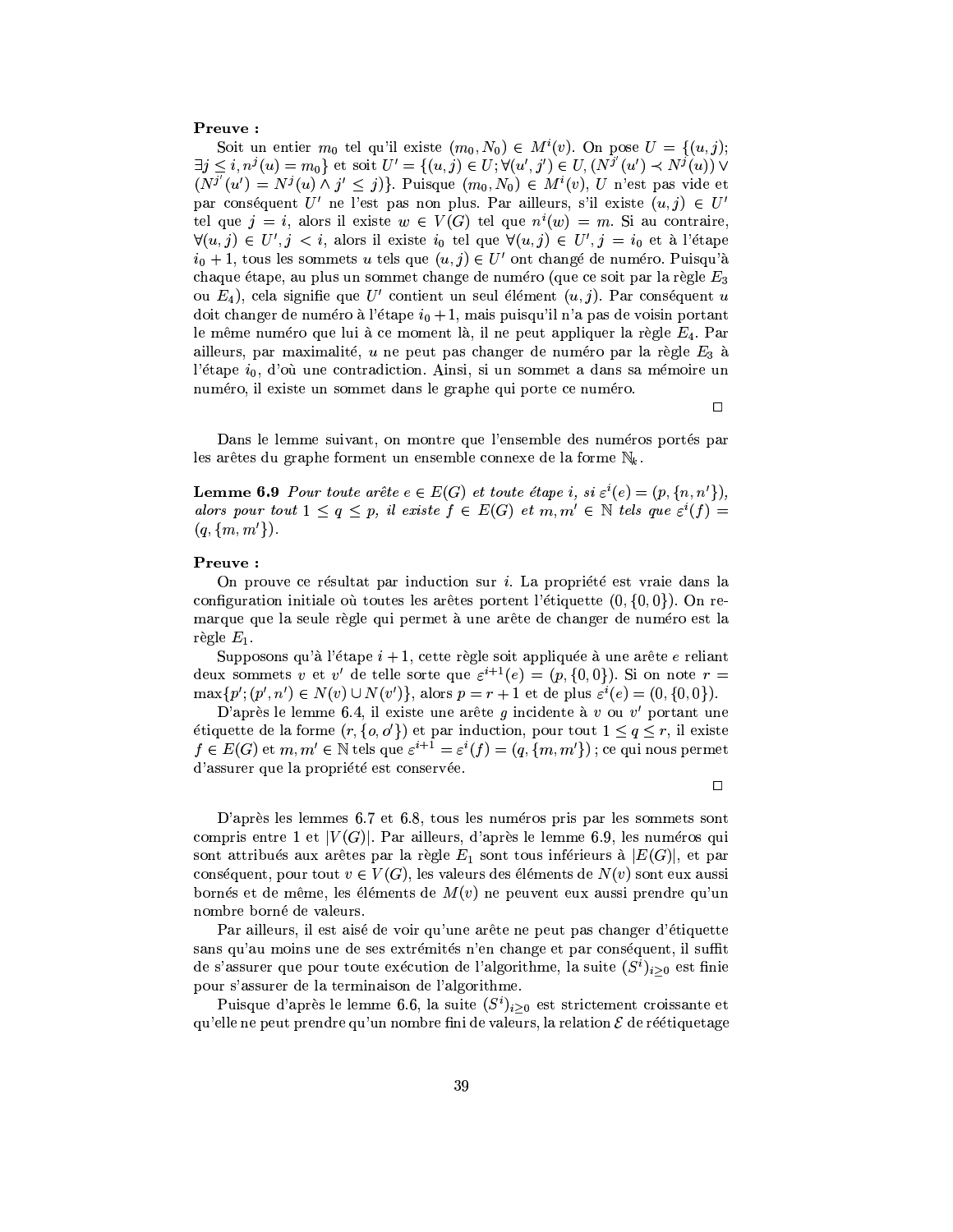décrites par les règles présentées est noethérienne et on est ainsi assuré de la terminaison de toute exécution de  $\mathcal E$  sur G.

Soit  $\rho$  une exécution de l'algorithme, on notera  $S^{\rho}$  l'étiquetage final obtenu à la fin de cette exécution. Pour tout sommet  $v \in V(G)$  et pour toute arête  $e \in E(G)$ , on notera  $S^{\rho}(v) = (n^{\rho}(v), N^{\rho}(v), M^{\rho}(v))$  l'étiquette de v et  $\varepsilon^{\rho}(e)$ l'étiquette de  $e$  dans la configuration finale.

**Lemme 6.10** Soit  $\rho$  une exécution du système de réétiquetage, alors les propriétés suivantes sont vérifiées pour tous sommets  $v, v' \in V(G)$ .

1.  $n^{\rho}(v) \neq 0$ 

- 2. Toute arête e reliant v à v' porte une étiquette  $(p, \{n, n'\})$  telle que  $p > 0$  $et\{n,n'\} = \{n^{\rho}(v),n^{\rho}(v')\}$
- 3.  $M^{\rho}(v) = M^{\rho}(v')$

4.  $n^{\rho}(v) = n^{\rho}(v') \implies S^{\rho}(v) = S^{\rho}(v')$ 

# Preuve:

- 1. Sinon, on pourrait appliquer  $E_3$ .
- 2. Puisqu'on ne peut pas appliquer la règle  $E_1$ ,  $p > 0$ . Si  $\{n, n'\} \neq \{n^{\rho}(v),\}$  $n^{\rho}(v')$ , on pourrait alors appliquer  $E_4$  ou  $E_5$  à l'arête e, puisque d'après la remarque précédente  $n^{\rho}(v) \neq 0$  et  $n^{\rho}(v') \neq 0$ .
- 3. Dans le cas contraire, on pourrait appliquer la règle  $E_2$ .
- 4. On sait déjà que  $M^{\rho}(v) = M^{\rho}(v')$  et si  $N^{\rho}(v) \neq N^{\rho}(v')$  alors, on pourrait appliquer  $E_3$  à l'un des deux sommets.

 $\Box$ 

Dans la proposition suivante, on montre que tout étiquetage final de  $G$  induit un graphe simple H dont G est revêtement, ce qui nous permet de caractériser les graphes où on peut résoudre le problème de l'énumération en utilisant des calculs locaux sur les arêtes.

**Proposition 6.11** Soit un graphe G et une exécution  $\rho$  du système de réétiquetage, alors  $S^{\rho}$  induit un graphe H et un morphisme  $\phi$  tel que G est un revêtement de H par  $\phi$ .

# Preuve:

Soit F l'ensemble des étiquettes apparaissant sur les arêtes de G à la fin de l'exécution  $\rho$  et U l'ensemble des numéros des sommets apparaissant dans  $S^{\rho}$ . On considère le graphe H tel que  $V(H) = U$ ,  $E(H) = F$  et pour tout  $f \in F$ , si  $f = (p, \{n, n'\})$ ,  $ext(f) = \{n, n'\}$ . Soit  $\phi : G \to H$  tel que  $\forall v \in V(G), \phi(v) =$  $n^{\rho}(v)$  et  $\forall e \in E(G), \phi(e) = \varepsilon^{\rho}(e)$ .

- $\phi$  ainsi défini est bien un morphisme. En effet, étant donnée une arête e de G reliant deux sommets v et v', d'après le lemme 6.10, il existe  $p > 0$  tel que  $\varepsilon^{\rho}(e) = (p, \{n^{\rho}(v), n^{\rho}(v')\})$  et alors  $ext(\phi(e)) = \{n^{\rho}(v), n^{\rho}(v')\} = \{\phi(v),$  $\phi(v')$ .
- Par définition de H,  $\phi$  est un morphisme surjectif de G sur H.
- Soit  $v \in V(G)$ , étant données deux arêtes distinctes e et e' incidentes au sommet v, alors puisque d'après le lemme 6.10,  $\varepsilon^{\rho}(e) = (p, \{n, n'\})$  avec  $p > 0$  et  $\varepsilon^{\rho}(e') = (q, \{m, m'\})$  avec  $q > 0$  on sait par le lemme 6.5 que  $\varepsilon^{\rho}(e) \neq \varepsilon^{\rho}(e')$  et donc  $\phi(e) \neq \phi(e')$ . Donc le morphisme  $\phi$  induit une injection de  $I_G(v)$  dans  $I_H(\phi(v))$ .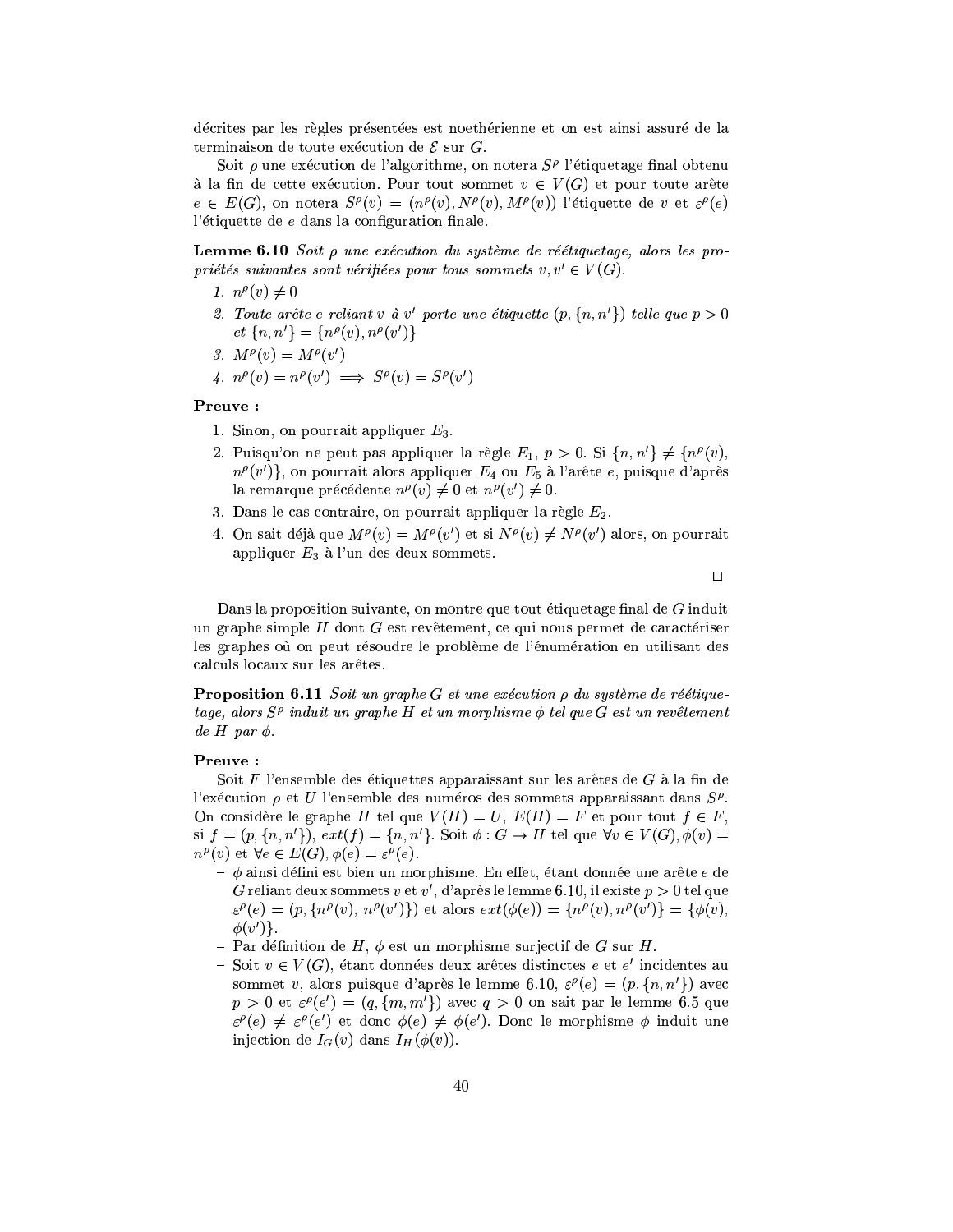- Étant donné un sommet  $v \in V(G)$ , pour toute arête  $f \in I_H(\phi(v))$ , il existe  $v', v'' \in V(G)$  et  $e \in E(G)$  tels que  $ext(e) = \{v', v''\}, \varepsilon^{\rho}(e) =$  $(p, \{n^{\rho}(v'), n^{\rho}(v'')\}$  et  $\phi(e) = f$ . Par conséquent,  $ext(f) = {\phi(v'), \phi(v'')}$ et donc on peut supposer que  $\phi(v) = \phi(v')$ . Ainsi, d'après le lemme 6.10,  $N^{\rho}(v) = N^{\rho}(v')$  et donc d'après les lemmes 6.2 et 6.4,  $(p, n^{\rho}(v'')) \in N^{\rho}(v)$ . Il existe donc  $e' \in I_G(v)$  tel que  $\varepsilon^{\rho}(e') = \varepsilon^{\rho}(e)$ ; par conséquent,  $\phi(e') = f$ et  $\phi$  définit bien un morphisme surjectif de  $I_G(v)$  sur  $I_H(\phi(v))$ .

Ainsi,  $\phi$  est un morphisme surjectif de G sur H qui pour tout sommet  $v \in$  $V(G)$  induit une bijection entre  $I_G(v)$  et  $I_H(\phi(v))$  et par conséquent, G est bien un revêtement de H à travers  $\phi$ .

 $\Box$ 

Étant donné un graphe simple  $G$ , si  $G$  est minimal, il ne peut être revêtement que de graphes qui lui sont isomorphes et alors le graphe H induit par l'étiquetage final est isomorphe à  $G$  et l'ensemble des numéros des sommets dans l'étiquetage final est exactement  $\{1, \ldots |V(G)|\}$ . Par ailleurs, on a montré dans la proposition 4.13 qu'on ne peut pas résoudre le problème de l'énumération avec des calculs locaux sur les arêtes dans un graphe qui n'est pas minimal et on peut donc établir le théorème suivant :

**Theoreme 6.12** Pour toute famille de graphes simples  $F$ , il existe un algorithme utilisant des calculs locaux sur les arêtes résolvant le problème de l'énumération sur  $\mathcal F$  si et seulement si tous les éléments de  $\mathcal F$  sont des graphes  $minimax.$ 

Pour un graphe minimal G fixé, on peut facilement détecter la terminaison de l'algorithme précédent, puisque lorsque le numéro  $|V(G)|$  est pris par un sommet  $v$ , d'après les lemmes 6.7 et 6.8, ce sommet sait que tous les sommets ont un numéro distinct qui appartient à  $\{1,\ldots,|V(G)|\}$  et il peut donc détecter la terminaison de l'algorithme. Par conséquent, d'après la proposition 4.10, il existe aussi un algorithme utilisant des calculs locaux sur les arêtes résolvant le problème de l'élection sur  $G$ .

**Corollaire 6.13** Pour tout graphe minimal  $G$ , il existe des algorithmes utilisant des calculs locaux sur les arêtes qui résolvent les problèmes de l'élection et de l'énumération avec détection de la terminaison sur G.

### Comparaison avec le modèle d'Angluin  $6.6$

Étant donnée une arête e reliant deux sommets  $v$  et  $v'$ , on remarque qu'à partir du numéro p de l'arête e et des étiquettes de ses extrémités, on peut à tout moment déterminer quelle est l'étiquette de e. En effet, si  $p = 0$ , alors l'étiquette de  $e$  ne peut être que  $(0, \{0, 0\})$  et si  $p > 0$ , alors d'après le lemme 6.4 il existe  $(p, i) \in N(v)$  et  $(p, j) \in N(v)$  et l'étiquette de e est alors  $(p, \{i, j\})$ . Par conséquent, dans l'algorithme présenté précédemment, les étiquettes des arêtes peuvent être seulement les numéros attribués aux arêtes.

Dans le modèle proposé par Angluin [Ang80], le réseau est modélisé par un graphe simple G et pour tout  $v \in V(G)$ , il existe une bijection  $f_v$  entre  $I_G(v)$ et  $\{1, ..., deg_G(v)\}\$ et ainsi lors d'une synchronisation sur une arête e incidentes à deux sommets  $v$  et  $v'$ , ces deux sommets peuvent déterminer grâce à quelle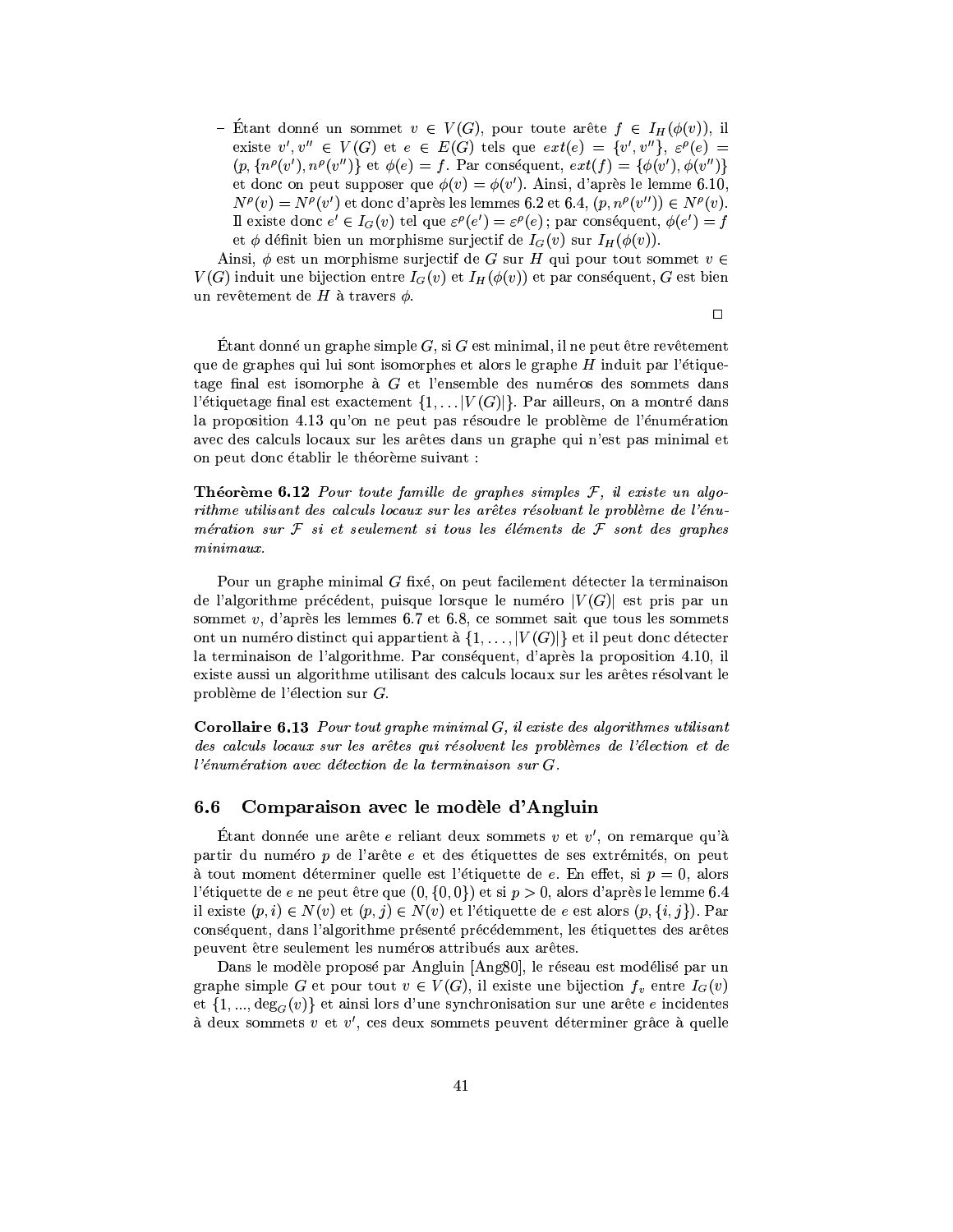arête ils sont en train de communiquer, ce qui permet à un sommet de connaître son degré et de pouvoir distinguer ses voisins qui portent la même étiquette.

On considère un graphe G où chaque sommet  $v \in V(G)$  connaît une bijection  $f_v$  entre  $I_G(v)$  et  $\{1,\ldots,\deg_G(v)\}\)$ . Pour tout sommet  $v \in V(G)$  et toute arête e reliant  $v$  à un sommet  $v'$ , si lors de l'exécution de l'algorithme précédent, e porte le numéro  $p, v$  n'utilise la connaissance de  $p$  que pour distinguer  $v'$  de ses autres voisins portant le même numéro que  $v'$ . On peut alors remplacer  $(p, i)$  dans  $N(v)$  par  $(f_v(e), i)$  puisqu'ainsi v peut distinguer tous ses voisins. Par conséquent, dans ce cadre là, il n'est plus nécessaire de numéroter les arêtes et on peut donc n'étiqueter que les sommets du graphe.

Plus généralement, il est assez simple de montrer que dans un graphe G si tout sommet v dispose d'une bijection  $f_v$  entre  $I_G(v)$  et  $\{1,\ldots,\deg_G(v)\},$ on peut coder tout étiquetage des arêtes dans les étiquettes des sommets : pour toute arête e incidente à deux sommets  $v$  et  $v'$ , si e porte une étiquette  $\varepsilon(e)$ , il suffit que v et v' associent dans leurs «mémoires» (i.e. leurs étiquettes) respectives  $\varepsilon(e)$  à  $f_v(e)$  et  $f_{v'}(e)$ . Par la suite, au lieu de mettre à jour l'étiquette de l'arête, on met à jour sa représentation dans les étiquettes de  $v$  et  $v'$ .

Dans le modèle d'Angluin, les transformations du graphe sont un type particulier de calculs locaux sur les arêtes. Lors d'un réétiquetage, seules les étiquettes des extrémités  $v$  et  $v'$  d'une arête e sont modifiées selon la procédure suivante :  $v$  et  $v'$  se synchronisent, ils échangent leurs étiquettes respectives et indépendamment l'un de l'autre, ils déterminent leurs nouvelles étiquettes en fonction de leur état et de celui de leur voisin. Par conséquent, si une arête e relie deux sommets voisins  $v$  et  $v'$  qui sont dans le même état  $Q$ , après tout pas de calcul sur e, v et v' se trouvent tous deux dans le même état  $Q'$  (puisqu'il exécutent le même algorithme à partir des mêmes paramètres). Par conséquent, il n'est pas possible d'élire de manière déterministe sur un graphe à deux sommets reliés par une unique arête si initialement les deux sommets sont dans le même état et on ne peut donc pas adapter notre algorithme à ce modèle.

Dans l'algorithme présenté ci dessus, la règle  $E_4$  permet de rompre la symétrie entre deux noeuds voisins qui sont dans le même état. Si, comme dans le modèle d'Angluin, on souhaite qu'un sommet décide son nouvel état en fonction de l'étiquette de son voisin, on peut par exemple considérer que lors d'un réétiquetage sur une arête, on donne deux rôles différents aux deux sommets : un sommet est considéré pour ce réétiquetage comme plus important que l'autre, ce qui permet de briser la symétrie.

### $6.7$ Est-il important de marquer les arêtes?

On peut se demander quelle est l'importance d'autoriser des étiquettes sur les arêtes en plus de celles sur les sommets. En effet, dans l'algorithme de Mazurkiewicz utilisant des calculs locaux sur les boules, on ne se sert pas du marquage des arêtes pour résoudre le problème de l'énumération sur les graphes  $\mathcal{S}\text{-minimax}$ . De plus, comme on vient de le voir, si un sommet peut distinguer les arêtes qui lui sont incidentes, il n'a pas besoin de les marquer. On va montrer ici que lorsque les noeuds n'ont pas une connaissance initiale de leurs degrés, la classe des graphes dans lesquels on peut résoudre le problème de l'énumération lorsqu'en un pas de calcul on ne modifie que les étiquettes de deux sommets voisins est strictement incluse dans la classe des graphes minimaux.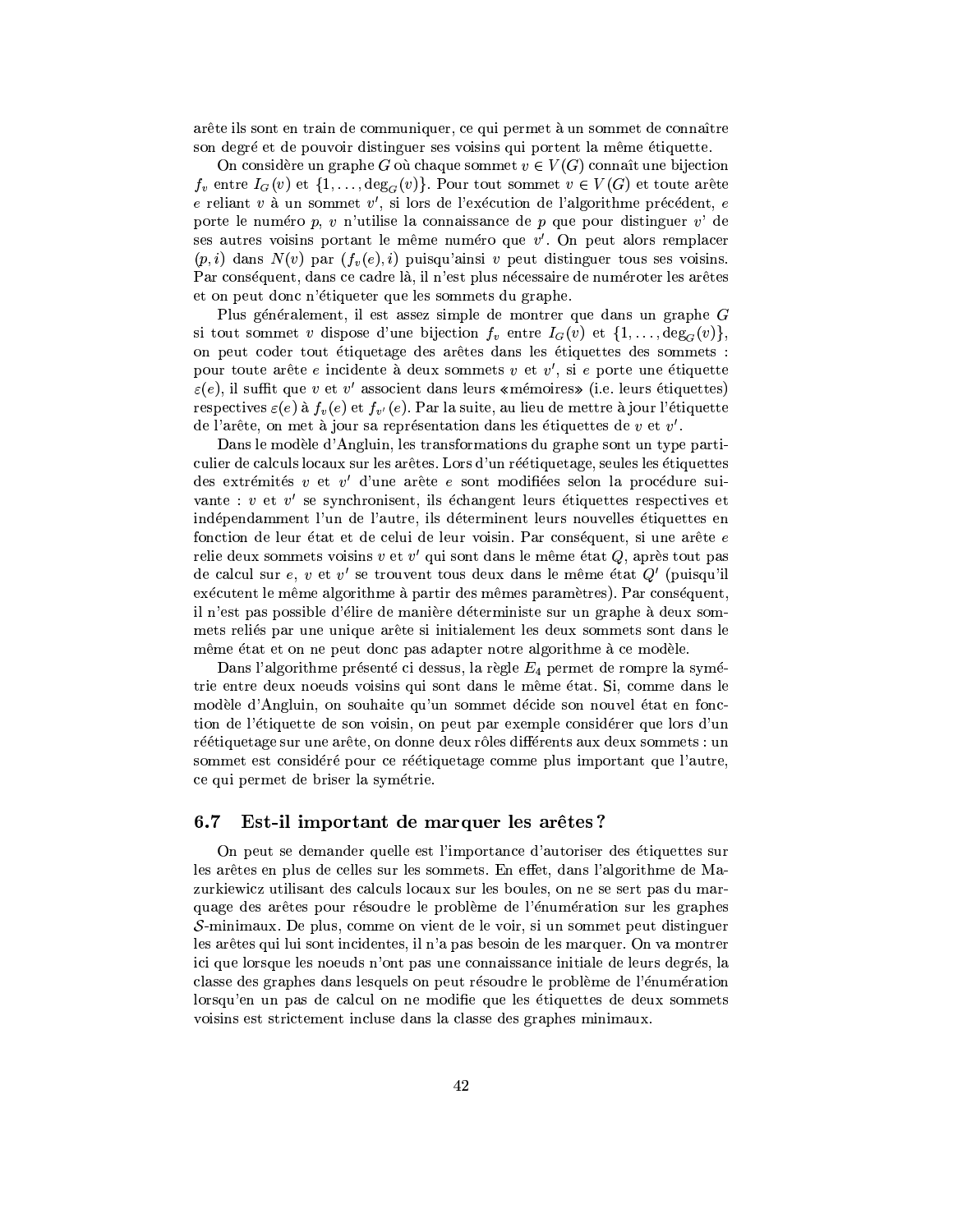| $\mathbf{1}$ | $\sim$ 2 3                              |   |               | G |
|--------------|-----------------------------------------|---|---------------|---|
|              | $\bullet$ $\bullet$ $\bullet$ $\bullet$ |   |               |   |
| Ν            | $\mathbb{N}$                            | N | $\mathcal{N}$ |   |

FIG.  $4$  – Un graphe où on ne peut pas élire sans marquer les arêtes.



FIG. 5 - Application d'une règle ne modifiant qu'un seul sommet.

Considérons le graphe  $G$  de la Figure 4 où les numéros indiqués ne correspondent pas aux étiquettes des sommets mais permettent de les distinguer. Initialement, les quatre sommets sont dans le même état N. Pour tout système de réétiquetage sur les arêtes  $R$  où les arêtes ne sont pas marquées, on montre par induction qu'il existe une exécution de  $R$  sur G telle que les sommets 1 et 3 (respectivement 2 et 4) soient toujours dans le même état.

Initialement, tous les sommets sont dans le même état et le résultat est donc vrai. Par la suite, si on peut appliquer une règle  $R$  qui ne dépend que de l'état d'un sommet et ne modifie que ce sommet, on peut appliquer cette règle successivement aux sommets 1 et 3 comme sur la Figure 5 ou aux sommets 2 et 4, et par conséquent, la propriété reste vraie.

Si on peut appliquer une règle R' qui réécrit la paire de sommets  $\{1,2\}$ , par induction, on sait que la paire de sommets  $\{3, 4\}$  est dans le même état et on peut donc appliquer  $R'$  à cette paire de sommets, comme sur la Figure 6.

Si on peut appliquer une règle  $R''$  qui réécrit la paire de sommets  $\{2,3\}$ , alors puisque les sommets 1 et 3 (respectivement les sommets 2 et 4) sont dans le même état et que toutes les arêtes sont non-marquées, on peut aussi appliquer cette règle aux paires de sommets  $\{1,2\}$  et  $\{3,4\}$ , et par conséquent, la propriété reste vérifiée.

Ainsi, ou bien il existe une exécution de  $R$  qui ne se termine pas, ou bien il existe une exécution de  $R$  qui termine mais il n'existe aucun sommet dont l'étiquette est unique dans la configuration finale, et par conséquent, le système de réétiquetage sur les arêtes  $R$  ne résout pas le problème de l'élection sur le graphe  $G$ .

En revanche, puisque le graphe  $G$  est un graphe minimal, l'algorithme présenté précédemment permet de résoudre le problème de l'énumération avec détection de la terminaison et donc de l'élection sur G. Par conséquent, s'autoriser à marquer les arêtes dans les calculs locaux sur les arêtes nous donne un modèle de calcul strictement plus puissant que lorsqu'on ne s'y autorise pas.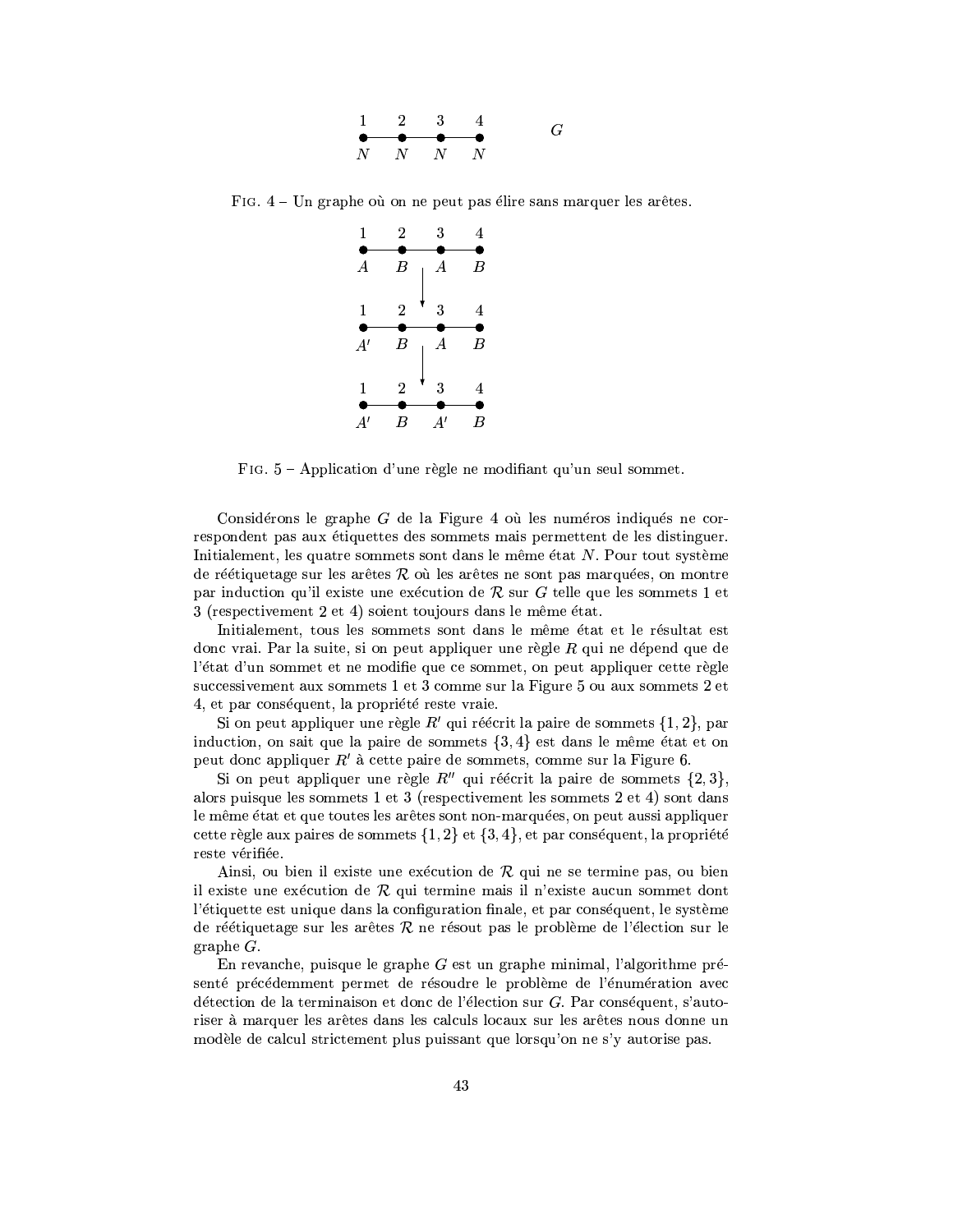

FIG. 6 - Application d'une règle modifiant les deux extrémités d'une arête.

### $\overline{7}$  ${\bf Conclusion}$

### $7.1$ Résultats

Les travaux d'Angluin et de Mazurkiewicz ont permis d'établir une caractérisation exacte des graphes simples dans lesquels on peut résoudre les problèmes de l'énumération et de l'élection en utilisant des calculs locaux sur les boules. L'outil principal pour établir les résultats d'impossibilité est la notion de revêtement sur les graphes simples et l'outil permettant de montrer la possibilité de résoudre ces problèmes sur les graphes  $S$ -minimaux est l'algorithme de Mazurkiewicz. On a ici étendu la notion de revêtements aux graphes sans boucle afin de pouvoir définir la classe des graphes minimaux. On a adapté les outils existant précédemment pour caractériser quels étaient les graphes dans lesquels on pouvait résoudre les problèmes de l'énumération et de l'élection en utilisant des calculs locaux sur les arêtes. Ceci nous a par ailleurs permis de montrer que les calculs locaux sur les boules sont un modèle de calcul strictement plus puissant que les calculs locaux sur les arêtes.

### $\bf 7.2$ Perspectives

On peut s'intéresser à d'autres modèles de calcul locaux pour déterminer quels sont les graphes dans lesquels on sait résoudre les problèmes de l'élection et de l'énumération dans ces modèles. Par exemple, on peut considérer des relations de réétiquetage localement engendrées sur les boules ou sur les arêtes telles qu'un seul sommet change d'état lorsqu'on applique une règle de réétiquetage : lors d'un pas de calcul, un sommet prend en compte l'état de tous ses voisins ou d'un seul mais modifie seulement son étiquette. À partir de l'étude de ces modèles, on peut caractériser quelles sont les hypothèses minimales que l'on peut faire sur la topologie du réseau et sur les protocoles de communication pour résoudre certains problèmes.

Dans le modèle des calculs locaux sur les boules, de nombreux résultats ont été trouvés en utilisant le puissant outil qu'est l'algorithme de Mazurkiewicz. Par exemple, des résultats sont connus sur la détection de la terminaison [MT00] et sur la caractérisation des familles de graphes sur lesquelles l'élection est possible [GM02]. Il peut être intéressant de déterminer de quelle manière ces résultats